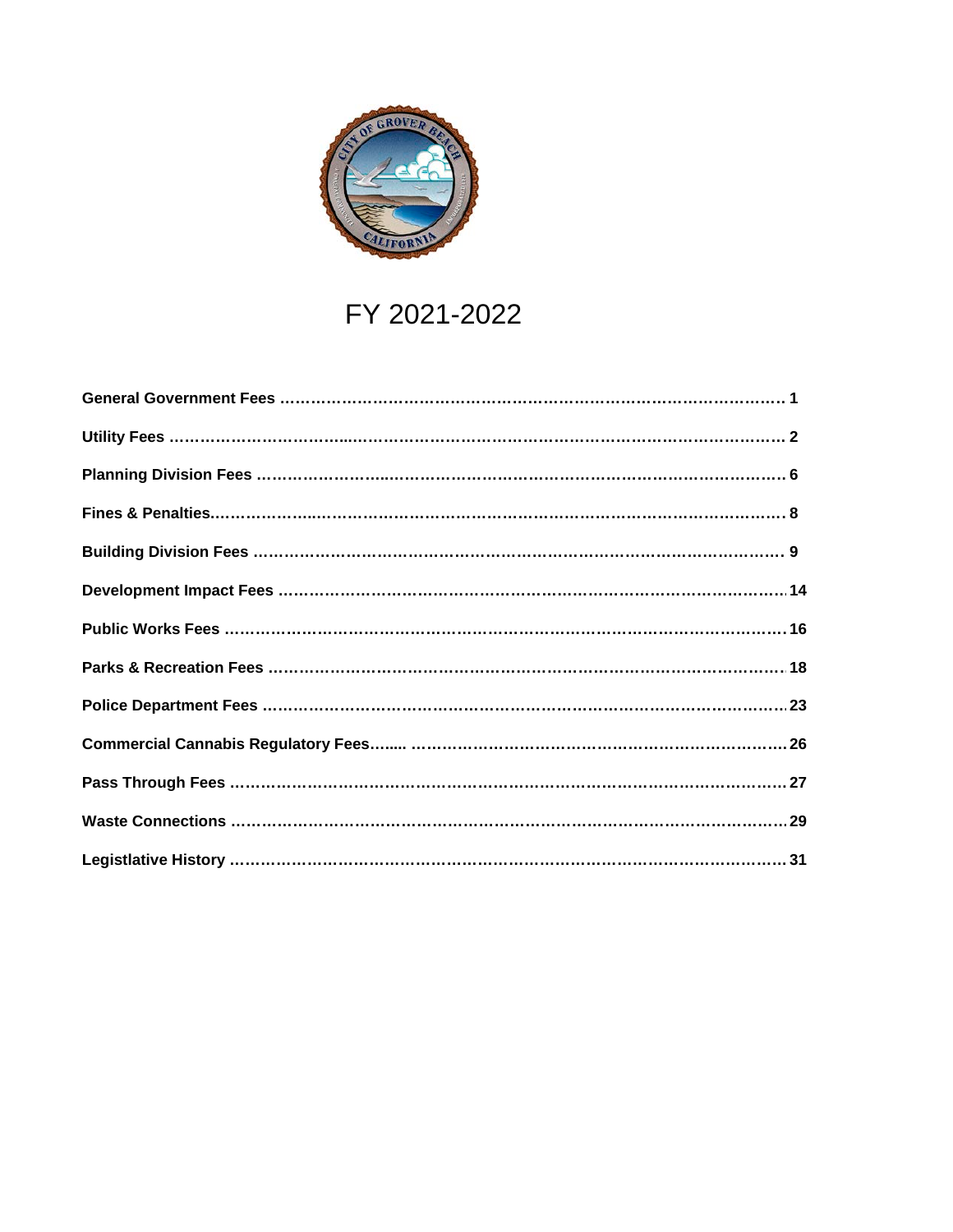# City of Grover Beach Master Fee Schedule



Effective July 1, 2021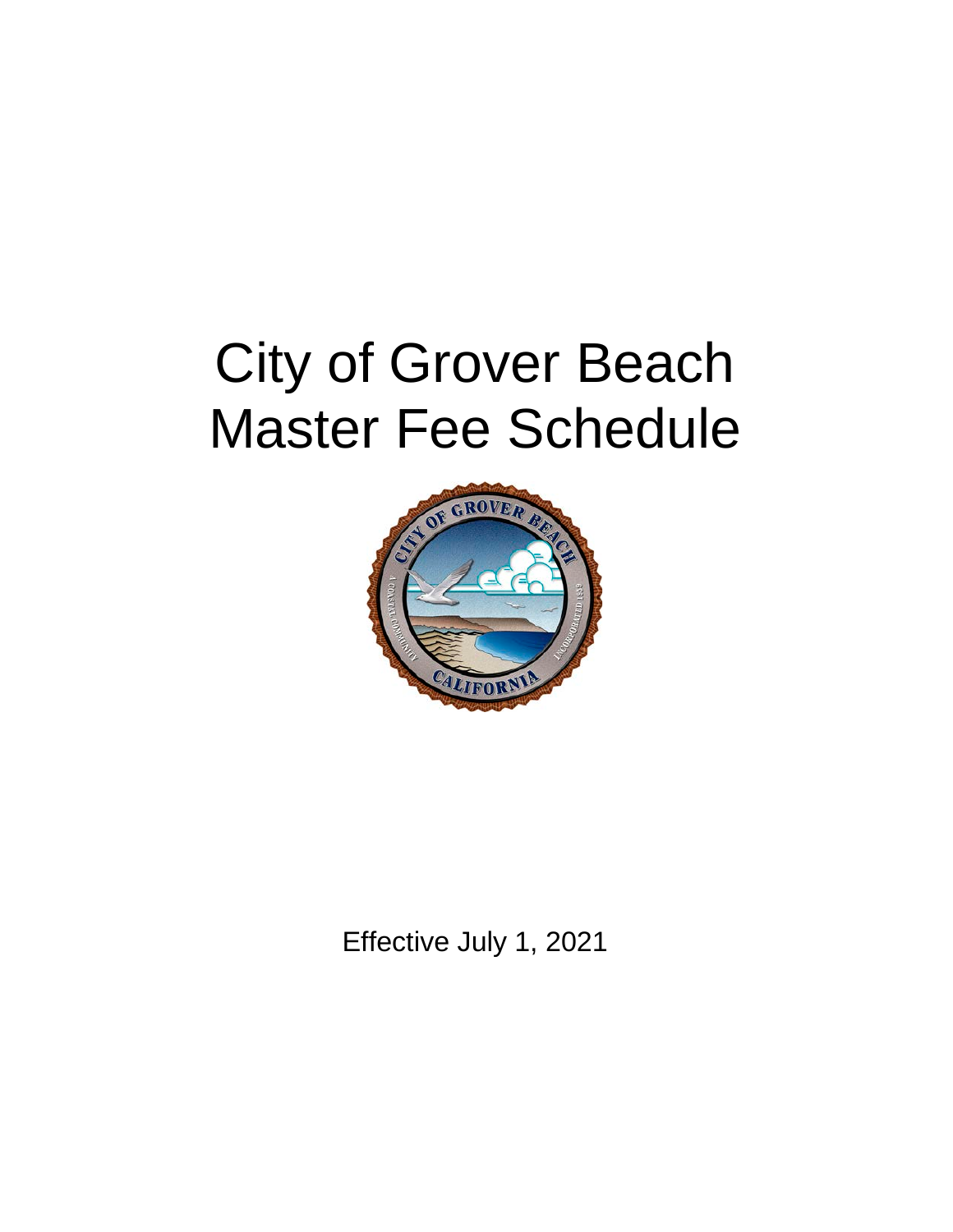#### City Management Department

| Fee Description & Unit/Time                                                                                                                                                                                                                                                                 |                | Effective 7/1/21                     |
|---------------------------------------------------------------------------------------------------------------------------------------------------------------------------------------------------------------------------------------------------------------------------------------------|----------------|--------------------------------------|
| <b>Administrative Hearing Fee</b>                                                                                                                                                                                                                                                           | \$             | 202.00                               |
| Fireworks Stand Permit (GBMC 3990)                                                                                                                                                                                                                                                          | \$             | 849.00                               |
| <b>Franchise Fees</b><br><b>Refuse Collection:</b><br>Bid Process - Surety Bond which accompanies a bid for refuse<br>franchise agreement                                                                                                                                                   | \$             | 10,000.00                            |
| (GBMC Section 5413 (H))<br>Contract Execution - Amount of Cash or Surety Bond<br>(GBMC Section 5413(B))<br>Charter Communications Cable (TV gross revenues)                                                                                                                                 | \$             | 2,500.00<br>5%                       |
| <b>Municipal Election Filing Fees</b><br>Candidate Statements (Deposit)<br>Nomination papers for each candidate for elective office<br>(GBMC Section 2302 and Set by State Statute)<br>Notice of Intent to Circulate Ballot Initiative (Set by State Statute)<br>(EC9202)                   | \$<br>\$<br>\$ | 280.00<br>25.00<br>200.00            |
| <b>Miscellaneous</b><br>Annual Agenda Subscriptions<br>Copy cost (per page)                                                                                                                                                                                                                 | \$             | 72.00                                |
| 8 1/2" x 11" or 8 1/2" x 14"<br>11" x 17"<br>Copy of FPPC Forms per page (GC 81008)                                                                                                                                                                                                         | \$<br>\$<br>\$ | 0.22<br>0.23<br>0.10                 |
| (Campaign Statements and Form 700's)<br>Late Fee for filing Statement of Economic Interest (FPPC)<br>(Per Day, Set by State Statute)                                                                                                                                                        | \$             | 10.00                                |
| Retrieval fee for statements 5 or more years old (GC 81008)<br>Notary Fee (Set by State Statute)<br><b>Records Certification</b>                                                                                                                                                            | \$<br>\$       | \$5.00 Per Request<br>15.00<br>23.00 |
| <b>Solicitation - Certificate of Registration</b><br>Commercial Use at any Residence (GBMC Section 3141) Solicitation<br>Certificate must be obtained for each person who will be representing<br>the business.<br>+ DOJ and City Fingerprinting costs associated with solicitation permit. | \$             | 230.00                               |
| Charitable Organization Use (not restricted to residences)<br>(GBMC Section 3132)                                                                                                                                                                                                           |                | No Fee                               |
| <b>Tapes</b><br>Audio/Video CD (Citizen provides blank writable CD's)                                                                                                                                                                                                                       | \$             | 15.00                                |
| <b>Taxi Company Establishment</b><br>Plus deposit for Public Hearing Notice expenses. Deposit to be<br>determined by the City Clerk                                                                                                                                                         | \$<br>\$       | 594.00                               |
| <b>Taxi Company Rate Change Request</b><br>Plus deposit for Public Hearing Notice expenses. Deposit to be<br>determined by the City Clerk                                                                                                                                                   | ሖ<br>\$<br>\$  | 327.00                               |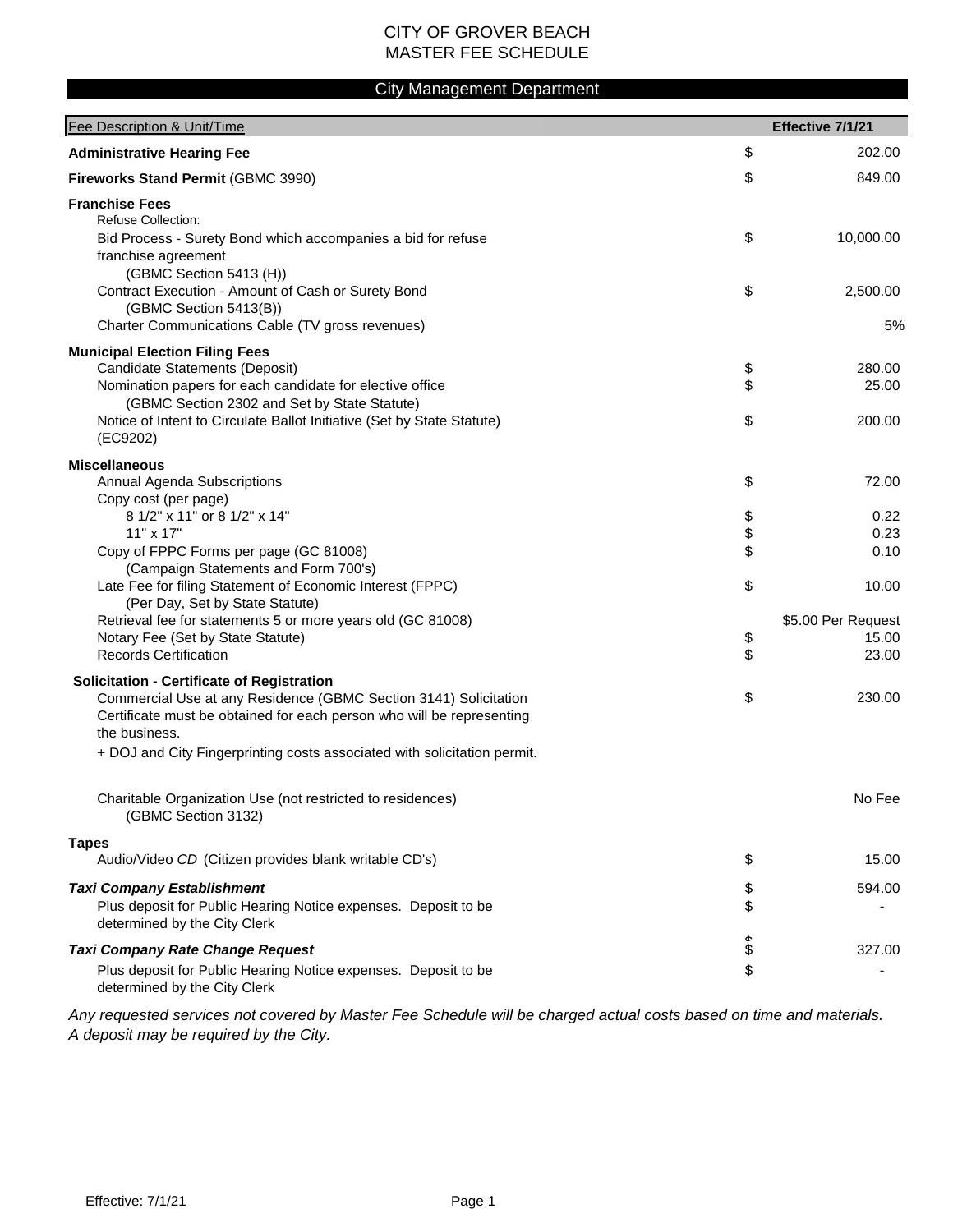### ADMINISTRATIVE SERVICES DEPARTMENT

| Fee Description & Unit/Time                                                                                                                                                                                           |          | Effective 7/1/21                   |
|-----------------------------------------------------------------------------------------------------------------------------------------------------------------------------------------------------------------------|----------|------------------------------------|
| <b>Hydrant Meter Set-up Fee</b>                                                                                                                                                                                       | \$       | 125.00                             |
| <b>Miscellaneous</b><br><b>Budget</b><br>Audit                                                                                                                                                                        | \$<br>\$ | 45.00<br>37.00                     |
| South San Luis Obispo County Sanitation District Charge (Monthly)<br>Please see Pass Thru to Other Agency Page                                                                                                        |          |                                    |
| <b>Storm Water Utility Fee (Monthly)</b>                                                                                                                                                                              | \$       | 4.90                               |
| <b>Utility Account Fees</b><br>Account Name/Data Change                                                                                                                                                               | \$       | 35.00                              |
| <b>Broken Lock Fee</b>                                                                                                                                                                                                | \$       | 50.00                              |
| Data Logging of a Utility Meter                                                                                                                                                                                       | \$       | 107.00                             |
| Door Notice Fee - (Example: 48 Hour Shut-off Notice and Notification of                                                                                                                                               | \$       | 20.00                              |
| Emergency Turn-on Fee - (After Hours call out 4:00 pm to 10:00 am)                                                                                                                                                    | \$       | 299.00                             |
| Late Fees (Accounts paid after original invoice due date)                                                                                                                                                             |          | 10% or \$10 whichever is<br>higher |
| On-line Credit Card Convenience Fee                                                                                                                                                                                   | \$       | 4.00                               |
| Pull & Test Meter Fee<br>(If meter is bad the fee is refunded)                                                                                                                                                        | \$       | 211.00                             |
| Pulled Meter Fee (Usage on an off meter)                                                                                                                                                                              | \$       | 107.00                             |
| <b>Reconnection Fee</b>                                                                                                                                                                                               | \$       | 89.00                              |
| <b>Reconnection Fee - After Hours</b>                                                                                                                                                                                 | \$       | 319.00                             |
| Reconnection Fee - Unauthorized (Reconnected by Non-City personnel)                                                                                                                                                   | \$       | 133.00                             |
| Returned Check/Item Fee (First Check) (California Civil Code 1719)                                                                                                                                                    | \$       | 25.00                              |
| Returned Check/Item Fee (Subsequent Check) (California Civil Code 1719)                                                                                                                                               | \$       | 35.00                              |
| Set-up Fee for Water & Wastewater Customers                                                                                                                                                                           | \$       | 106.00                             |
| Set-up Fee for Property Owners with multiple rentals<br>(For each rental put back in property owner's name)                                                                                                           | \$       | 30.00                              |
| Temporary Service for Home Inspection - Only used when Public Works is standing by for fifteen minutes<br>or less. No water registered through meter. If water is registered though meter, requestor will be required | \$       | 62.00                              |

to apply for service and will be billed accordingly.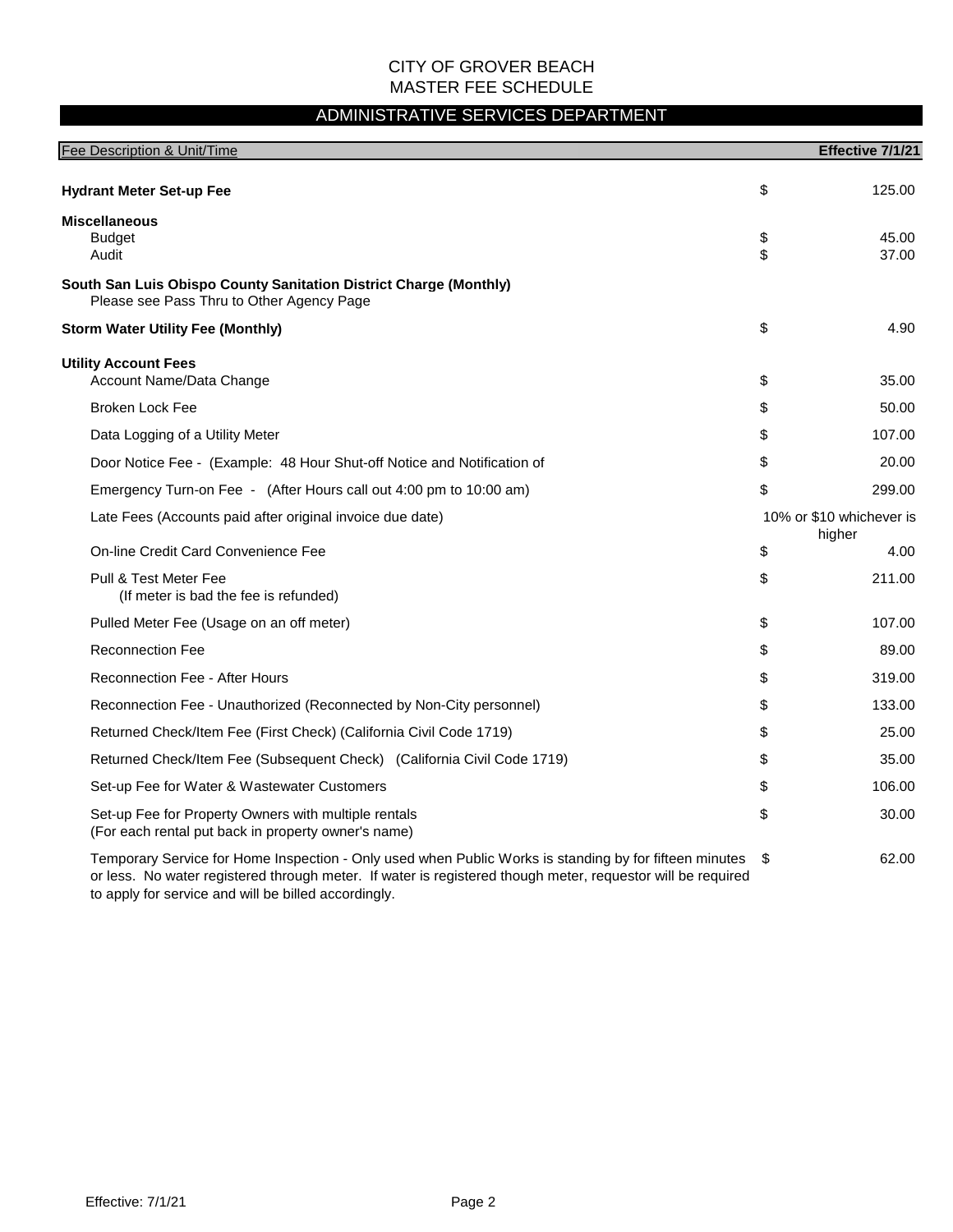#### ADMINISTRATIVE SERVICES DEPARTMENT

| Fee Description & Unit/Time |                                                                   |    | Effective 7/1/21 |
|-----------------------------|-------------------------------------------------------------------|----|------------------|
| <b>Tenant Deposit</b>       |                                                                   | \$ | 249.00           |
|                             | Business Tax Certificate per square feet per Ord 18-07            |    |                  |
| 1-1,000sq ft                | sq                                                                | \$ | 60.00            |
| 1,001-2,000                 | sq                                                                |    | 125.00           |
| 2,001-5,000                 | sq                                                                |    | 200.00           |
| 5,001-10,000                | sq                                                                |    | 350.00           |
| 10,001-20,000               | sq                                                                |    | 500.00           |
| 20,001-40,000               | sq                                                                | J  | 650.00           |
| 40,001-60,000               | sq                                                                |    | 800.00           |
| 60,000sq ft and up          |                                                                   | \$ | 950.00           |
|                             | State mandated ADA Fee added to all Business Tax Certificates per | \$ | 4.00             |

AB 1379 eff 1/1/18 - 12/31/23

*A deposit may be required by the City. Any requested services not covered by Master Fee Schedule will be charged actual costs based on time and materials.*

#### **Business Tax Certificate Late Penalty**

Payment received after January 1st, a 10% penalty on the delinquent Business tax amount will be applied. Payrment received after February 1st, a 25% penalty on the delinquent Business tax amount will applied. Payment received after March 1st, a 25% penalty on the delinquent Business tax amount will be applied, in addition, interest at the rate of 3/4 of one percent per month, or fraction thereof, shall be paid on the amount of the Business Tax (GBMC Section 10210 (D)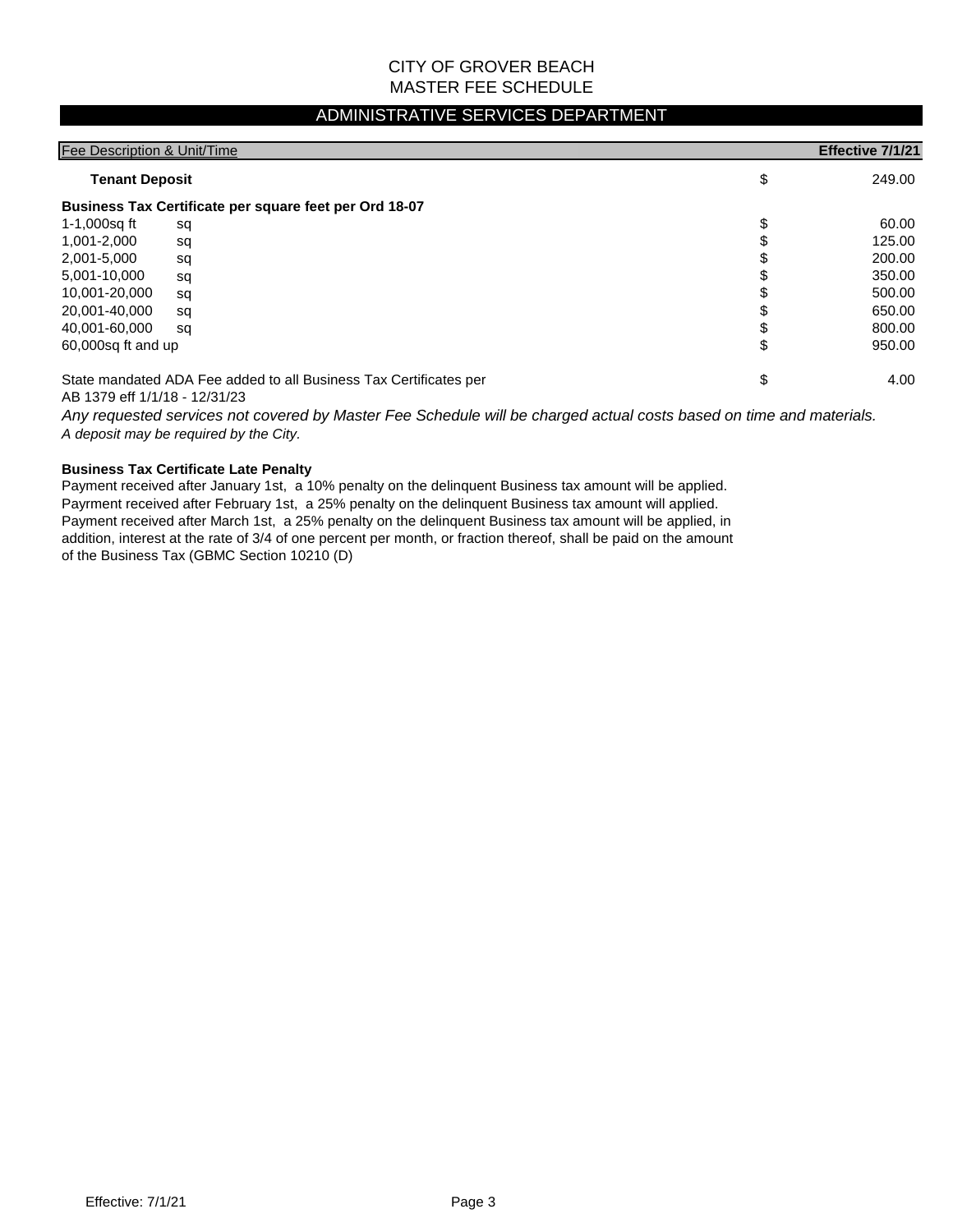#### ADMINISTRATIVE SERVICES DEPARTMENT

|                                                                                             | <b>Rates Effective</b> |                    |          |                    |          |                    |          |                    |          |                    |
|---------------------------------------------------------------------------------------------|------------------------|--------------------|----------|--------------------|----------|--------------------|----------|--------------------|----------|--------------------|
| <b>Description</b>                                                                          |                        | <b>July 1 2021</b> |          | <b>July 1 2022</b> |          | <b>July 1 2023</b> |          | <b>July 1 2024</b> |          | <b>July 1 2025</b> |
| <b>Wastewater Rates (Monthly)</b>                                                           |                        |                    |          |                    |          |                    |          |                    |          |                    |
| Boarding house (per unit)<br>Plus per bedroom charge                                        | \$<br>\$               | 14.93<br>9.61      | \$<br>\$ | 15.23<br>9.80      | \$<br>\$ | 15.54<br>10.00     | \$<br>\$ | 15.85<br>10.20     | \$<br>\$ | 16.16<br>10.40     |
| Car washes & Laundromats minimum charge<br>Per 100 cubic feet above minimum                 | \$<br>\$               | 5.95<br>1.95       | \$<br>\$ | 6.07<br>1.99       | \$<br>\$ | 6.19<br>2.03       | \$<br>\$ | 6.31<br>2.07       | \$<br>\$ | 6.44<br>2.11       |
| Church<br>Plus per parsonage or dwelling unit                                               | \$<br>\$               | 14.47<br>12.32     | \$<br>\$ | 14.76<br>12.57     | \$<br>S  | 15.06<br>12.82     | \$<br>\$ | 15.36<br>13.08     | \$<br>\$ | 15.64<br>13.34     |
| Commercial establishment (Public Place) (Up to 5 Fixtures)<br>Each additional fixture       | \$<br>\$               | 14.45<br>3.96      | \$<br>\$ | 14.74<br>4.04      | \$<br>\$ | 15.04<br>4.12      | \$<br>\$ | 15.34<br>4.20      | \$<br>\$ | 15.64<br>4.28      |
| Factories, industrial plants, with 20 or less employees<br>Each additional employee over 20 | \$<br>\$               | 9.73<br>1.11       | \$<br>\$ | 9.93<br>1.13       | \$<br>\$ | 10.12<br>1.16      | \$<br>\$ | 10.33<br>1.18      | \$<br>\$ | 10.53<br>1.20      |
| Higher rate where heavy discharge or character of wastewater<br>discharge warrants          |                        |                    |          |                    |          |                    |          |                    |          |                    |
| Hotel, motel, auto court or lodge (per unit)                                                | \$                     | 14.85              | \$       | 15.15              | \$       | 15.45              | \$       | 15.76              | \$       | 16.08              |
| Mobile home (per space)                                                                     | \$                     | 12.32              | \$       | 12.57              | \$       | 12.82              | -\$      | 13.08              | \$       | 13.34              |
| Restaurants minimum charge<br>Per 100 cubic feet against minimum                            | \$<br>\$               | 2.06<br>3.96       | \$<br>\$ | 2.10<br>4.04       | \$<br>\$ | 2.14<br>4.12       | \$<br>\$ | 2.19<br>4.20       | \$<br>\$ | 2.23<br>4.28       |
| Schools minimum annual charge per ADA and employees                                         | \$                     | 3.18               | \$       | 3.25               | \$       | 3.31               | \$       | 3.38               | \$       | 3.44               |
| Schools with Cafeterias additional<br>Per ADA and employees                                 | \$                     | 1.33               | \$       | 1.35               | \$       | 1.38               | \$       | 1.41               | \$       | 1.44               |
| Single-Family dwelling unit                                                                 | \$                     | 12.32              | \$       | 12.57              | \$       | 12.82              | \$       | 13.08              | \$       | 13.34              |
| Theater, clubhouse or place of amusement                                                    | \$                     | 14.45              | \$       | 14.74              | \$       | 15.04              | \$       | 15.34              | \$       | 15.64              |
| Travel trailer and recreation vehicle space                                                 | \$                     | 6.34               | \$       | 6.47               | \$       | 6.60               | \$       | 6.73               | \$       | 6.87               |
| Multi-Family, Two or more dwellings (per unit)                                              | \$                     | 12.32              | \$       | 12.57              | \$       | 12.82              | \$       | 13.08              | \$       | 13.34              |
| Plus Per Each coin-operated washer<br>Excess Discharge per 100 cubic feet (3,000 Cubic Feet | \$                     | 2.69               | \$       | 2.75               | \$       | 2.80               | \$       | 2.86               | \$       | 2.91               |
| per GBMC 7182)                                                                              | \$                     | 0.39               | \$       | 0.40               | \$       | 0.40               | \$       | 0.41               | \$       | 0.42               |
| Storm Water Fee (monthly)                                                                   | \$                     | 4.85               |          |                    |          |                    |          |                    |          |                    |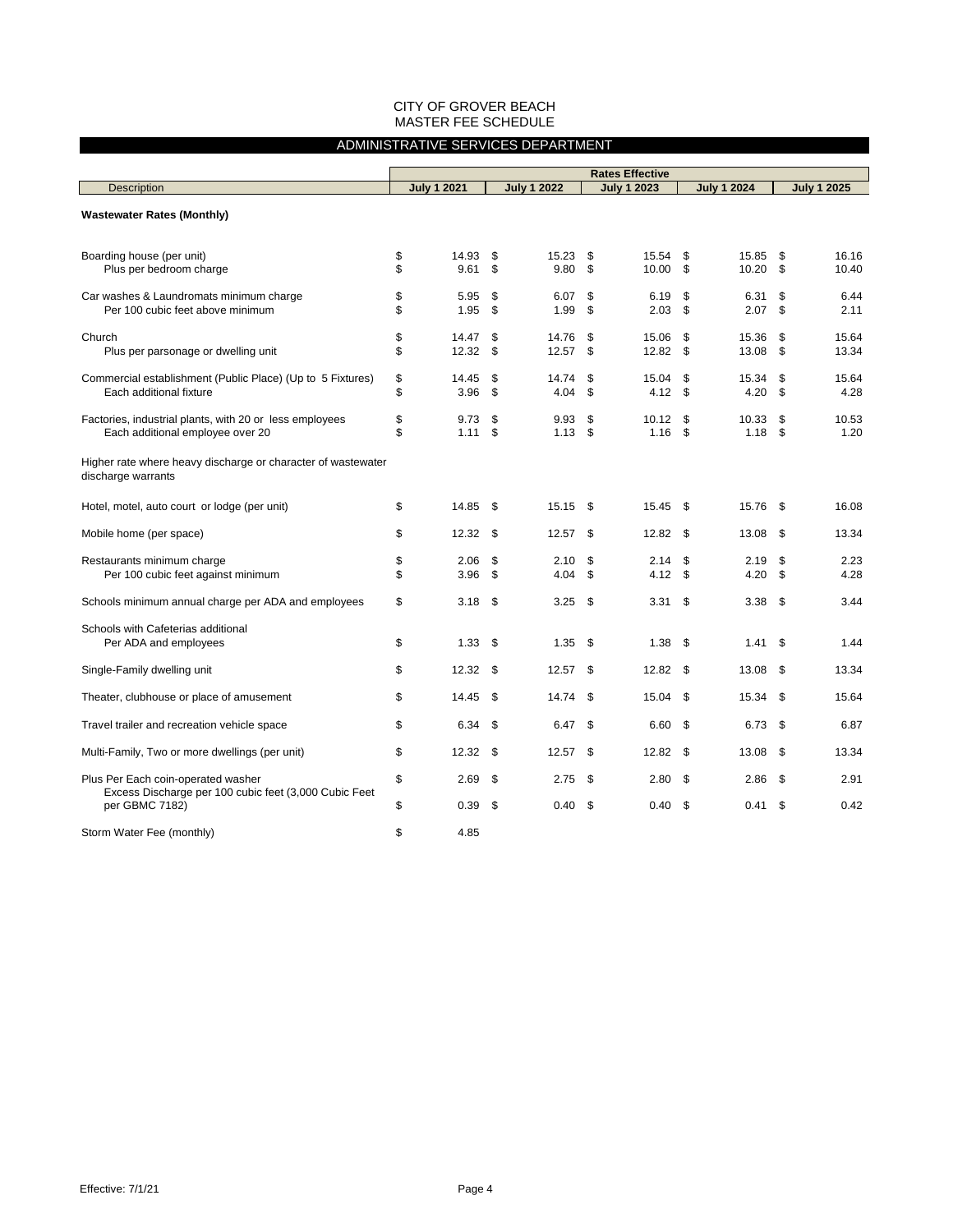#### ADMINISTRATIVE SERVICES DEPARTMENT

|                                                                                 |                         |                    | <b>Rates Effective</b> |                    |                    |
|---------------------------------------------------------------------------------|-------------------------|--------------------|------------------------|--------------------|--------------------|
| <b>Description</b>                                                              | <b>July 1 2021</b>      | <b>July 1 2022</b> | <b>July 1 2023</b>     | <b>July 1 2024</b> | <b>July 1 2025</b> |
|                                                                                 |                         |                    |                        |                    |                    |
| <b>Water Rates (Monthly)</b>                                                    |                         |                    |                        |                    |                    |
| <b>Residential Base Charges</b>                                                 |                         |                    |                        |                    |                    |
| 5/8" - Meter                                                                    | \$<br>15.68             | \$<br>15.99        | \$<br>16.47            | \$<br>17.13        | \$<br>17.82        |
| 3/4" - Meter                                                                    | \$<br>15.68             | \$<br>15.99        | \$<br>16.47            | \$<br>17.13        | \$<br>17.82        |
| 1.0" - Meter                                                                    | \$<br>15.68             | \$<br>15.99        | \$<br>16.47            | \$<br>17.13        | \$<br>17.82        |
| 1.5" - Meter                                                                    | \$<br>52.21             | \$<br>53.25        | \$<br>54.85            | \$<br>57.05        | \$<br>59.33        |
| 2.0" - Meter                                                                    | \$<br>83.57             | \$<br>85.24        | \$<br>87.80            | \$<br>91.31        | \$<br>94.96        |
| 3.0" - Meter                                                                    | \$<br>167.15            | \$<br>170.49       | \$<br>175.61           | \$<br>182.63       | \$<br>189.94       |
| 4.0" - Meter                                                                    | \$<br>261.33            | \$<br>266.56       | \$<br>274.55           | \$<br>285.54       | \$<br>296.96       |
| Residential Volume, in addition to Base Charge (per 100 Cubic Feet):            |                         |                    |                        |                    |                    |
| 0-1,000 CF                                                                      | \$<br>2.84              | \$<br>2.90         | \$<br>2.99             | \$<br>3.11         | \$<br>3.23         |
| 1,000 to 2,200 CF                                                               | \$<br>5.87              | \$<br>5.99         | \$<br>6.17             | \$<br>6.42         | \$<br>6.68         |
| >2,200 CF                                                                       | \$<br>8.47              | \$<br>8.64         | \$<br>8.90             | \$<br>9.25         | \$<br>9.62         |
|                                                                                 |                         |                    |                        |                    |                    |
| <b>Non-Residential Base Charges</b>                                             |                         |                    |                        |                    |                    |
| 5/8" - Meter                                                                    | \$<br>15.68             | \$<br>15.99        | \$<br>16.47            | \$<br>17.13        | \$<br>17.82        |
| 3/4" - Meter                                                                    | \$<br>23.52             | \$<br>23.99        | \$<br>24.71            | \$<br>25.70        | \$<br>26.73        |
| 1.0" - Meter                                                                    | \$<br>26.19             | \$<br>26.71        | \$<br>27.52            | \$<br>28.62        | \$<br>29.76        |
| 1.5" - Meter                                                                    | \$<br>52.21             | \$<br>53.25        | \$<br>54.85            | \$<br>57.05        | \$<br>59.33        |
| 2.0" - Meter                                                                    | \$<br>83.57             | \$<br>85.24        | \$<br>87.80            | \$<br>91.31        | \$<br>94.96        |
| 3.0" - Meter                                                                    | \$<br>167.15            | \$<br>170.49       | \$<br>175.61           | \$<br>182.63       | \$<br>189.94       |
| 4.0" - Meter                                                                    | \$<br>261.33            | \$<br>266.56       | \$<br>274.55           | \$<br>285.54       | \$<br>296.96       |
|                                                                                 |                         |                    |                        |                    |                    |
| Landscape Volume, in addition to Base Charge (per 100 Cubic Feet):              |                         |                    |                        |                    |                    |
| All Usage                                                                       | \$<br>6.40 <sup>5</sup> | 6.52 <sup>5</sup>  | 6.72 <sup>5</sup>      | 6.99               | \$<br>7.27         |
|                                                                                 |                         |                    |                        |                    |                    |
| All Other Volume, in addition to Base Charge (per 100 Cubic Feet):<br>All Usage | \$<br>$6.16$ \$         | $6.28$ \$          | $6.47\quad$            | 6.73               | \$<br>7.00         |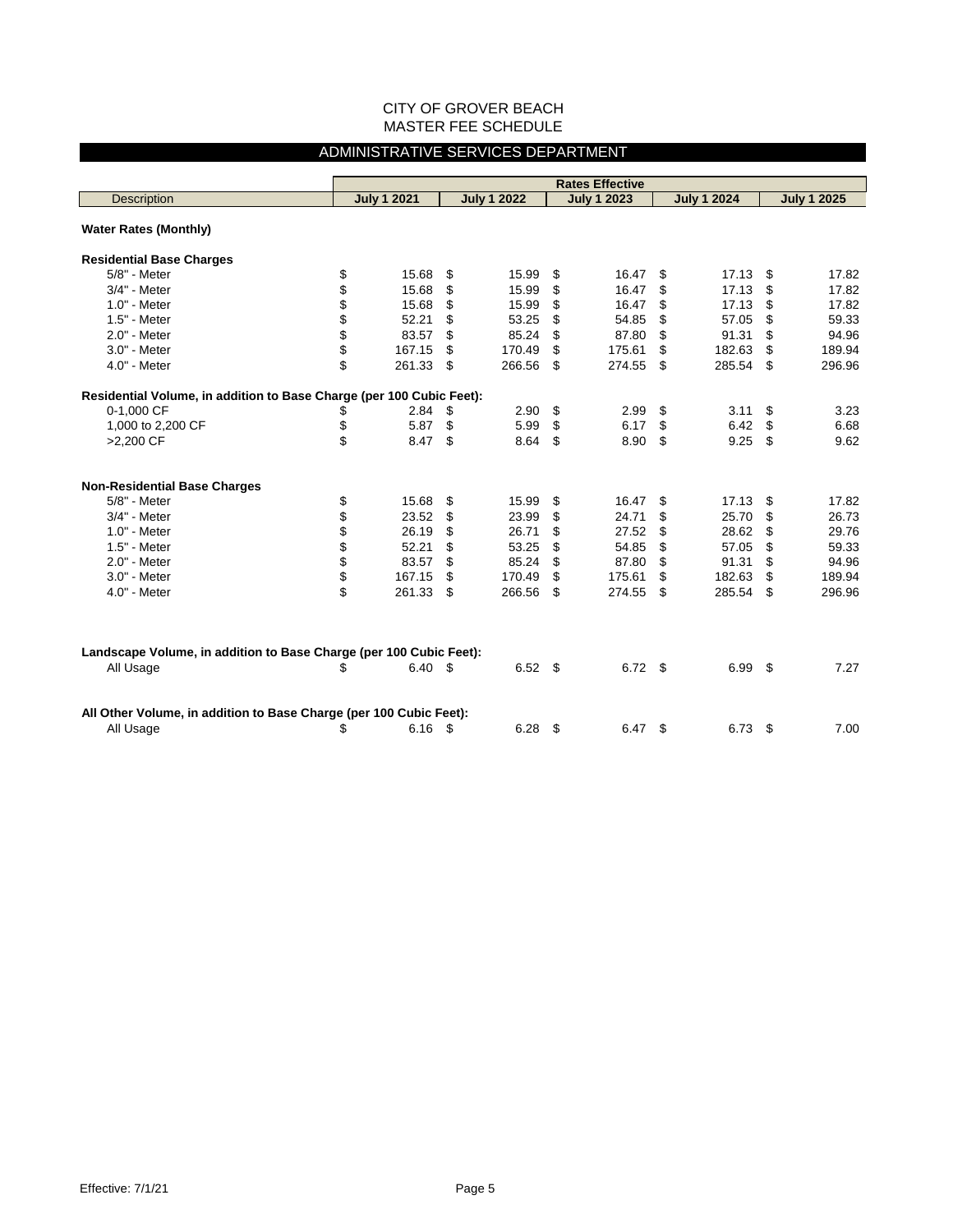#### COMMUNITY DEVELOPMENT DEPARTMENT

| Fee Description & Unit/Time                                                                                                                                                                         |                                                                                                                                                                                                                                              | Effective 7/1/21    |
|-----------------------------------------------------------------------------------------------------------------------------------------------------------------------------------------------------|----------------------------------------------------------------------------------------------------------------------------------------------------------------------------------------------------------------------------------------------|---------------------|
|                                                                                                                                                                                                     |                                                                                                                                                                                                                                              |                     |
| <b>PLANNING DIVISION</b>                                                                                                                                                                            |                                                                                                                                                                                                                                              |                     |
| Appeal to Planning Commission or City Council<br>Note: Applicant shall be required to provide the necessary information and plans to<br>the Community Development Department if an appeal is filed. |                                                                                                                                                                                                                                              | \$<br>300.00        |
| <b>Home Occupation Permit</b>                                                                                                                                                                       |                                                                                                                                                                                                                                              | \$<br>75.00         |
| <b>Code Interpretation</b>                                                                                                                                                                          |                                                                                                                                                                                                                                              | \$<br>541.00        |
| <b>Pre-application Review Meeting</b>                                                                                                                                                               |                                                                                                                                                                                                                                              |                     |
| <b>Minor Project</b>                                                                                                                                                                                |                                                                                                                                                                                                                                              | \$<br>324.00        |
| Major Project                                                                                                                                                                                       |                                                                                                                                                                                                                                              | \$<br>1,081.00      |
| <b>Short-Term Rental Permit - New</b>                                                                                                                                                               |                                                                                                                                                                                                                                              |                     |
| Short-Term Rental Permit - New Owner-                                                                                                                                                               | Occupied                                                                                                                                                                                                                                     | \$<br>271.00        |
| Short-Term Rental Permit - New Owner-                                                                                                                                                               | Non-Owner - Occupied                                                                                                                                                                                                                         | \$<br>322.00        |
| <b>Short-Term Rental Permit - Renewal</b>                                                                                                                                                           |                                                                                                                                                                                                                                              |                     |
| Short-Term Rental Permit - New Owner-                                                                                                                                                               | Occupied                                                                                                                                                                                                                                     | \$<br>218.00        |
| Short-Term Rental Permit - New Owner-                                                                                                                                                               | Non-Owner - Occupied                                                                                                                                                                                                                         | \$<br>218.00        |
| <b>Sign Permit</b>                                                                                                                                                                                  |                                                                                                                                                                                                                                              |                     |
| Sign Permit (First Sign)                                                                                                                                                                            |                                                                                                                                                                                                                                              | \$<br>67.00         |
| Each Additional Sign                                                                                                                                                                                |                                                                                                                                                                                                                                              | \$<br>36.00         |
| Sign Registration (Temporary A-frame and banner signs)<br><b>Temporary Sign Permit</b>                                                                                                              |                                                                                                                                                                                                                                              | \$<br>0.00<br>36.00 |
|                                                                                                                                                                                                     |                                                                                                                                                                                                                                              |                     |
| <b>Temporary Use Permit</b><br>Minor - Parking lot sales, Grand Openings and similar events as determined by<br>the Community Development Director                                                  |                                                                                                                                                                                                                                              | \$<br>99.00         |
| Major - Seasonal Sales or similar events as determined by the Community<br>Development Director                                                                                                     |                                                                                                                                                                                                                                              | \$<br>211.00        |
|                                                                                                                                                                                                     | The following amounts listed are DEPOSITS                                                                                                                                                                                                    |                     |
| <b>Development Permit Applications</b>                                                                                                                                                              |                                                                                                                                                                                                                                              |                     |
|                                                                                                                                                                                                     | The following amounts are DEPOSITS and reflect the minimum estimated costs for processing the "typical" development permit<br>application. The Community Development Department may increase ar decrease the deposit amount depending on the |                     |

*application. The Community Development Department may increase or decrease the deposit amount depending on the complexity of the project. If at any time during the development review process deposits are insufficient to cover the cost of processing the application, the City shall cease processing until additional funds are submitted.*

| <b>Administrative Development Permit</b>           |     | 300.00 |
|----------------------------------------------------|-----|--------|
| <b>Administrative Use Permit</b>                   | SS. | 750.00 |
| <b>Coastal Development Permit</b>                  | S.  | 300.00 |
| <b>Commercial Cannabis Permit (New or Renewal)</b> | \$  | 500.00 |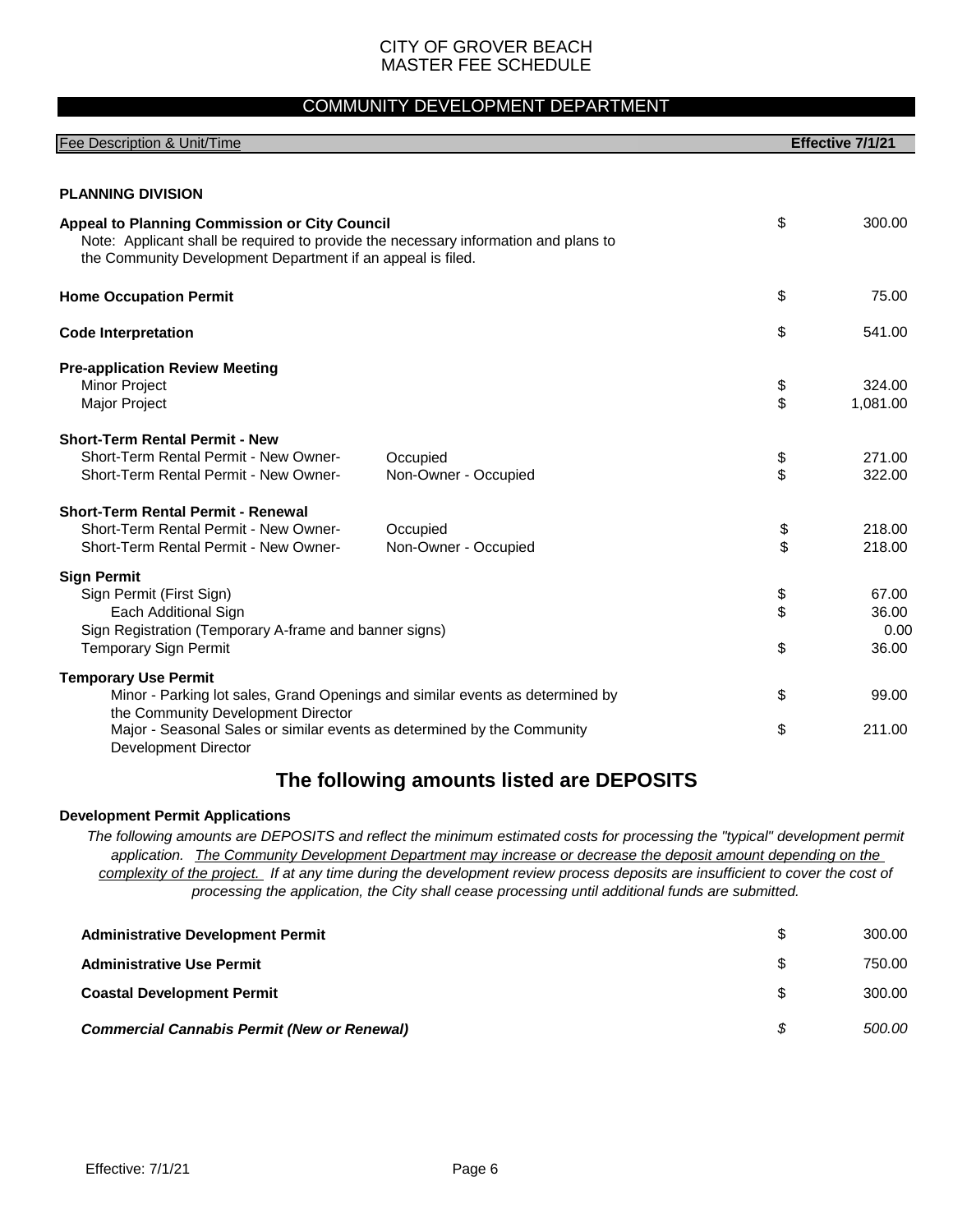#### COMMUNITY DEVELOPMENT DEPARTMENT

| Fee Description & Unit/Time.                                                                             |                            | Effective 7/1/21           |
|----------------------------------------------------------------------------------------------------------|----------------------------|----------------------------|
| <b>Development Permit</b>                                                                                |                            |                            |
| Residential                                                                                              |                            |                            |
| Single Family                                                                                            | \$                         | 2,000.00                   |
| Multi Family                                                                                             | \$                         | 1,500.00                   |
| Non Residential (Commercial, Industrial, Mixed Use or Live Work)                                         | \$                         | 2,500.00                   |
| <b>Environmental Review (Does not include California Department of Fish and</b><br><b>Wildlife Fees)</b> |                            |                            |
| Negative Declaration (In House)                                                                          | \$                         | 5,000.00                   |
| Negative Declaration (Outsourced)                                                                        | <b>Consultant Contract</b> |                            |
|                                                                                                          | $+25%$                     |                            |
| Mitigated Negative Declaration (In House)                                                                | \$                         | 5,000.00                   |
| Mitigated Negative Declaration (Outsourced)                                                              |                            | <b>Consultant Contract</b> |
|                                                                                                          | $+25%$                     |                            |
| Environmental Impact Report (Outsourced)                                                                 |                            | <b>Consultant Contract</b> |
|                                                                                                          | $+25%$                     |                            |
| (Consulting Contract will be known prior to amounts being deposited)                                     |                            |                            |

*Any requested services or meetings not covered by Master Fee Schedule will be charged actual costs based on time and materials. A deposit may be required by the City.*

| Amendments to General Plan, Municipal Code or Local Coastal Program | \$<br>4,000.00  |
|---------------------------------------------------------------------|-----------------|
| <b>Sign Program</b>                                                 | \$<br>1,000.00  |
| <b>Subdivision Maps</b>                                             |                 |
| Final Map Approval                                                  | \$<br>2,500.00  |
| Lot Line Adjustment, Lot Merger, Certificate of Compliance          | 1,000.00        |
| <b>Tentative Parcel Map</b>                                         | \$<br>1,500.00  |
| <b>Tentative Tract Map</b>                                          | \$<br>2,500.00  |
| <b>Time Extension</b>                                               | \$<br>700.00    |
| <b>Use Permit</b>                                                   |                 |
| Proposed use within an existing structure.                          | \$<br>1,000.00  |
| Proposed use within a new structure.                                | \$<br>2,500.00  |
| Proposed Cannabis use within an existing structure.                 | \$<br>4,000.00  |
| Proposed Cannabis use within a new structure.                       | \$<br>10,000.00 |
| <b>Variance</b>                                                     | \$<br>1.000.00  |

*Any requested services not covered by Master Fee Schedule will be charged actual costs based on time and materials. A deposit may be required by the City.*

*Deposits may be adjusted, based on the project, as determined by the Community Development Director*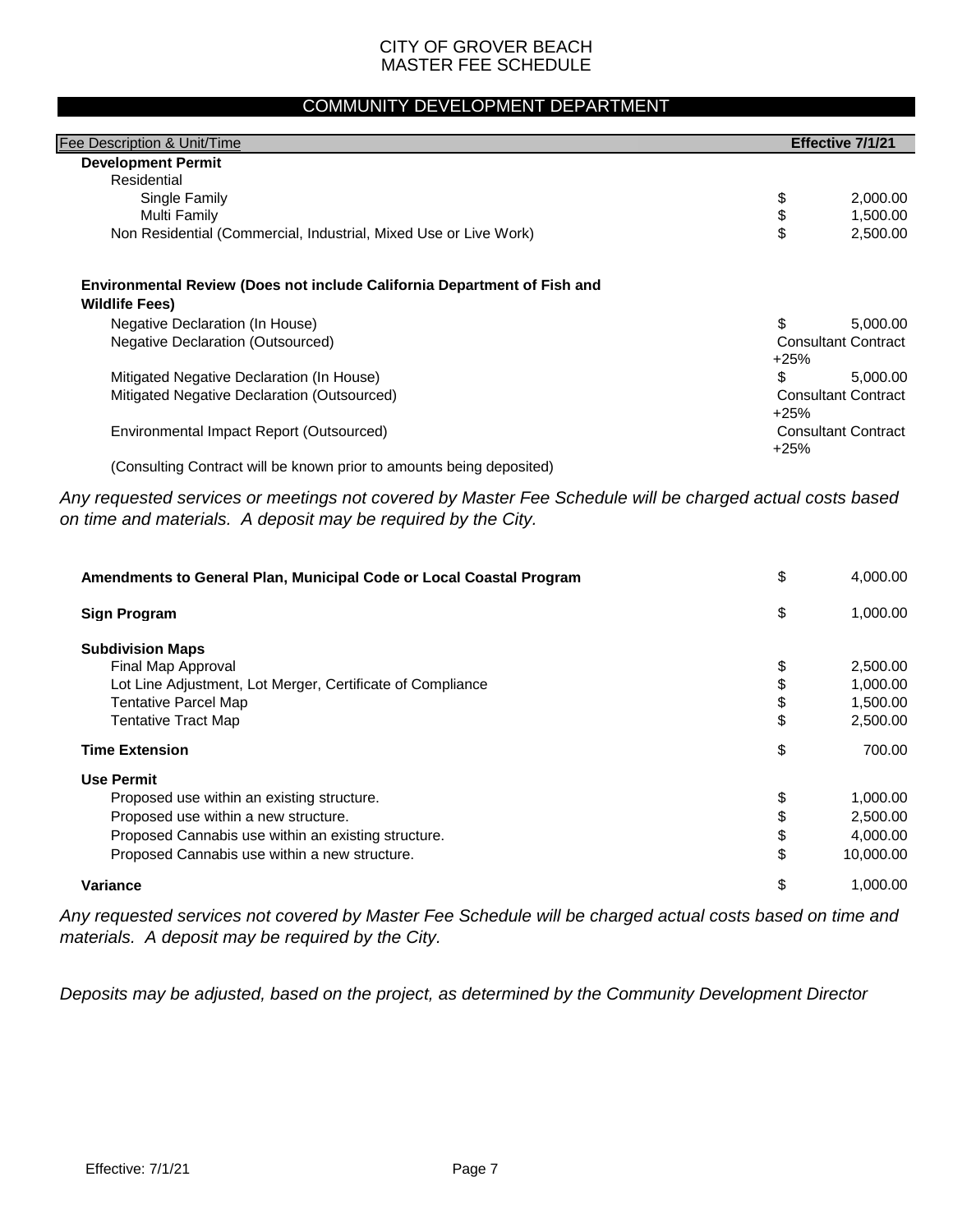#### PENALTIES & FINES

| Fee Description & Unit/Time                                             | Effective 7/1/21 |
|-------------------------------------------------------------------------|------------------|
| <b>Penalties</b>                                                        |                  |
|                                                                         |                  |
| Administrative Citations for Infraction                                 |                  |
| <b>First violation</b>                                                  | \$<br>100.00     |
| Second occurrence of the same violation within a 12 month period        | \$<br>200.00     |
| Third occurrence of the same violation within a 12 month period         | \$<br>500.00     |
| Administrative Citations for Misdemeanors                               |                  |
| First violation                                                         | \$<br>500.00     |
| Second occurrence of the same violation within a 12 month period        | \$<br>750.00     |
| Third occurrence of the same violation within a rolling 12 month period | \$<br>1,000.00   |
| Administrative Citations for Misdemeanors - Short-Term Rentals          |                  |
| First violation                                                         | \$<br>500.00     |
| Second violation within a 24 month period                               | \$<br>750.00     |
| Third violation within a 24 month period                                | \$<br>1,000.00   |
| <b>Fines - Misdemeanors</b>                                             |                  |
| Infractions                                                             |                  |
| First violation                                                         | \$<br>100.00     |
| Second occurrence of the same violation within a 12 month period        | \$<br>200.00     |
| Third occurrence of the same violation within a 12 month period         | \$<br>500.00     |
| Misdemeanors for Short-Term Rentals                                     |                  |
| First violation for conviction of an offense                            | \$<br>500.00     |
| Second conviction within a 24 month period                              | \$<br>750.00     |
| Third conviction within a 24 month period                               | \$<br>1,000.00   |
| Misdemeanors - All others<br>Up to $\sqrt{3}$                           | 1,000.00         |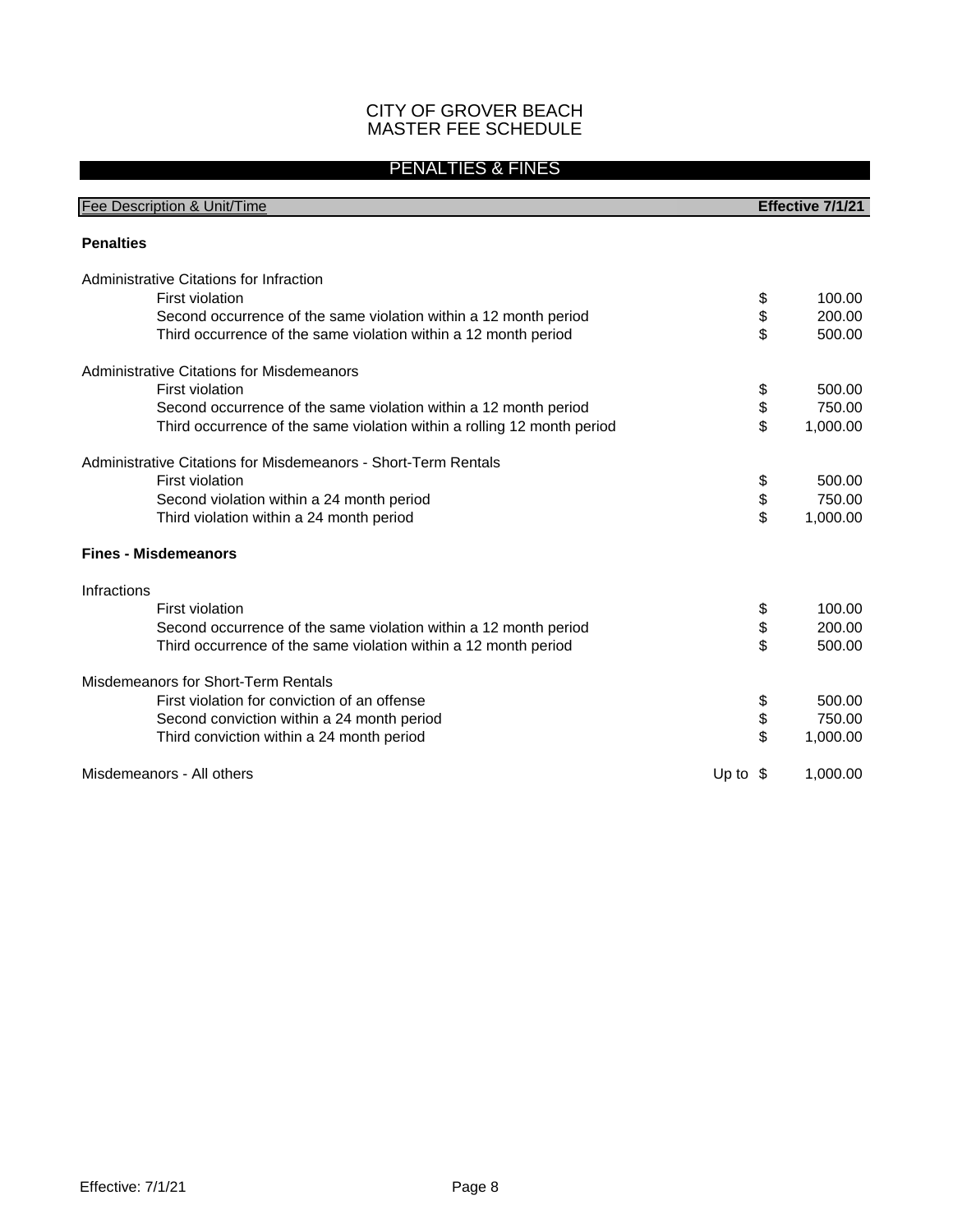#### COMMUNITY DEVELOPMENT DEPARTMENT

| Fee Description & Unit/Time                                                                                                                                                                                                                                                                                                                                                                                                                                                                                                                                                                                                                                                                                                                                                                                                                  |                                                                            | Effective 7/1/21                                                                                                                          |
|----------------------------------------------------------------------------------------------------------------------------------------------------------------------------------------------------------------------------------------------------------------------------------------------------------------------------------------------------------------------------------------------------------------------------------------------------------------------------------------------------------------------------------------------------------------------------------------------------------------------------------------------------------------------------------------------------------------------------------------------------------------------------------------------------------------------------------------------|----------------------------------------------------------------------------|-------------------------------------------------------------------------------------------------------------------------------------------|
| <b>BUILDING DIVISION</b>                                                                                                                                                                                                                                                                                                                                                                                                                                                                                                                                                                                                                                                                                                                                                                                                                     |                                                                            |                                                                                                                                           |
| <b>Administrative Fee for Building Permit Processing</b>                                                                                                                                                                                                                                                                                                                                                                                                                                                                                                                                                                                                                                                                                                                                                                                     |                                                                            | 25%                                                                                                                                       |
| <b>Building Division Technology Fee (Charged on all permits)</b>                                                                                                                                                                                                                                                                                                                                                                                                                                                                                                                                                                                                                                                                                                                                                                             |                                                                            | 2.5% of Building Permit                                                                                                                   |
| Certificate of Occupancy (New/Change of use and one inspection)                                                                                                                                                                                                                                                                                                                                                                                                                                                                                                                                                                                                                                                                                                                                                                              |                                                                            | \$117.00                                                                                                                                  |
| Energy Saving/Conservation Upgrades - the following fees have been reduced<br>by 30% for single family residential to encourage energy savings improvements.                                                                                                                                                                                                                                                                                                                                                                                                                                                                                                                                                                                                                                                                                 |                                                                            |                                                                                                                                           |
| <b>Electric Car Charging System</b><br>Furnace/Heater Replacement<br>Graywater System (no plan check required)<br>Graywater System (plan check required)<br>Insulation/Energy Upgrade<br>Photovoltaic System - residential roof mount<br>Water Heater Replacement                                                                                                                                                                                                                                                                                                                                                                                                                                                                                                                                                                            | \$\$\$\$\$\$<br>\$                                                         | 159.00<br>92.00<br>92.00<br>204.00<br>92.00<br>204.00<br>90.00                                                                            |
| <b>General Plan Maintenance Fee</b>                                                                                                                                                                                                                                                                                                                                                                                                                                                                                                                                                                                                                                                                                                                                                                                                          | 5% of Building Permit                                                      |                                                                                                                                           |
| <b>Inspections</b><br>Re-inspection request after two entitled inspections<br>Surcharge Fee in Addition to Inspection fee above:<br>Incorrect address/location given by applicant (per trip)<br>Premature inspection request (work not ready, per trip)                                                                                                                                                                                                                                                                                                                                                                                                                                                                                                                                                                                      | \$<br>\$<br>\$                                                             | 117.00<br>76.00<br>76.00                                                                                                                  |
| <b>Building Permit</b><br>Valuation \$1 to \$500<br>Valuation \$501 to \$2,000 for the first \$500<br>Valuation \$501 to \$2,000 each addition \$100<br>Valuation \$2,001 to \$25,000 for the first \$2,000<br>Valuation \$2,001 to \$25,000 each additional \$1,000<br>Valuation \$25,001 to \$50,000 for first \$25,000<br>Valuation \$25,000 to \$50,000 each additional \$1,000<br>Valuation \$50,001 to \$100,000 for first \$50,000<br>Valuation \$50,001 to \$100,000 each additional \$1,000<br>Valuation \$100,001 to \$500,000 for first \$100,000<br>Valuation \$100,001 to \$500,000 each additional \$1,000<br>Valuation \$500,001 to \$1,000,000 each additional \$1,000<br>Valuation \$500,001 to \$1,000,000 each additional \$1,000<br>Valuation \$1,000,001 and up<br>Valuation \$1,000,001 and up each additional \$1,000 | \$<br>\$<br>\$<br>\$<br>\$<br>\$<br>\$<br>\$<br>\$<br>\$<br>\$<br>\$<br>\$ | 31.42<br>31.42<br>4.13<br>93.10<br>18.69<br>523.10<br>13.45<br>859.61<br>9.37<br>1,327.01<br>7.48<br>4,318.33<br>6.37<br>7,496.58<br>4.13 |
| Note: Building Permit Valuations are based upon the current International                                                                                                                                                                                                                                                                                                                                                                                                                                                                                                                                                                                                                                                                                                                                                                    |                                                                            |                                                                                                                                           |

**Code Council (ICC) Building Valuation Data - (Attached as Exhibit A)** 

*(published in February and August and can be administratively updated by staff and does not require City Council approval for updating)*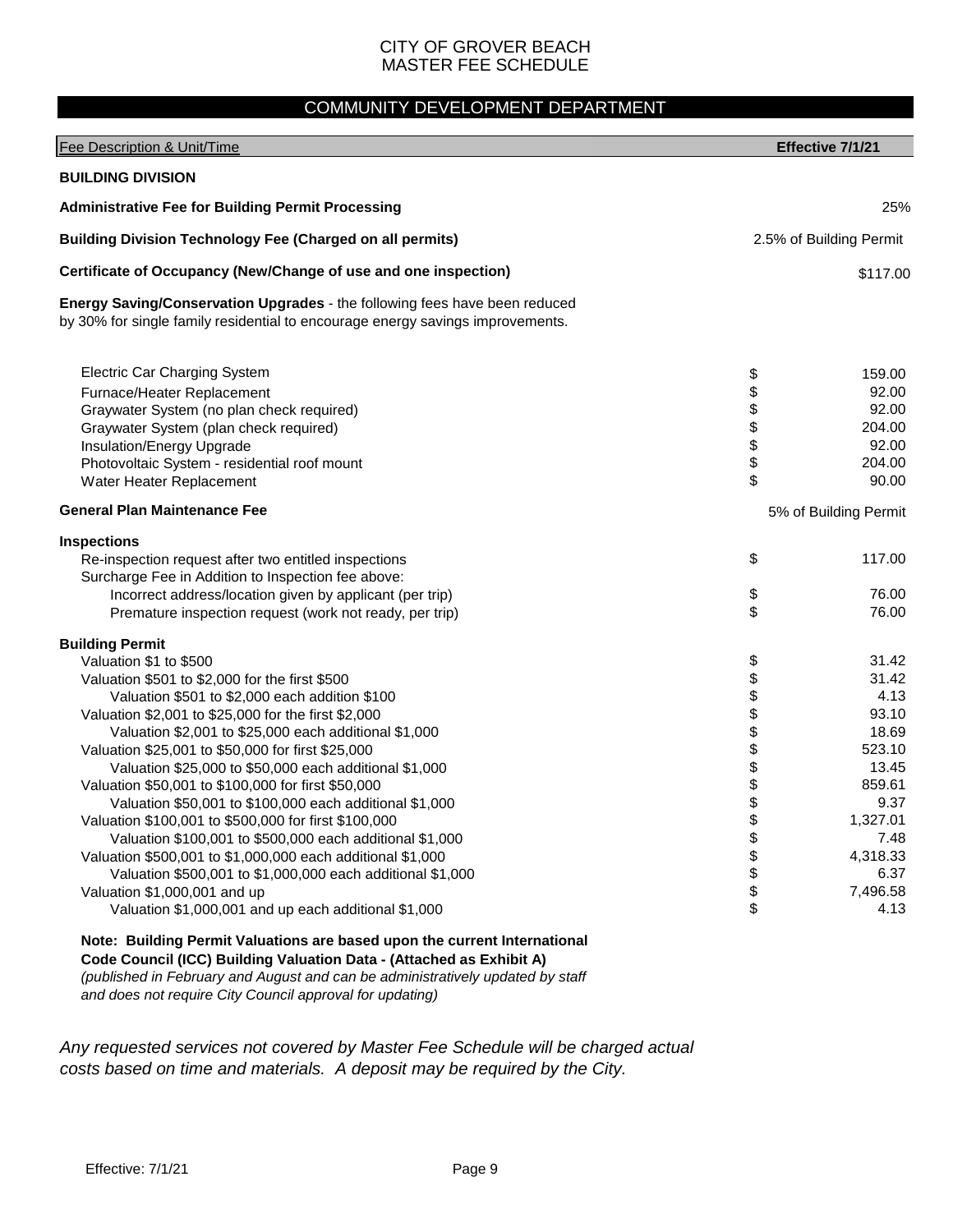### COMMUNITY DEVELOPMENT DEPARTMENT

| Fee Description & Unit/Time                                                                             |          | Effective 7/1/21 |
|---------------------------------------------------------------------------------------------------------|----------|------------------|
| Demolition Permits (includes two inspections, additional inspections will be<br>billed at actual costs) |          |                  |
| <b>Residential Structures</b><br><b>Commercial and Industrial Structures</b>                            | \$<br>\$ | 157.00<br>260.00 |
| <b>Electrical Permit</b>                                                                                |          |                  |
| <b>Issuance Fee</b>                                                                                     | \$       | 34.96            |
| Service: 600 V or less; 200 A or less                                                                   | \$       | 43.27            |
| Service: over 600 V; 200 A to 1,000 A                                                                   | \$       | 88.15            |
| Service: over 1,000 AA                                                                                  | \$       | 176.31           |
| Construction Pole (100 A min.)                                                                          | \$       | 34.96            |
| Residential (single) per sq. ft. (new residential only)                                                 | \$       | 0.11             |
| Switch Outlet                                                                                           | \$       | 1.59             |
| <b>Light Outlet</b>                                                                                     | \$       | 1.59             |
| Receptacle: 110V 1st 20                                                                                 | \$       | 1.59             |
| Receptacle: 110V each additional after 20                                                               | \$       | 1.04             |
| Receptacle: 200 V                                                                                       | \$       | 1.59             |
| Fixtures: 110 V 1st 20                                                                                  | \$       | 1.59             |
| Fixtures: 110 V each additional after 20                                                                | \$       | 1.04             |
| <b>Electrical Water Heater</b>                                                                          | \$       | 6.76             |
| Motors: up to 1 HP                                                                                      | \$       | 6.76             |
| Motors: over 1 HP, not over 10 HP                                                                       | \$       | 17.46            |
| Motors: over 10 HP, not over 50 HP                                                                      | \$       | 34.96            |
| Motors: over 50 HP, not over 100 HP                                                                     | \$       | 70.29            |
| Motors: over 100 HP                                                                                     | \$       | 105.64           |
| <b>Electrical Heater</b>                                                                                | \$       | 6.76             |
| <b>Electric Sign</b>                                                                                    | \$<br>\$ | 34.96<br>32.17   |
| Swimming Pool                                                                                           | \$       | 6.76             |
| <b>Clothes Dryer</b><br>Dishwasher (Domestic)                                                           | \$       | 6.76             |
| Dishwasher (Commercial)                                                                                 | \$       | 6.76             |
| Miscellaneous                                                                                           | \$       | 38.21            |
| <b>Minimum Electrical Permit Fee</b>                                                                    | \$       | 118.07           |
| <b>Electrical Panel Only Inspection Permit</b>                                                          | \$       | 118.07           |
| Fire Sprinkler, Fire Suppression Systems - See Non-Department Fee                                       |          |                  |
| <b>Schedule</b>                                                                                         |          |                  |
| <b>Mechanical Permit</b>                                                                                |          |                  |
| <b>Issuance Fee</b>                                                                                     | \$       | 34.96            |
| Heating appliance not over 100,000 BTU                                                                  | \$       | 20.30            |
| Heating appliance over 100,000 BTU                                                                      | \$       | 25.81            |
| Residential cooling unit                                                                                | \$       | 19.43            |
| Residential gas appliance                                                                               | \$       | 19.43            |
| Food preparation gas appliance                                                                          | \$       | 15.09            |
| Ventilation ducts each                                                                                  | \$       | 10.32            |
| Residential hood and duct                                                                               | \$       | 15.09            |
| Commercial hood, duct and blower                                                                        | \$       | 15.09            |
| Refrigeration unit (commercial)                                                                         | \$       | 15.74            |
| Fireplace                                                                                               | \$       | 25.81            |
| Minimum Mechanical Permit Fee                                                                           | \$       | 118.07           |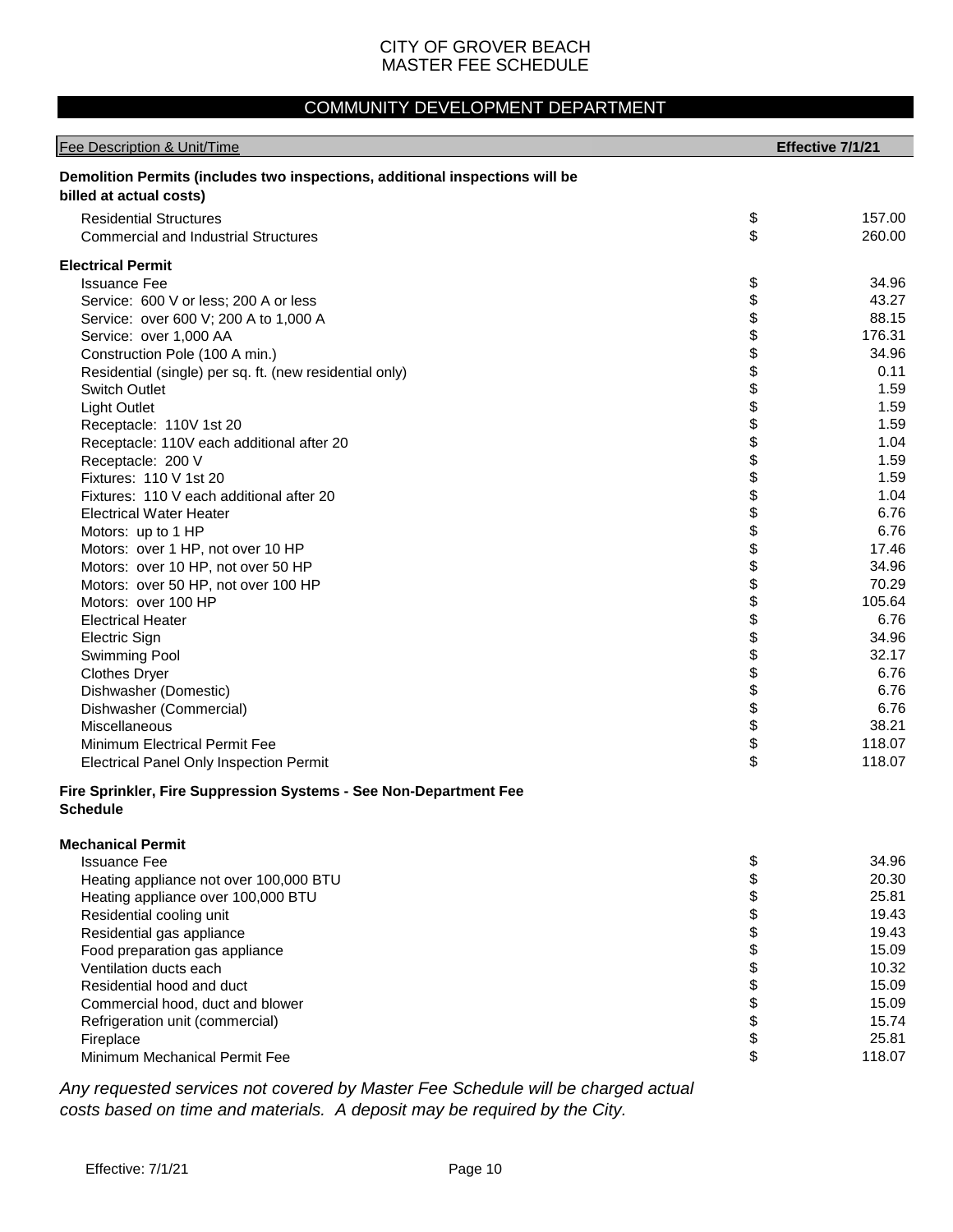### COMMUNITY DEVELOPMENT DEPARTMENT

| Fee Description & Unit/Time                                                   |          | Effective 7/1/21             |
|-------------------------------------------------------------------------------|----------|------------------------------|
| <b>Plumbing Permit</b>                                                        |          |                              |
| <b>Issuance Fee</b>                                                           | \$       | 34.96                        |
| Plumber fixture(s) or trap                                                    | \$       | 13.90                        |
| <b>Building sewer</b>                                                         | \$       | 34.96                        |
| Rainwater system - per drain                                                  | \$       | 13.90                        |
| Private sewer disposal system                                                 | \$       | 105.63                       |
| Backflow device 2"                                                            | \$       | 17.46                        |
| Backflow device over 2"                                                       | \$       | 34.96                        |
| Water heater and/or vent                                                      | \$       | 17.45                        |
| Gas piping system 1 to 4 outlets                                              | \$       | 8.74                         |
| Gas piping system 5 or more outlets                                           | \$       | 1.60                         |
| Lawn sprinkler system on one meter (and backflow)                             | \$       | 21.03                        |
| Industrial waste pre-treatment interceptor                                    | \$<br>\$ | 27.23                        |
| Minimum Plumbing Permit Fee                                                   |          | 118.07                       |
| Work performed without a permit for which a permit is required                |          | Two times the fees           |
|                                                                               |          | identified above             |
| Roof Replacement Permit (includes two inspections)                            | \$       | 188.54                       |
| Each additional inspection                                                    | \$       | 118.75                       |
|                                                                               |          |                              |
| Permit for Sign Installation (see Sign Fees under Planning Division)          |          |                              |
| <b>Building Mounted (no electrical)</b>                                       | \$       | 102.08                       |
| <b>Building Mounted (includes electrical)</b>                                 | \$       | 121.87                       |
| <b>Permit Extension (180 Days)</b>                                            |          |                              |
| 1st 6 months                                                                  |          | No Charge                    |
| 2nd 6 months                                                                  |          | <b>Actual Cost as</b>        |
|                                                                               |          | determined by the            |
|                                                                               |          | <b>Community Development</b> |
|                                                                               |          | Director                     |
| Plan Check for Duplicate or Mirror Plan                                       |          | 55% of original plan         |
|                                                                               |          | review fees                  |
| Records Retention Fee (For Building Plans as required by Health and Safety    |          | 2.5% of Building Permit      |
| Code Section 19850-53, Chapter 10, Part 3, division 13) - Fee will be charged |          | Fee with a minimum of        |
| on all permits.                                                               |          | \$5.00                       |
| <b>Replacement of Documents</b>                                               |          | <b>Actual Cost</b>           |
| Strong Motion instrumentation & seismic hazard mapping                        |          | Set by State Law             |
| (Example: 2013 fee is .01% of Building Valuation Fee)                         |          |                              |
| <b>Green Build Fees Based on Permit Valuation</b>                             |          | Set by State Law             |
|                                                                               |          |                              |
| (For every \$25,000 of valuation or fraction thereof \$1.00)                  |          |                              |
|                                                                               |          |                              |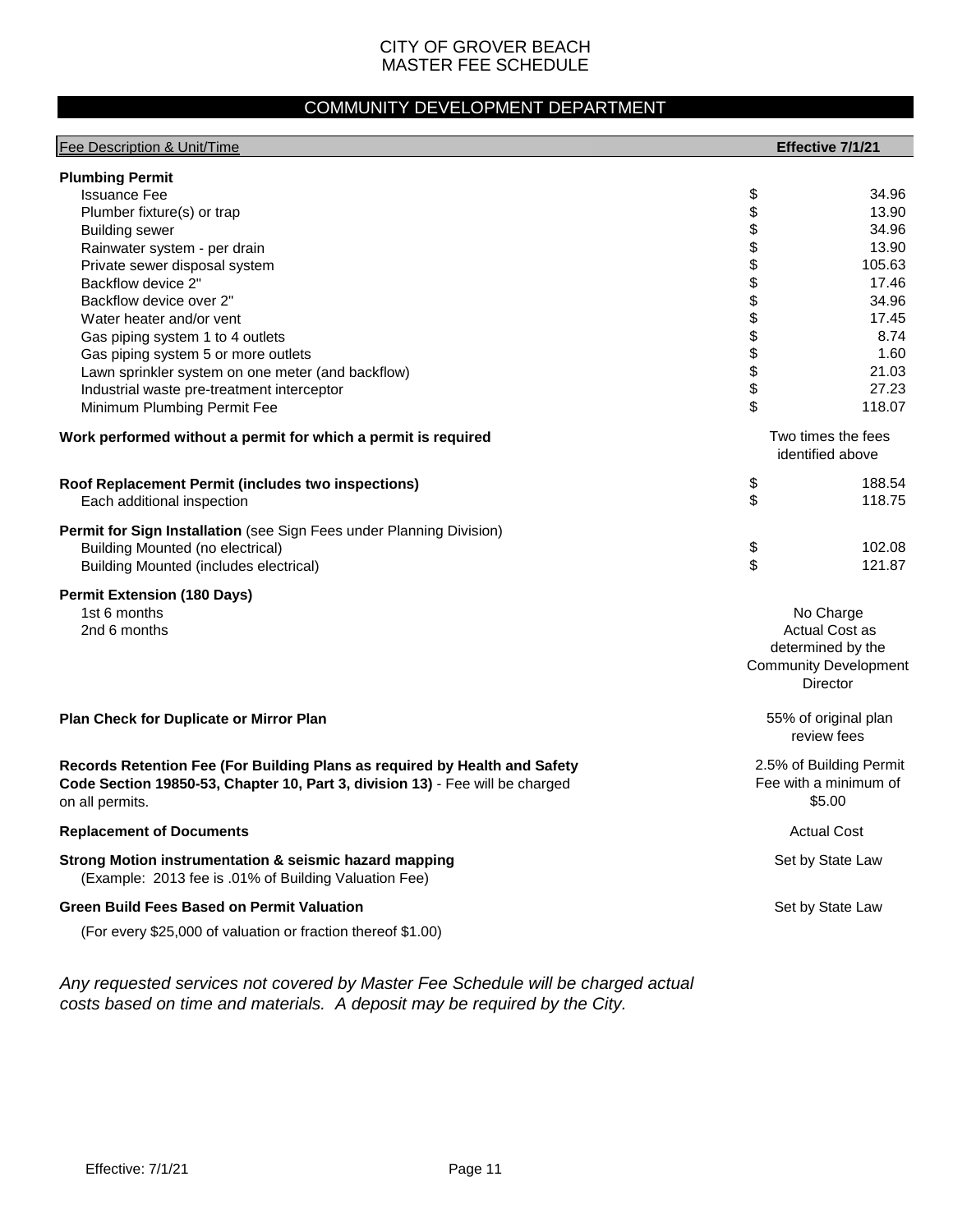#### COMMUNITY DEVELOPMENT DEPARTMENT

#### Fee Description & Unit/Time **Effective 7/1/21**

#### **The following amounts listed are DEPOSITS**

*The following amounts are DEPOSITS and reflect the minimum estimated costs for processing the "typical" building permit application. The Community Development Department may increase or decrease the deposit amount depending on the complexity of the project. If at any time during the development review process deposits are insufficient to cover the cost of processing the application, the City shall cease processing until additional funds are submitted.*

| <b>Plan Checks</b>                                                                                                                                                |                                                                    |                                                         |  |
|-------------------------------------------------------------------------------------------------------------------------------------------------------------------|--------------------------------------------------------------------|---------------------------------------------------------|--|
| <b>Building</b>                                                                                                                                                   | 65% of Building Permit<br>or actual costs,<br>whichever is greater |                                                         |  |
| Planning                                                                                                                                                          | \$                                                                 | 500.00                                                  |  |
| <b>Public Works</b>                                                                                                                                               | \$                                                                 | 200.00                                                  |  |
| Engineering - grading, drainage, retention basin, soils report review<br>Single Lot<br>Subdivided Lot<br><b>Fire Suppression Systems</b><br><b>Grading Permit</b> | \$<br>\$                                                           | 500.00<br>1,000.00<br>500.00                            |  |
| Not associated with a Building Permit<br>Associated with a Building Permit                                                                                        | \$                                                                 | 500.00<br>Deposit included in<br><b>Building Permit</b> |  |
| <b>Mobile Home Permit</b>                                                                                                                                         | \$                                                                 | 500.00                                                  |  |
| Photovoltaic Installations - Commercial and Residential (Not Roof Mounted)                                                                                        | \$                                                                 | 500.00                                                  |  |
| <b>Sign Installation - Freestanding</b>                                                                                                                           | \$                                                                 | 200.00                                                  |  |

*Any requested services not covered by Master Fee Schedule will be charged actual costs based on time and materials. A deposit may be required by the City.*

*Deposits may be adjusted, based on the project, as determined by the Community Development Director*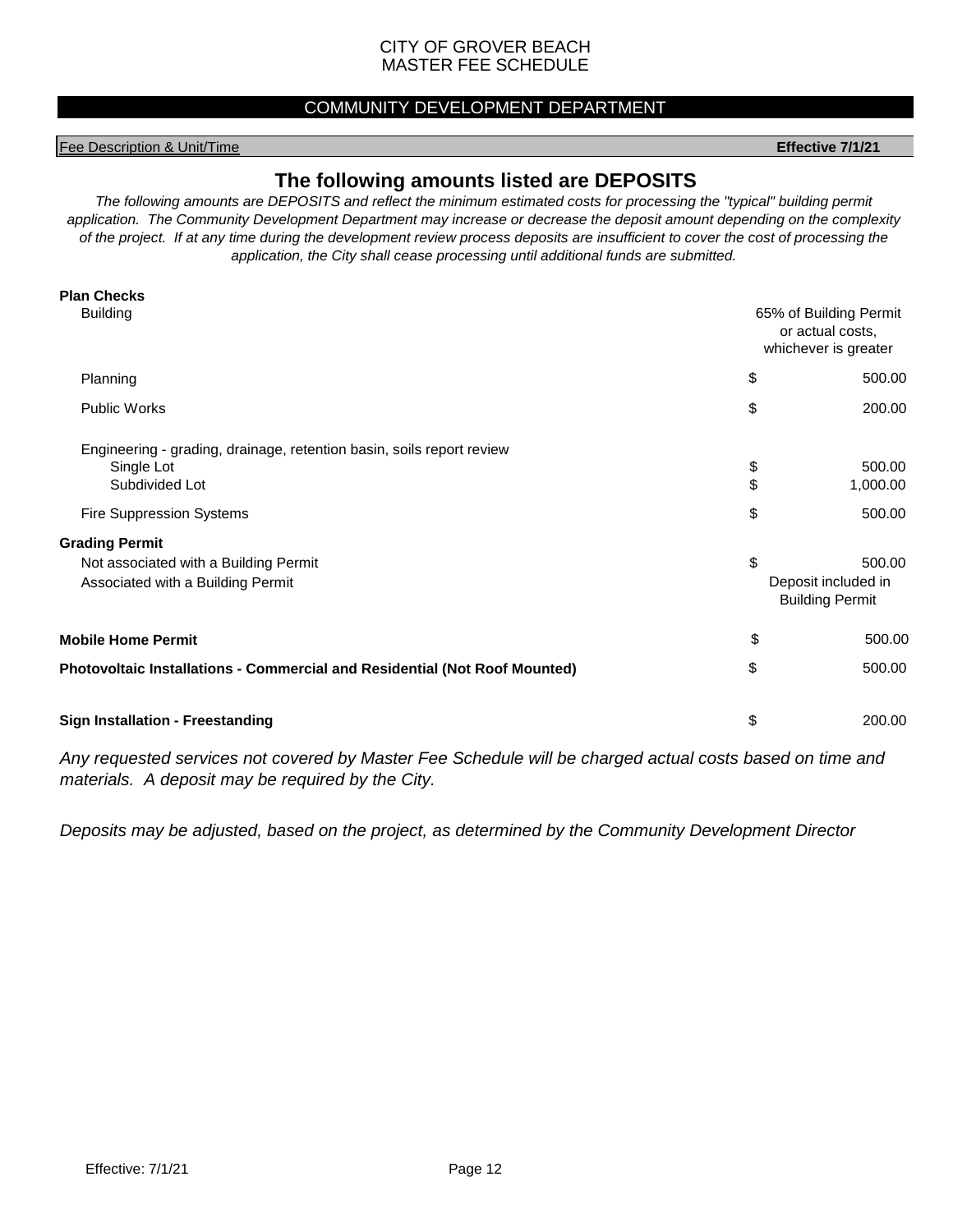### COMMUNITY DEVELOPMENT DEPARTMENT

| Fee Description & Unit/Time                                                                                                                            |          | Effective 7/1/21                                                   |
|--------------------------------------------------------------------------------------------------------------------------------------------------------|----------|--------------------------------------------------------------------|
| <b>MISCELLANEOUS</b>                                                                                                                                   |          |                                                                    |
| <b>Address Change or New Address Notification</b>                                                                                                      | \$       | 61.00                                                              |
| Copies (per page)<br>Blueprints up to 5 pages<br>Each Additional Page<br>8 1/2" x 11" or 8 1/2" x 14" - In house copies<br>11" x 17" - In house copies | \$<br>\$ | Actual Cost from vendor<br>Actual Cost from vendor<br>0.22<br>0.23 |
| Overhead % (Applies to all "Actual Cost" items)<br>% of invoice for invoice processing<br>% of labor costs for general overhead                        |          | 25%<br>25%                                                         |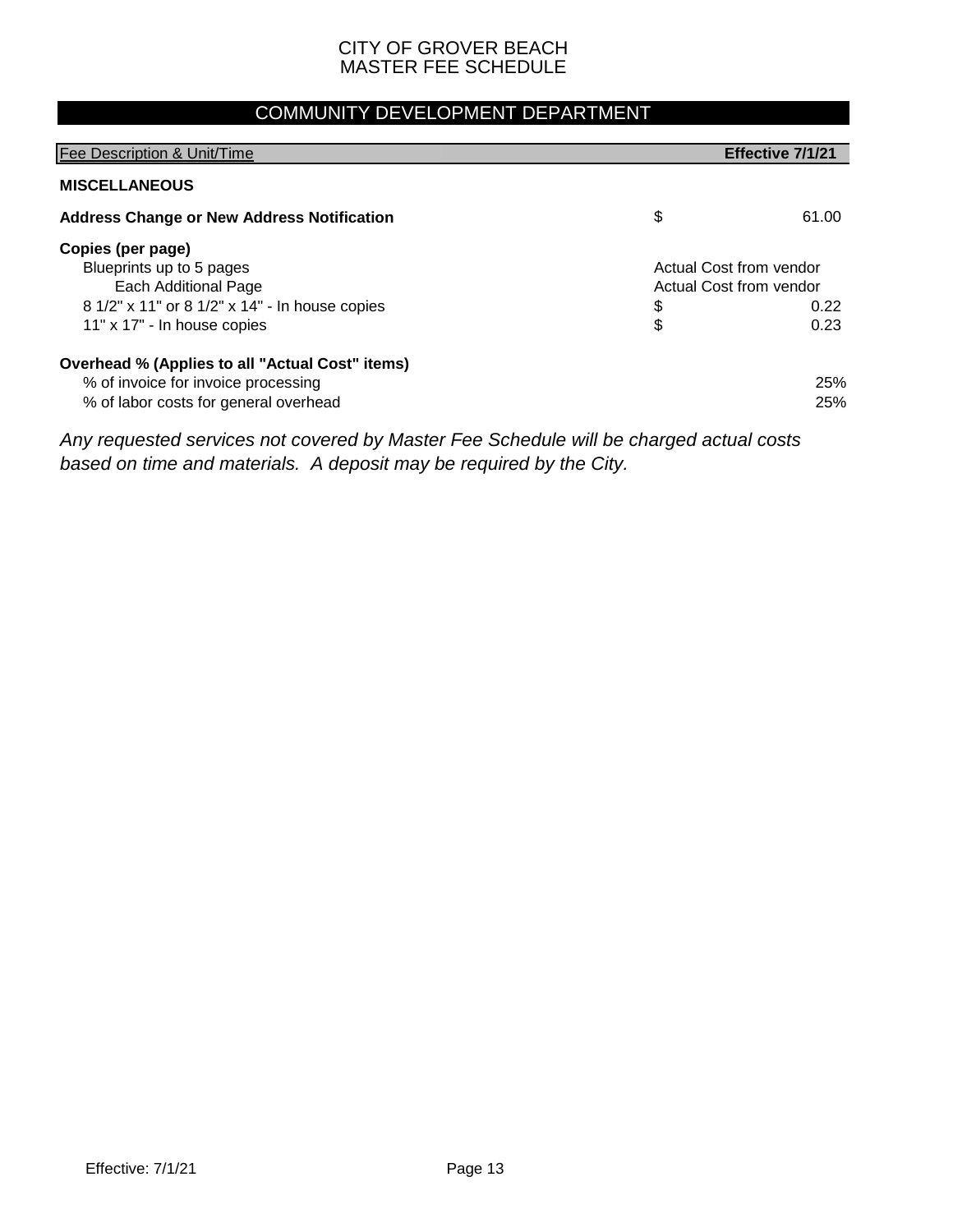#### COMMUNITY DEVELOPMENT DEPARTMENT

| Fee Description & Unit/Time                                                 |                                |                        |                | Effective 7/1/21 |
|-----------------------------------------------------------------------------|--------------------------------|------------------------|----------------|------------------|
|                                                                             | <b>DEVELOPMENT IMPACT FEES</b> |                        |                |                  |
| <b>Administrative Development Impact Fee</b>                                |                                |                        |                |                  |
| Fee/Unit of Service (Per Person)                                            |                                |                        | \$             | 50.13            |
| Single Family Residence (each)                                              | 2.56                           | DU                     | \$             | 128.33           |
| Multi Family Residence (each)                                               | 2.11                           | <b>DU</b>              |                | 105.77           |
| Mobile Home (each)                                                          | 1.40                           | <b>DU</b>              |                | 70.18            |
| Commercial (1,000 SF)                                                       | 6.00                           | per 1,000 sf           | \$\$\$\$       | 300.78           |
| Office (1,000 SF)                                                           | 2.94                           | per 1,000 sf           |                | 147.38           |
| Industrial (1,000 SF)                                                       | 2.02                           | per 1,000 sf           | \$             | 101.26           |
| <b>Fire Protection Development Impact Fee</b>                               |                                |                        |                |                  |
| Fee/Unit of Service (Net Acres/Unit)                                        |                                |                        |                | 1,379.91         |
| Single Family Residence (each)                                              |                                | 0.167 Net Acre/Unit    | \$             | 230.44           |
| Multi Family Residence (each)                                               |                                | 0.083 Net Acre/Unit    |                | 114.53           |
| Mobile Home (each)                                                          |                                | 0.1 Net Acre/Unit      |                | 137.99           |
| Commercial (1,000 SF)                                                       |                                | 0.023 per 1,000 sf     |                | 31.74            |
| Office (1,000 SF)                                                           |                                | 0.023 per 1,000 sf     |                | 31.74            |
| Industrial (1,000 SF)                                                       |                                | 0.023 per 1,000 sf     | \$\$\$\$\$     | 31.74            |
| Other                                                                       |                                | 0.023 per 1,000 sf (a) | \$             | 31.74            |
| Law Enforcement Development Impact Fee                                      |                                |                        |                |                  |
| Fee/Unit of Service (Per Person)                                            |                                |                        |                | 40.41            |
| Single Family Residence (each)                                              | 2.56 DU                        |                        | \$\$\$\$\$\$\$ | 103.45           |
| Multi Family Residence (each)                                               | 3.17 DU                        |                        |                | 128.10           |
| Mobile Home (each)                                                          | 2.10 DU                        |                        |                | 84.86            |
| Commercial (1,000 SF)                                                       |                                | 8.00 per 1,000 sf      |                | 323.28           |
| Office (1,000 SF)                                                           |                                | 1.47 per 1,000 sf      |                | 59.40            |
| Industrial (1,000 SF)                                                       |                                | 1.01 per 1,000 sf      | \$             | 40.81            |
| Park Improvement Development Impact Fee                                     |                                |                        |                |                  |
| Fee/Unit of Service                                                         |                                |                        |                |                  |
| Single Family Residential                                                   |                                | Per Unit               | \$             | 3,272.82         |
| Multi-Family Residential                                                    |                                | Per Unit               | \$             | 2,697.51         |
| Mobile Home Residential                                                     |                                | Per Unit               | \$             | 1,789.81         |
| Park Land Dedication "In-Lieu" Development Impact Fee (New Lot or New Unit) |                                |                        | \$             | 2,751.00         |
| <b>Recreation Facility Development Impact Fee</b>                           |                                |                        |                |                  |
| Land Use Type                                                               |                                |                        |                |                  |
| Single Family Residential                                                   |                                | Per Unit               | \$             | 585.10           |
| Multi-Family Residential                                                    |                                | Per Unit               | \$             | 482.25           |
| Mobile Home Residential                                                     |                                | Per Unit               | \$             | 319.98           |
| <b>Storm Water Development Impact Fee</b>                                   |                                |                        |                |                  |
| per square foot of impervious surface                                       |                                |                        | \$             | 0.27             |
| <b>Transportation Development Impact Fee</b>                                |                                |                        |                |                  |
| Fee/Unit of Service (Peak Hour Trip)                                        |                                |                        | \$             | 1,570.72         |
| Single Family Residence (each)                                              | 1.01 DU                        |                        | \$             | 1,586.43         |
| Multi Family Residence (each)                                               | 0.62 DU                        |                        | \$             | 973.85           |
| Mobile Home (each)                                                          | 0.59 DU                        |                        | \$             | 926.72           |
| Commercial (1,000 SF)                                                       |                                | 3.75 per 1,000 sf      | \$             | 5,890.20         |
| Office (1,000 SF)                                                           |                                | 1.49 per 1,000 sf      |                | 2,340.37         |
| Industrial (1,000 SF)<br>Hotel/Motel                                        |                                | 0.98 per 1,000 sf      | \$             | 1,539.31         |

Any requested services not covered by Master Fee Schedule will be charged actual costs based on time and materials. A deposit may be required by the City.

#### **Water Infrastructure Reimbursement Fee**

Front Footage Charge (per lineal foot) for Water Line 85.00 at building permit issuance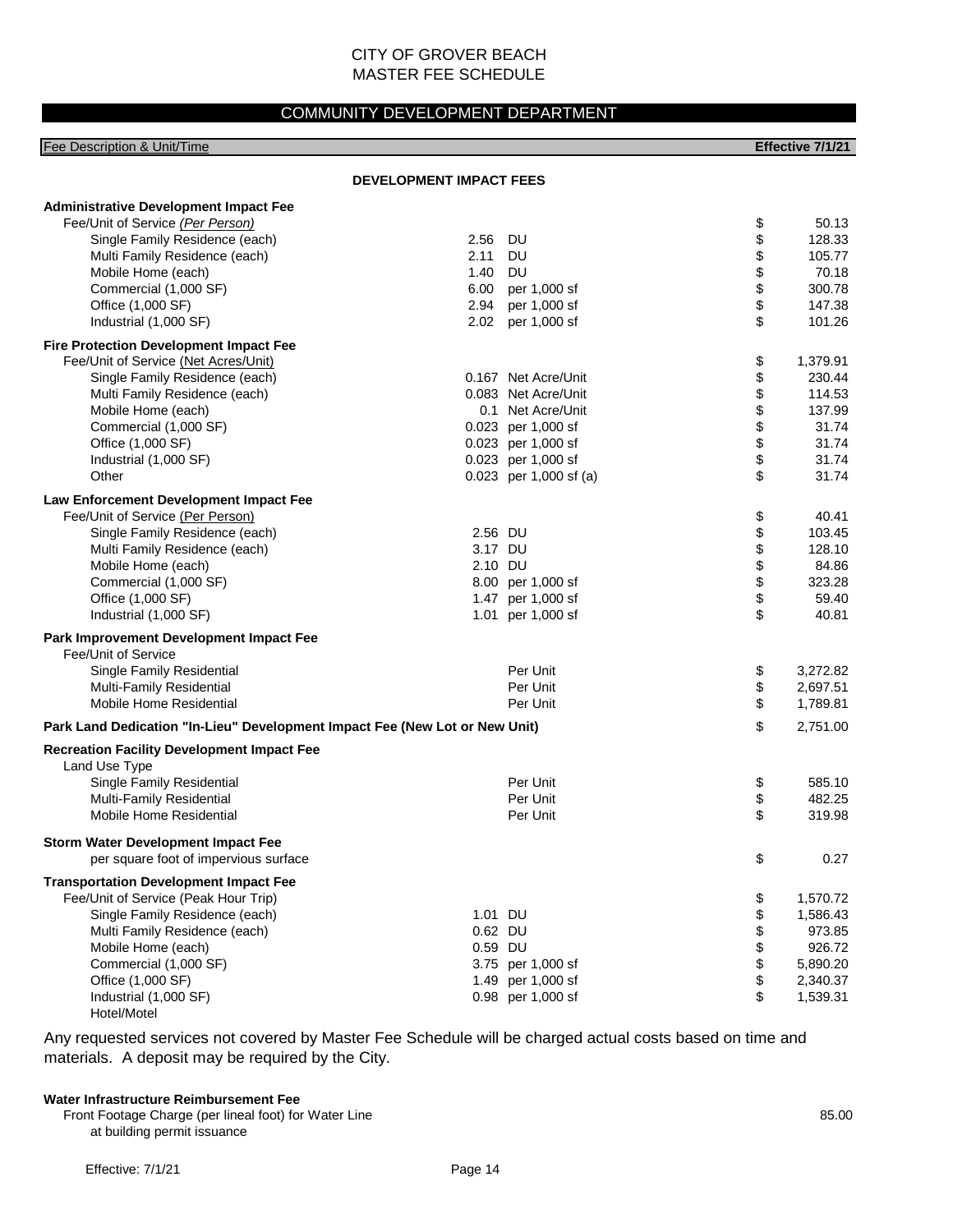#### COMMUNITY DEVELOPMENT DEPARTMENT

#### Fee Description & Unit/Time **Effective 7/1/21**

#### **DEVELOPMENT IMPACT FEES**

#### **Water Development Impact Fee**

| 5/8 inch meter   | 1.00 Capacity Factor   | \$                                       | 1,158.42   |
|------------------|------------------------|------------------------------------------|------------|
| 3/4 inch meter   | 1.50 Capacity Factor   | \$                                       | 1,737.64   |
| 1 inch meter     | 2.50 Capacity Factor   | \$                                       | 2,896.06   |
| 1 1/2 inch meter | 5.00 Capacity Factor   | \$                                       | 5,792.11   |
| 2 inch meter     | 8.00 Capacity Factor   | \$                                       | 9,267.38   |
| 3 inch meter     | 15.00 Capacity Factor  | \$                                       | 17,376.34  |
| 4 inch meter     | 25.00 Capacity Factor  | \$                                       | 28,960.57  |
| 6 inch meter     | 50.00 Capacity Factor  | \$                                       | 57,921.13  |
| 8 inch meter     | 80.00 Capacity Factor  | \$                                       | 92,673.81  |
| 10 inch meter    | 120.00 Capacity Factor | \$                                       | 139,010.72 |
| 12 inch meter    | 160.00 Capacity Factor | \$                                       | 185,347.63 |
|                  |                        |                                          |            |
| 5/8 inch meter   | 1.00 Capacity Factor   | \$                                       | 1,072.90   |
| 3/4 inch meter   | 1.50 Capacity Factor   |                                          | 1,609.88   |
| 1 inch meter     | 2.50 Capacity Factor   | \$                                       | 2,682.77   |
| 1 1/2 inch meter | 5.00 Capacity Factor   | \$                                       | 5,364.48   |
| 2 inch meter     | 8.00 Capacity Factor   | \$                                       | 8,583.15   |
| 3 inch meter     | 15.00 Capacity Factor  | \$                                       | 16,093.42  |
| 4 inch meter     | 25.00 Capacity Factor  | \$                                       | 26,822.36  |
| 6 inch meter     | 50.00 Capacity Factor  | \$                                       | 53,644.71  |
| 8 inch meter     | 80.00 Capacity Factor  | \$                                       | 85,831.54  |
| 10 inch meter    | 120.00 Capacity Factor | \$                                       | 128,747.31 |
| 12 inch meter    | 160.00 Capacity Factor | \$                                       | 171,663.08 |
|                  |                        | <b>Wastewater Development Impact Fee</b> | \$         |

#### **Pass Thru Development Impact Fees**

#### **South San Luis Obispo County Sanitation District Wastewater Charge (Collected by City and paid to District as collected)**

The fees listed below can be administratively changed by staff upon notification from South San Luis Obispo County Sanitation District and do not require the City Council approval.

| Single-Family Dwelling Unit                                  | \$ | 2.475.00 |
|--------------------------------------------------------------|----|----------|
| Apartment complex (Bachelor, one or two bedrooms, per unit)  | S  | 1.856.00 |
| Apartment complex (Three or more bedrooms, per unit)         | \$ | 2.475.00 |
| Motel or Hotel (per individual room), plus:                  | S  | 1.237.00 |
| For each residential facility for the motel or hotel         | \$ | 2,475.00 |
| Condominiums and similar land uses                           | \$ | 2.475.00 |
| Hybrid Fee                                                   | S  | 1.856.00 |
| Mobile Home Parks (per unit), plus:                          | \$ | 2.475.00 |
| For each washroom and restroom                               | S  | 2.475.00 |
| Travel Trailer or Recreation Vehicle Park (per space), plus: | S  | 1.237.00 |
| For each residential unit at the park                        | S  | 2.475.00 |
| For each washroom and restroom                               |    | 2.475.00 |

Commercial establishments, schools, manufacturing, industrial or any similar use - charge to be based on the capacity of the water meters, the square or the water meter size and the ratio of the water meter.

| 5/8 inch meter                                                                        | S  | 2.475.00  |
|---------------------------------------------------------------------------------------|----|-----------|
| 3/4 inch meter                                                                        | S  | 3.712.00  |
| 1 inch meter                                                                          |    | 6.187.00  |
| 1 1/2 inch meter                                                                      | S  | 13.612.00 |
| 2 inch meter                                                                          | \$ | 24,131.00 |
| 3 inch meter                                                                          | S  | 54.450.00 |
| Greater than 3" sized meters to be determined on the ratio of the size of meter (ORD. |    |           |

91-9) as calculated by South San Luis Obispo County Sanitation District.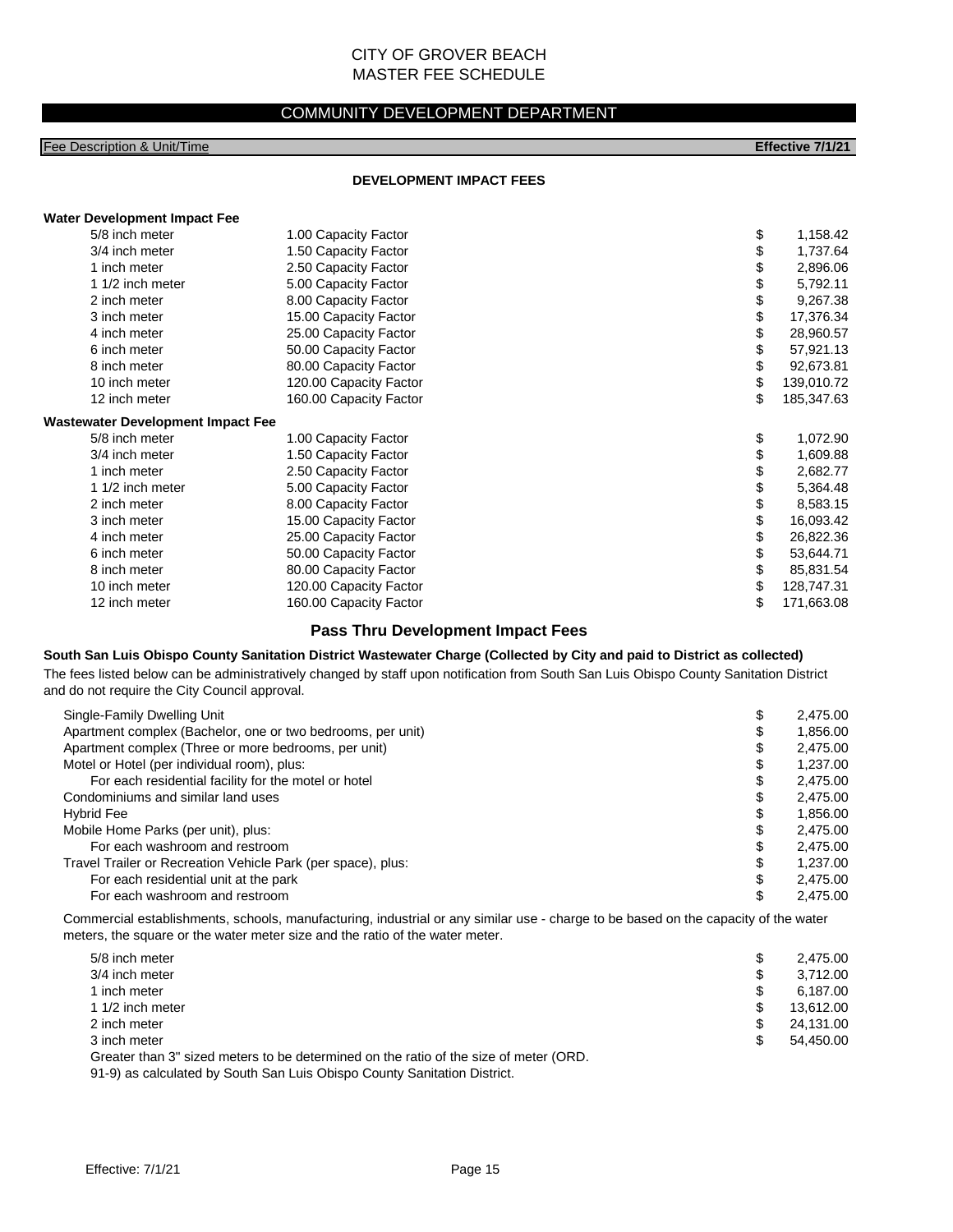#### PUBLIC WORKS AND UTILITIES

| Fee Description & Unit/Time                                                                                                                                                                 |          | Effective 7/1/21                                                       |
|---------------------------------------------------------------------------------------------------------------------------------------------------------------------------------------------|----------|------------------------------------------------------------------------|
| <b>Encroachment Permit</b><br><b>Basic Permit</b><br>Large Projects - Please see Encroachment Permit Deposit<br>for<br>Large Projects                                                       | \$       | 163.00                                                                 |
| Newsrack Permit - Annual<br>Newsrack Permit - Additional                                                                                                                                    | \$<br>\$ | 163.00<br>81.00                                                        |
| Fire Flow Test - documentation only / existing hydrant                                                                                                                                      | \$       | 87.00                                                                  |
| Fire Flow Test - test and documentation / new hydrant or development                                                                                                                        | \$       | 260.00                                                                 |
| <b>Moving of Buildings and Vehicle Loads</b><br>Oversize Vehicle Loads Permit Fee - Per Trip/Per Direction<br>(Per California Code of Regulations Title 21, Section 1411.3                  | \$       | 16.00                                                                  |
| Annual Permit (Per CCR Title 21, Section 1411.3 & GBMC 8205)<br>(Per California Code of Regulations Title 21, Section 1411.3)<br>+ Deposit of Surety Bond in amount of \$2,000,000          | \$       | 94.00                                                                  |
| Moving of Building (Based on the complexity of the move, a deposit<br>may be required to cover additional time necessary to process<br>request, as determined by the Public Works Director) | \$       | 1,421.00                                                               |
| <b>Cost Recovery Rates</b><br>Vehicles                                                                                                                                                      |          | <b>Current Cal Trans</b><br>Equipment Rates + 30%<br>Overhead          |
| Equipment                                                                                                                                                                                   |          | <b>Current Cal Trans</b><br>Equipment Rates + 30%<br>Overhead          |
| Material                                                                                                                                                                                    |          | <b>Current Cal Trans</b><br>Equipment Rates + 30%<br>Overhead          |
| Labor                                                                                                                                                                                       |          | Rate calculated using<br>current fully burdened<br>Salary and benefits |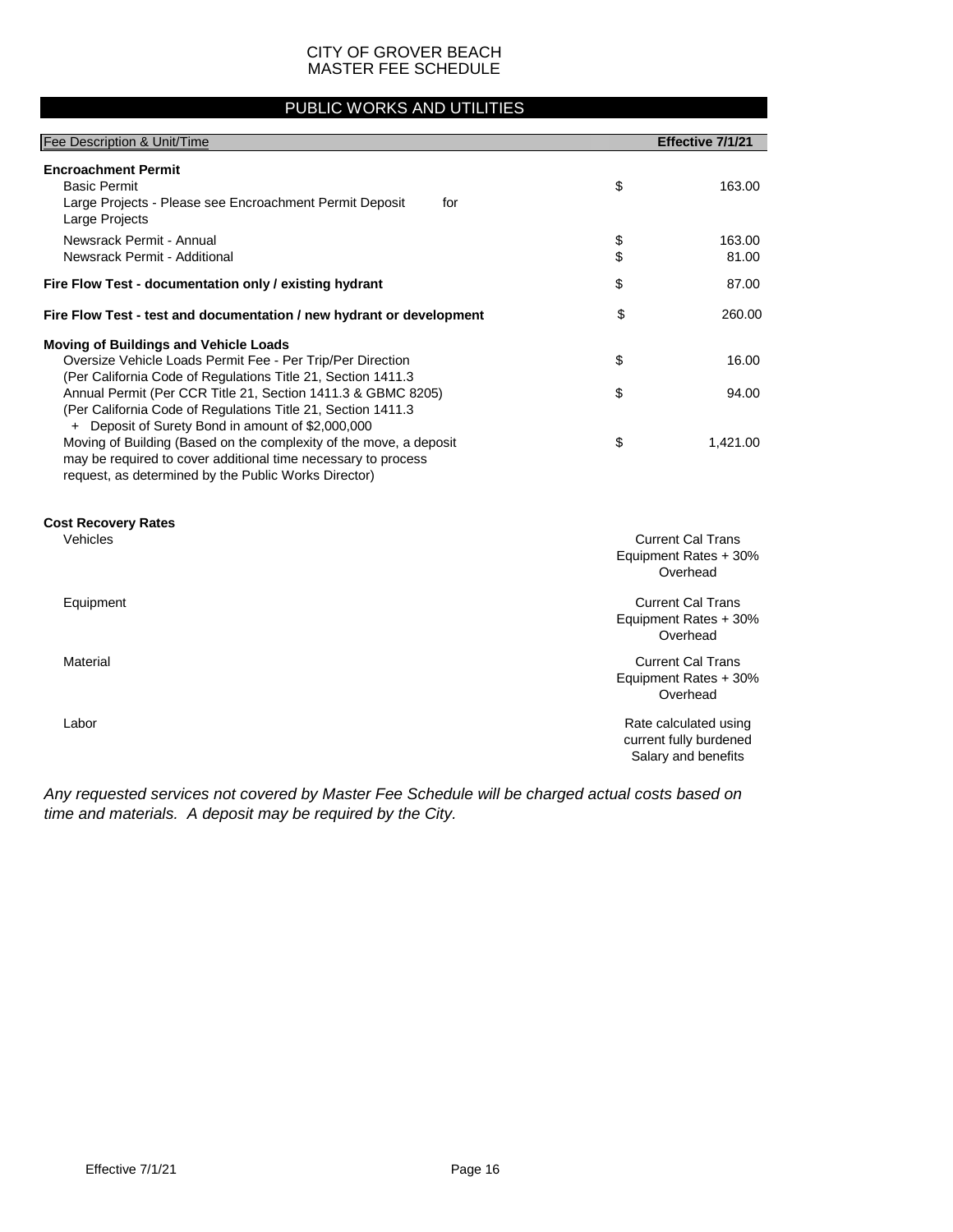#### PUBLIC WORKS AND UTILITIES

#### Fee Description & Unit/Time **Effective 7/1/21**

#### **The following amounts listed are DEPOSITS**

*The following amounts are DEPOSITS and reflect the minimum estimated costs for processing the "typical" building permit application. The Public Works Development Department may increase or decrease the deposit amount depending on the complexity of the project. If at any time during the development review process deposits are insufficient to cover the cost of processing the application, the City shall cease processing until additional funds are submitted.*

| Deposit for Field Work Inspection (in addition to Basic<br><b>Encroachment Permit)</b>                                                                                                                                                                             | \$200 minimum or<br>estimated actual cost as<br>determined by the<br>Department Director |                                                                                                                                                        |
|--------------------------------------------------------------------------------------------------------------------------------------------------------------------------------------------------------------------------------------------------------------------|------------------------------------------------------------------------------------------|--------------------------------------------------------------------------------------------------------------------------------------------------------|
| <b>Encroachment Permit Deposit for Large Projects</b><br>(Will be billed for Actual Costs)                                                                                                                                                                         | \$                                                                                       | 1,000.00                                                                                                                                               |
| <b>Public Improvements Single Lot/Subdivision Improvement Plans</b><br>Plan Check Deposit for Improvement Plans (GBMC 9210.4)<br>Subdivision                                                                                                                       | \$                                                                                       | 1,000.00                                                                                                                                               |
| Single Lot                                                                                                                                                                                                                                                         | \$                                                                                       | 500.00                                                                                                                                                 |
| Inspection of Improvement Work Deposit (GBMC 9210.6)<br>Subdivision or Single Lot                                                                                                                                                                                  |                                                                                          | 5% of Engineer's<br>estimate of subdivision                                                                                                            |
| Improvement Security Required (GBMC 9210.14)<br>Labor and Materials Surety (GBMC 9210.16)<br>Subdivision Regulation Exception Fee                                                                                                                                  | improvements<br>100% of Imp. Est.<br>50% of Imp. Est.<br>See Variance Fee                |                                                                                                                                                        |
| Water Meter Charges (GBMC 7600)                                                                                                                                                                                                                                    |                                                                                          |                                                                                                                                                        |
| The following are deposits for radio and meter installations. Actual<br>costs will be deducted from the deposit for the cost of the meters<br>and associated labor. If actual cost is greater than deposit then<br>customer will be billed for additional charges. |                                                                                          | Deposit will be<br>determined by Public<br>Works based on the size<br>of the meter. Minimum<br>Deposit \$750                                           |
| Radios<br>$3/4"$ meter<br>1" meter<br>2" meter<br>3" meter<br>4" meter<br>6" meter                                                                                                                                                                                 |                                                                                          | <b>Actual Cost</b><br><b>Actual Cost</b><br><b>Actual Cost</b><br><b>Actual Cost</b><br><b>Actual Cost</b><br><b>Actual Cost</b><br><b>Actual Cost</b> |
| Overhead % (Applies to all "Actual Cost" items)<br>% of invoice for invoice processing                                                                                                                                                                             |                                                                                          | 30%                                                                                                                                                    |
| % of labor costs for general overhead                                                                                                                                                                                                                              |                                                                                          | 30%                                                                                                                                                    |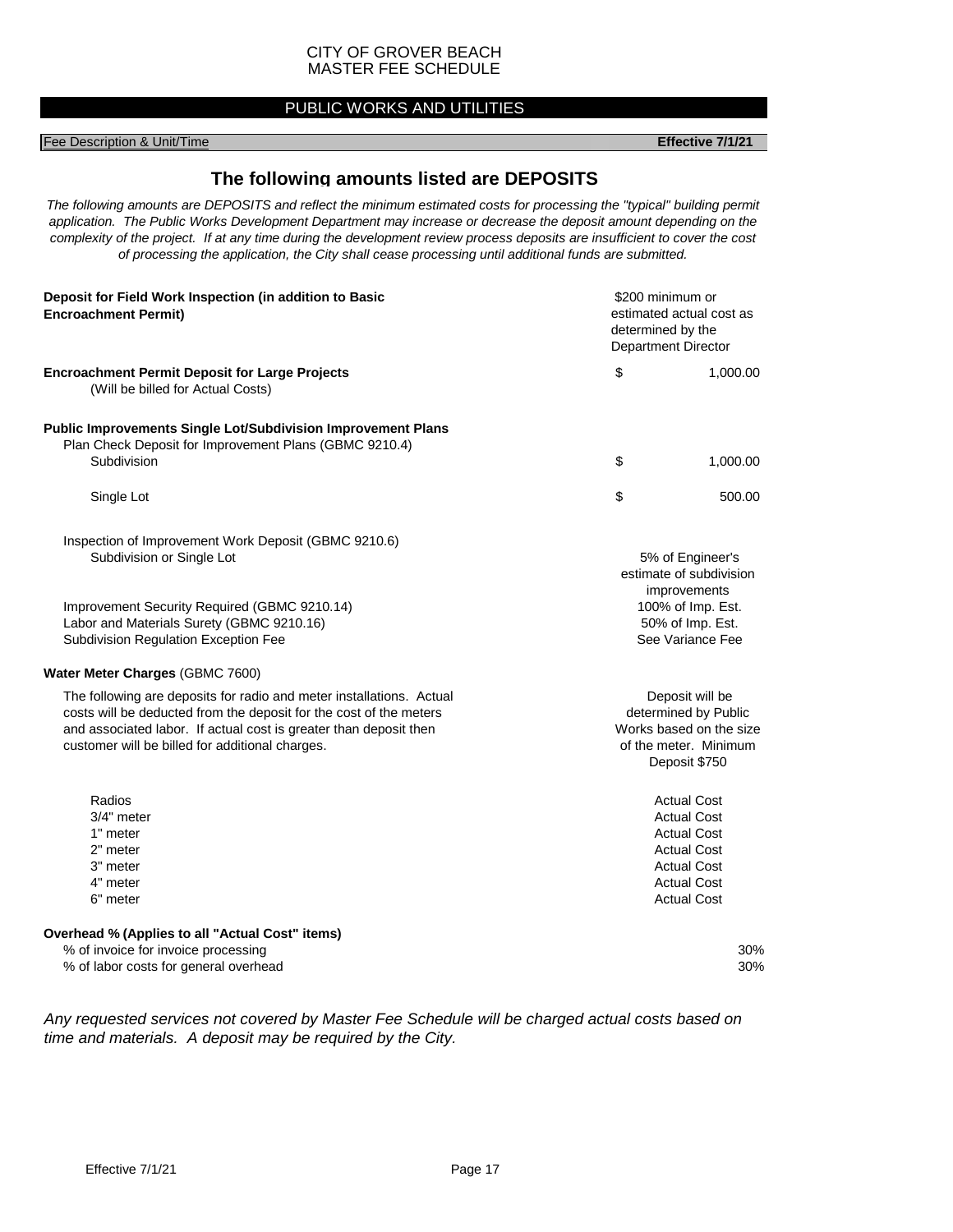#### PARKS AND RECREATION DEPARTMENT

|                       | <b>Fee Description &amp; Unit/Time</b>                                                                                                                                                                                                                                                                              |                        |                             |          | Effective 7/1/21 |
|-----------------------|---------------------------------------------------------------------------------------------------------------------------------------------------------------------------------------------------------------------------------------------------------------------------------------------------------------------|------------------------|-----------------------------|----------|------------------|
| <b>Classes:</b>       | Classes within categories are subject to change. Subsidy amounts are for categories approved by the City Council. New<br>class fees will be developed by the Parks and Recreation Program Director and the Administrative Services Director and<br>can be administratively added with approval by the City Manager. | Resident<br>Non-Resid. | Resident                    |          | Non-Resid.       |
|                       | <b>Adult Classes - No Subsidy</b>                                                                                                                                                                                                                                                                                   |                        |                             |          |                  |
|                       | Acrylic Painting (Per 3 Month Session)                                                                                                                                                                                                                                                                              |                        | \$<br>227.00<br>\$<br>29.00 | \$<br>\$ | 227.00<br>29.00  |
|                       | TAI CHI (Per Month)<br>Zumba (Per Month)                                                                                                                                                                                                                                                                            |                        | \$<br>37.00                 | \$       | 37.00            |
|                       | <b>Preschool Classes - No Subsidy</b>                                                                                                                                                                                                                                                                               |                        |                             |          |                  |
|                       | Tinys (Youth per month)                                                                                                                                                                                                                                                                                             |                        | \$<br>143.00                | \$       | 143.00           |
|                       | Advanced Tinys (Youth per month)                                                                                                                                                                                                                                                                                    |                        | \$<br>143.00                | \$       | 143.00           |
|                       | Kinderkids (Youth per month)                                                                                                                                                                                                                                                                                        |                        | \$<br>167.00                | \$       | 167.00           |
|                       | Beg Tumbling & Gymnastics (Youth per Month)                                                                                                                                                                                                                                                                         |                        | \$<br>39.00                 | \$       | 39.00            |
|                       | Registration Fee - Only applies to initial enrollment if continually<br>enrolled in class. If not continually enrolled then will be collected<br>when reinitiate class)                                                                                                                                             |                        | \$<br>16.00<br>\$           | \$       | 16.00            |
|                       | Late Payment Fee (per late registration)                                                                                                                                                                                                                                                                            |                        | 31.00                       | \$       | 31.00            |
| Camps                 |                                                                                                                                                                                                                                                                                                                     |                        |                             |          |                  |
|                       | Lego Camp (5 to 12 years of age)                                                                                                                                                                                                                                                                                    |                        | \$<br>164.00                | \$       | 164.00           |
|                       | Tennis Lessons per Class (6 years of age to Adult)                                                                                                                                                                                                                                                                  |                        | \$<br>26.00                 | \$       | 26.00            |
|                       | Art Camp (7 to 14 years of age) Two Day Session                                                                                                                                                                                                                                                                     |                        | \$<br>88.00                 | \$       | 88.00            |
|                       | Art Camp (7 to 14 years of age) Four Day Session                                                                                                                                                                                                                                                                    |                        | \$<br>119.00                | \$       | 119.00           |
| <b>Special Events</b> |                                                                                                                                                                                                                                                                                                                     |                        |                             |          |                  |
|                       | Mother/Son Dance (per couple) - 50% Subsidy                                                                                                                                                                                                                                                                         |                        | \$<br>57.00                 | \$       | 57.00            |
|                       | Mother/Son Dance (each additional child)                                                                                                                                                                                                                                                                            |                        | \$<br>24.00                 | \$       | 24.00            |
|                       | Dune Run Run (per person)                                                                                                                                                                                                                                                                                           |                        | \$<br>27.00                 | \$       | 27.00            |
|                       | Dune Run Run (late registration per person)                                                                                                                                                                                                                                                                         |                        | \$<br>32.00                 | \$       | 32.00            |
|                       | (Late Registration is 10 work days prior to event. For<br>FY 18 Late Registration begins on August 13th)                                                                                                                                                                                                            |                        |                             |          |                  |
|                       | Special Event Booth Fee (Plus Business Tax Certificate Fee)                                                                                                                                                                                                                                                         |                        | \$<br>51.00                 | \$       | 51.00            |

*Any requested services not covered by Master Fee Schedule will be charged actual costs based on time and materials. A deposit may be required by the City.*

#### **Other Fees**

| <b>Contract Recreation Classes</b> | City contract instructors receive 70% of the class fee and the City receives the remaining 30% for $\epsilon$<br>City contract instructors receive 80% of the class fee and the City receives the remaining 20% for<br>(on City property) |        |              |
|------------------------------------|-------------------------------------------------------------------------------------------------------------------------------------------------------------------------------------------------------------------------------------------|--------|--------------|
| <b>Activity Guide Advertising:</b> |                                                                                                                                                                                                                                           |        |              |
| <b>Business Card Size</b>          | \$                                                                                                                                                                                                                                        | 107.00 | \$<br>107.00 |
| 1/4 Page                           | \$                                                                                                                                                                                                                                        | 193.00 | \$<br>193.00 |
| 1/2 Page                           | \$                                                                                                                                                                                                                                        | 374.00 | \$<br>374.00 |
| <b>Full Page</b>                   | \$                                                                                                                                                                                                                                        | 535.00 | \$<br>535.00 |
| Bounce House Fee                   | \$                                                                                                                                                                                                                                        | 36.00  | \$<br>36.00  |
| Class Cancellation/Refund Fee      | \$                                                                                                                                                                                                                                        | 13.00  | \$<br>13.00  |
| Equipment Rental (per day)         | \$                                                                                                                                                                                                                                        | 22.00  | \$<br>22.00  |
| <b>Equipment Deposit</b>           | \$                                                                                                                                                                                                                                        | 37.00  | \$<br>37.00  |
| <b>Field Lights</b>                | \$                                                                                                                                                                                                                                        | 30.00  | \$<br>30.00  |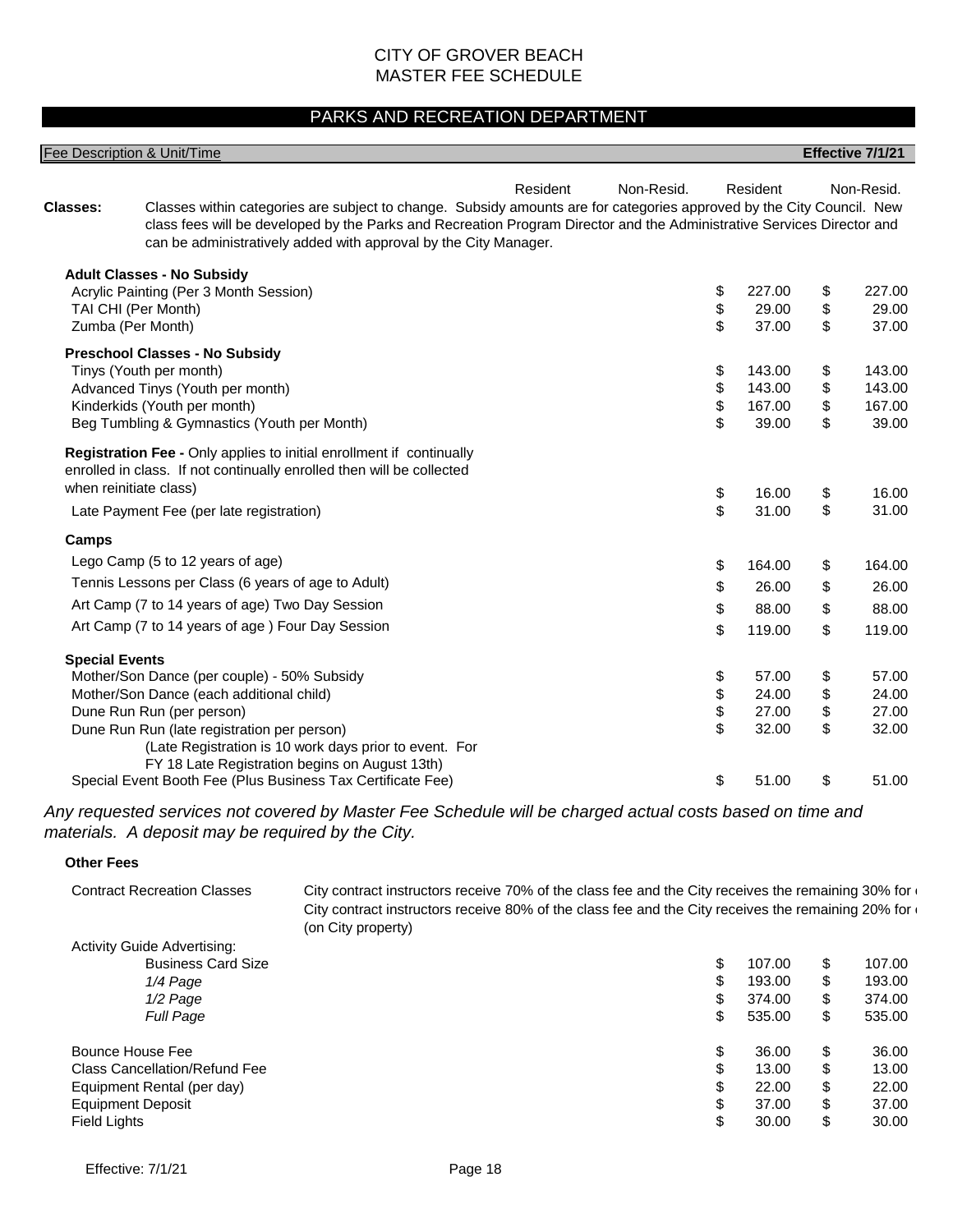#### PARKS AND RECREATION DEPARTMENT

| Fee Description & Unit/Time                                                                                                  |          |            |             | Effective 7/1/21 |
|------------------------------------------------------------------------------------------------------------------------------|----------|------------|-------------|------------------|
| Field Lights used by Non-Profit Organized Adult League (Per<br>Hour). Must be recognized by the Parks and Recreation Program | Resident | Non-Resid. | Resident    | Non-Resid.       |
| Director.                                                                                                                    |          |            | \$<br>21.00 | \$<br>21.00      |
| Field Lights used for Non-Profit Organized Youth League                                                                      |          |            | \$<br>16.00 | \$<br>16.00      |
| Fields, Courts & Pits (per 4 hours)                                                                                          |          |            | \$<br>30.00 | \$<br>30.00      |
| Fields, Courts & Pits (per 4 hours) Non-Profit                                                                               |          |            |             |                  |
| Non-Profit                                                                                                                   |          |            | \$<br>23.00 | \$<br>23.00      |
| Youth                                                                                                                        |          |            | \$<br>21.00 | \$<br>21.00      |
| <b>Other Fees (cont)</b>                                                                                                     |          |            |             |                  |
| T-Shirts/Tanks                                                                                                               |          |            | \$<br>15.00 | \$<br>15.00      |
| Sweat Shirts - Crew Neck                                                                                                     |          |            | \$<br>26.00 | \$<br>26.00      |
| Sweat Shirts - Hood/Zipper                                                                                                   |          |            | \$<br>31.00 | \$<br>31.00      |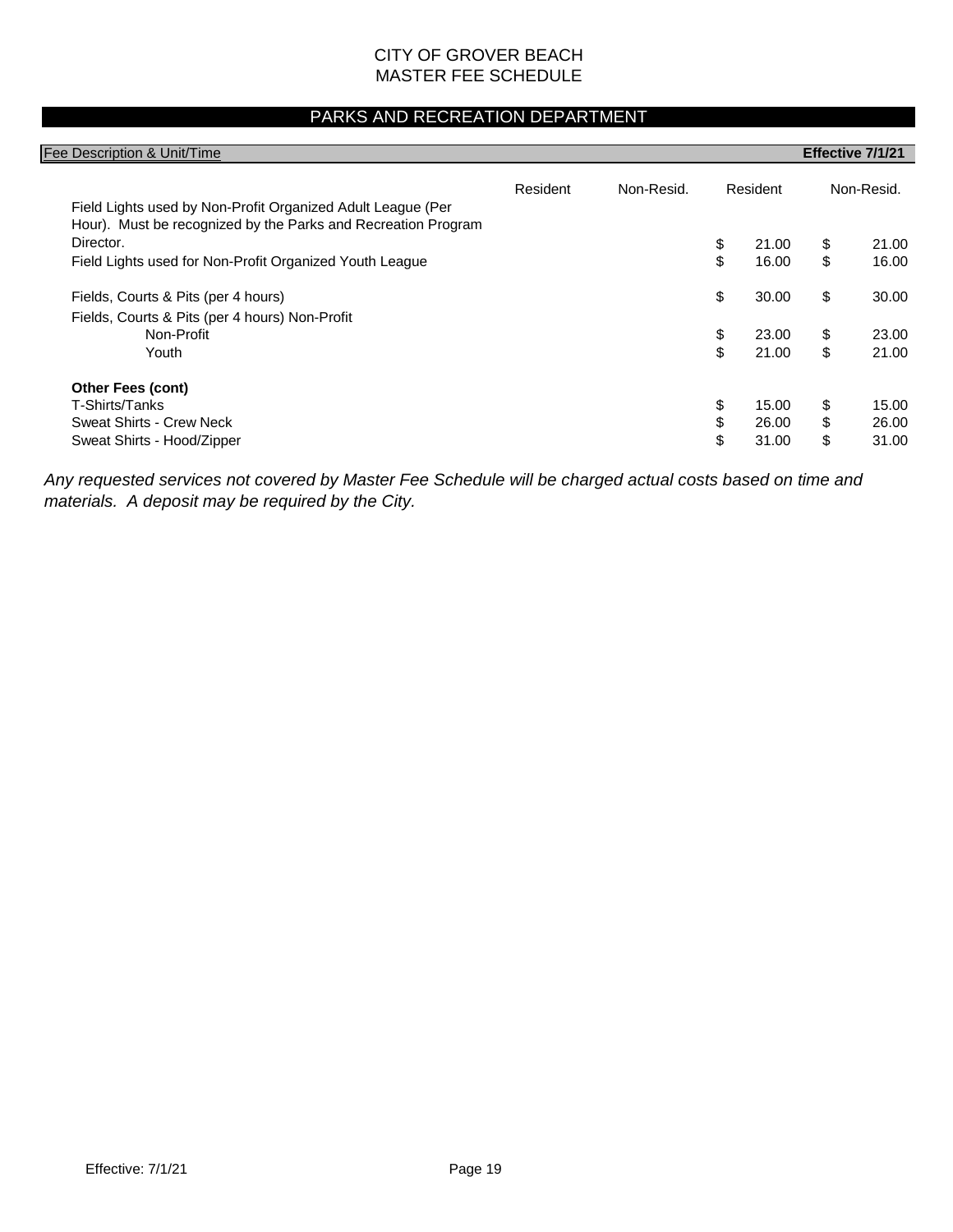### PARKS AND RECREATION DEPARTMENT

| Fee Description & Unit/Time                                                                                                |                     |                   |                  | Effective 7/1/21 |
|----------------------------------------------------------------------------------------------------------------------------|---------------------|-------------------|------------------|------------------|
| Special Event/Outdoor Assembly (non-City sponsored events) for 100 participants and over                                   |                     |                   |                  |                  |
| Pre-Application Review (Must have review prior to application being filed)                                                 |                     |                   |                  | \$<br>384.00     |
| Application Fee (No City Council Review)                                                                                   |                     |                   |                  | \$<br>540.00     |
| Application Fee (With City Council Review)                                                                                 |                     |                   |                  | \$<br>1,415.00   |
| (A waiver request may be submitted for those activities related to the exercise of a first amendment right to free speech) |                     |                   |                  |                  |
|                                                                                                                            |                     |                   | Effective 7/1/21 |                  |
|                                                                                                                            | <b>Grover Beach</b> | Other             |                  |                  |
|                                                                                                                            | <b>Non-Profit</b>   | <b>Non-Profit</b> | <b>Resident</b>  | Non-Resid.       |
| <b>Facility Rental Fees</b>                                                                                                |                     |                   |                  |                  |

| Facility Rental Fees                             |    |        |    |        |              |    |          |
|--------------------------------------------------|----|--------|----|--------|--------------|----|----------|
| <b>Ramona Garden Park &amp; Community Center</b> |    |        |    |        |              |    |          |
| Weekday Hourly                                   | Φ  | 33.00  | \$ | 41.00  | \$<br>75.00  | S  | 83.00    |
| Weekend Hourly                                   |    | 43.00  | S  | 55.00  | \$<br>99.00  | S  | 108.00   |
| Weekend (12 hours)                               | \$ | 389.00 | S  | 488.00 | \$<br>928.00 | S  | 1,020.00 |
| Deposit                                          |    |        |    |        |              |    |          |
| $\ast$<br>Low Impact                             | \$ | 197.00 | \$ | 246.00 | \$<br>764.00 | \$ | 825.00   |
| $***$<br>High Impact                             | \$ | 246.00 | \$ | 308.00 | \$<br>919.00 | \$ | 1,032.00 |
| <b>Special Use deposits</b>                      |    |        |    |        |              |    |          |
| High Impact Functions (per reservation)          | \$ | 249.00 | \$ | 249.00 | \$<br>249.00 | \$ | 249.00   |
| Cleaning / BBQ Key                               | \$ | 80.00  | \$ | 80.00  | \$<br>80.00  |    | 80.00    |

*Cancellation Fee per facility reservation if less than 30 days notice 25% of fee paid; up to a maximum of \$200*

**Cleaning fees of the Facilities will be at contract cost + 30% overhead.**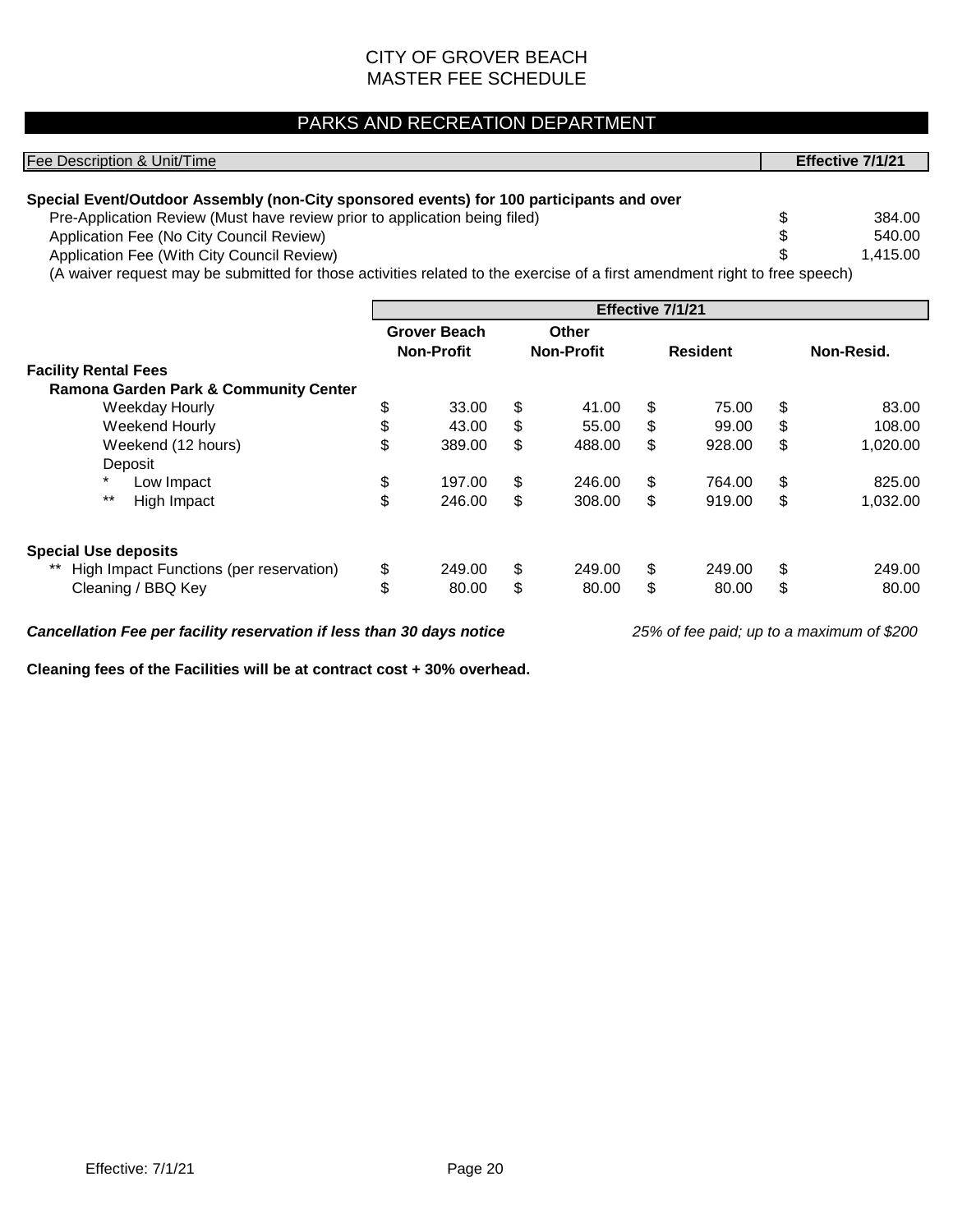#### PARKS AND RECREATION DEPARTMENT

#### Fee Description & Unit/Time **Effective 7/1/21**

#### **City of Grover Beach Building Facility Usage Fees**

#### **User Group Definitions**

**City Sponsored:** Activities sponsored by the City of Grover Beach Parks and Recreation Department, or used by a Federal, State, or Local Government Agency.

**Grover Beach Non-Profit:** Non-profit agencies or other groups that by nature serve the needs of the City and community and are based in Grover Beach. The Agency's mailing address must be in Grover Beach.

#### **Must be approved by the Parks and Recreation Program Director.**

**Non-Profit:** Non-profit agencies or other groups that by nature serve the needs of the City and community. **Must be approved by the Parks and Recreation Program Director.**

**Private:** All groups or individuals that do not qualify as City Sponsored, Grover Beach Non-Profit or Non-Profit.

#### **Impact Definitions**

\* Low Impact: Event is defined as any meeting/party/event which does **NOT** include any of the following: food, drink, alcohol served or sold, band or DJ, bounce house, and/or pony rides.

\*\* High Impact: Event is defined as any meeting/party/event which **DOES** include any of the following: Food, drink, alcohol served or sold, band or DJ, bounce house, and/or pony rides.

*Any requested services not covered by Master Fee Schedule will be charged actual costs based on time and materials. A deposit may be required by the City.*

| Amenities Fees (Include amenities in rental fee<br>with exception of tables and chairs) | Effective 7/1/21 | <b>All Renters</b> |
|-----------------------------------------------------------------------------------------|------------------|--------------------|
| Portable Public Address System                                                          | \$               | 10.00              |
| TV / VCR / DVD Combo                                                                    | \$               | 10.00              |
| <b>Projection Screen</b>                                                                | J                | 10.00              |
| 100 Cup Coffee Pot                                                                      | S                | 5.00               |
| Stereo System                                                                           | S                | 5.00               |
| Podium                                                                                  | S                | 5.00               |
| Tables                                                                                  | S                | 2.00               |
| Chairs                                                                                  | \$               | 1.00               |
| Wireless Microphone                                                                     | \$               | 10.00              |
| Internet Access                                                                         | \$               | 20.00              |
|                                                                                         |                  |                    |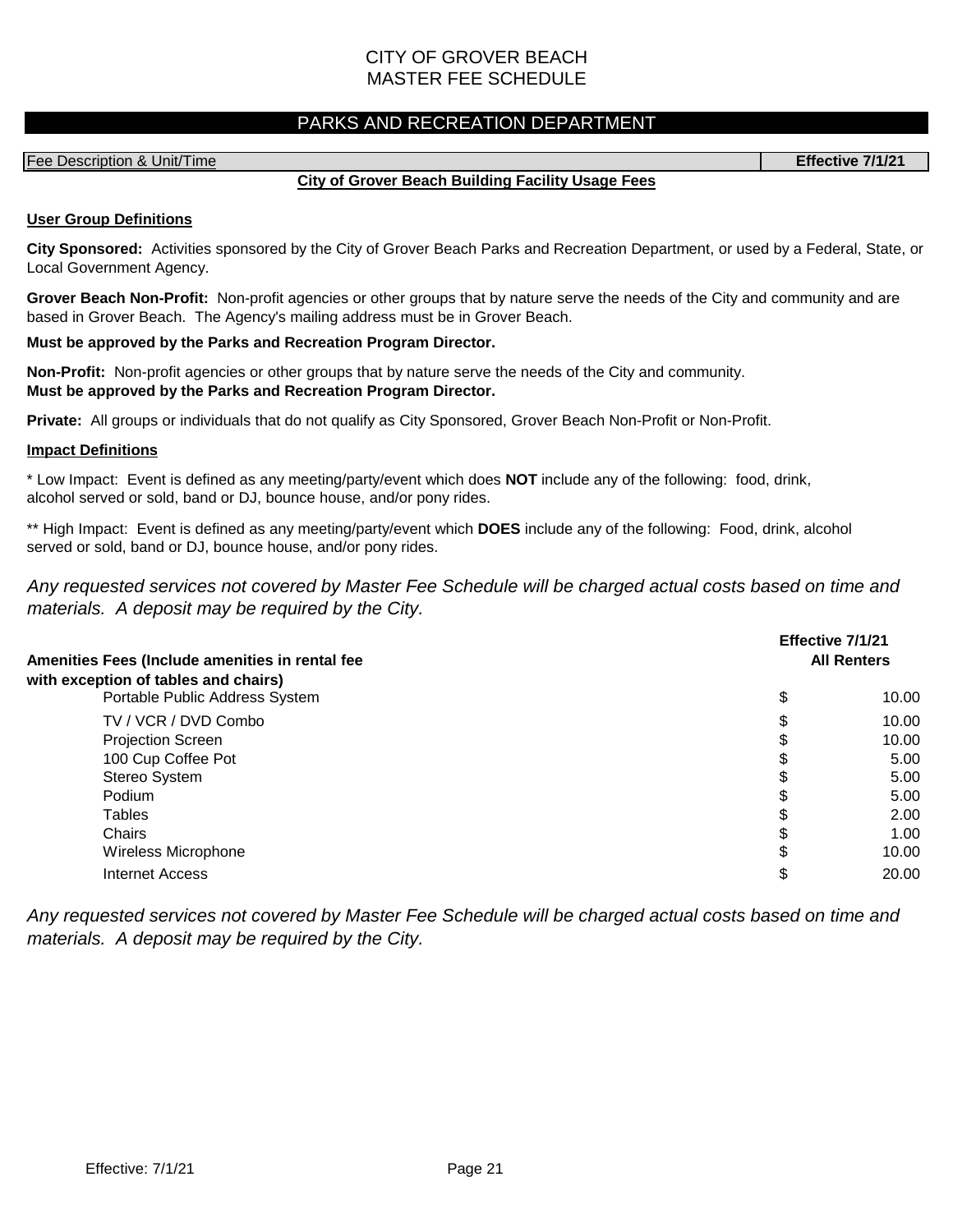#### PARKS AND RECREATION DEPARTMENT

**Effective 7/1/21**

| All Day                                       | 1-60 Persons                |
|-----------------------------------------------|-----------------------------|
|                                               | Resident:<br>\$63.00        |
|                                               | Non - Residents:<br>\$68.00 |
| Grover Heights Upper (Covered) Group BBQ Area |                             |
|                                               |                             |
| All Day                                       | 1-60 Persons                |
|                                               | Resident:<br>\$74.00        |

| 16th Street Park                                |                         |          |        |
|-------------------------------------------------|-------------------------|----------|--------|
| All Day                                         | 1-99 Persons            |          |        |
|                                                 | Resident:               | \$94.00  |        |
|                                                 | Non - Residents:        | \$104.00 |        |
| Gazebo                                          |                         |          |        |
| Up to 2 hours                                   | Resident:               |          | 93.00  |
|                                                 | Non - Residents:        | \$       | 103.00 |
|                                                 | <b>Additional Hour:</b> | \$       | 25.00  |
| Parks and Gazebo Deposit (Includes Key Deposit) |                         |          | 80.00  |

#### **The following items will be charged for actual cost which includes 30% Administrative Fee**

|                                                          |  | <b>Resident</b> |     | <b>Non-Resident</b> |  |
|----------------------------------------------------------|--|-----------------|-----|---------------------|--|
| Cleaning Fee (events w/alcohol) Ramona (per event)       |  | 86.00           |     | 111.00              |  |
| Cleaning Fee (events w/alcohol) Comm. Center (per event) |  | 139.00          | \$. | 180.00              |  |
| Liability Insurance 1-50 quests (resv.)                  |  |                 |     |                     |  |
| Liability Insurance 50-500 guests (resv.)                |  |                 |     |                     |  |
| Cleaning Fee - City Park BBQ/Picnic areas                |  |                 |     |                     |  |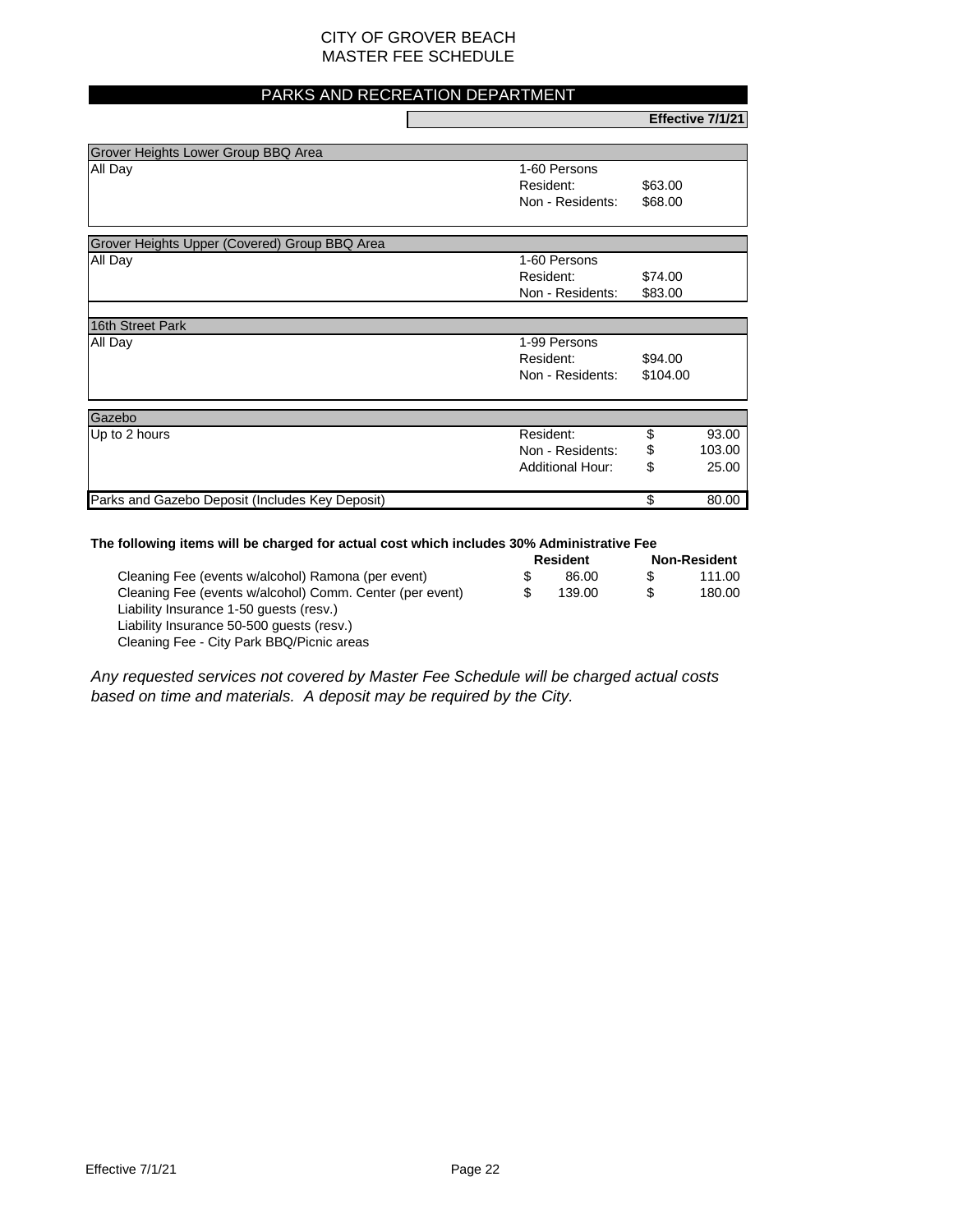#### Police Department

| Fee Description & Unit/Time                                 |         | Effective 7/1/21                                           |
|-------------------------------------------------------------|---------|------------------------------------------------------------|
| Adult Business Permit (Ord. 04-02)                          | \$      | 790.00                                                     |
|                                                             |         |                                                            |
| <b>Alarm Fees</b>                                           |         |                                                            |
| <b>Registration Permit (Annual)</b>                         |         | \$25.00                                                    |
| Appeal Fee                                                  |         | \$25.00                                                    |
| Registration Permit Late Fee                                |         | \$25.00                                                    |
| Alarm Violation Late Payment Fee                            |         | \$25.00                                                    |
| Alarm Permit Reinstatement Fee                              |         | \$50.00                                                    |
| <b>Burlgar False Alarm Fee</b>                              |         |                                                            |
| <b>Registered Alarms</b>                                    |         |                                                            |
| <b>First Violation</b>                                      |         | \$50.00                                                    |
| Second Violation                                            |         | \$75.00                                                    |
| <b>Third Violation</b>                                      |         | \$100.00                                                   |
| <b>Fourth Violation</b>                                     |         | \$200.00                                                   |
| Non-Registered Alarms                                       |         |                                                            |
| <b>First Violation</b>                                      |         | \$150.00                                                   |
| Second Violation                                            |         | \$175.00                                                   |
| <b>Third Violation</b>                                      |         | \$200.00                                                   |
| <b>Fourth Violation</b>                                     |         | \$300.00                                                   |
| Robbery False Alarm Fee                                     |         |                                                            |
| <b>First Violation</b>                                      |         | \$100.00                                                   |
| Second Violation                                            |         | \$200.00                                                   |
| Third and Subsequent Violations                             |         | \$300.00                                                   |
| <b>Panic Button False Alarms</b>                            |         |                                                            |
| <b>First Violation</b>                                      |         | \$100.00                                                   |
| Second Violation                                            |         | \$200.00                                                   |
| Third and Subsequent Violations                             |         | \$300.00                                                   |
| Operation of Suspended Alarm System                         |         |                                                            |
| <b>First Violation</b>                                      |         | \$200.00                                                   |
| Second and Subsequent Violations                            |         | \$300.00                                                   |
| <b>Alarm Company Violations</b>                             |         |                                                            |
| Failure to Report New Installation                          |         | \$50.00                                                    |
| False Alarm Caused by Company                               |         | \$50.00                                                    |
| Reporting an Alarm for a Suspended Alarm System             |         |                                                            |
| <b>First Violation</b>                                      |         | \$100.00                                                   |
| Second and Subsequent Violations                            |         | \$200.00                                                   |
| <b>Failure to Use Enhanced Call Confirmation Procedures</b> |         | \$100.00                                                   |
| Alarm System Reinstatement Fee                              |         | \$200.00                                                   |
| <b>Per Customer Contacted</b>                               |         | \$10.00                                                    |
| Late Fee for All Charges                                    |         | \$25.00                                                    |
|                                                             |         |                                                            |
| <b>Alarm Permit Fee (Annual)</b>                            | \$      | 25.00                                                      |
|                                                             |         |                                                            |
| <b>Arrest Booking Fees</b>                                  |         |                                                            |
| City                                                        | \$      | 141.50                                                     |
| Cannabis Background Fee (does not include livescan fee)     |         |                                                            |
| Owner                                                       | \$      | 675.00                                                     |
|                                                             | \$      | 391.00                                                     |
| Employee<br><b>Cannabis Background Renewal Fee</b>          |         |                                                            |
| Owner                                                       | \$      | 252.00                                                     |
| Employee                                                    | \$      | 182.00                                                     |
|                                                             |         |                                                            |
| <b>Commercial Cannabis Replacement Identification Card</b>  | \$      | 25.00                                                      |
| Department of Justice (DOJ) Fee                             | \$91.00 | As set by the Department of<br>Justice. Currently \$75.00- |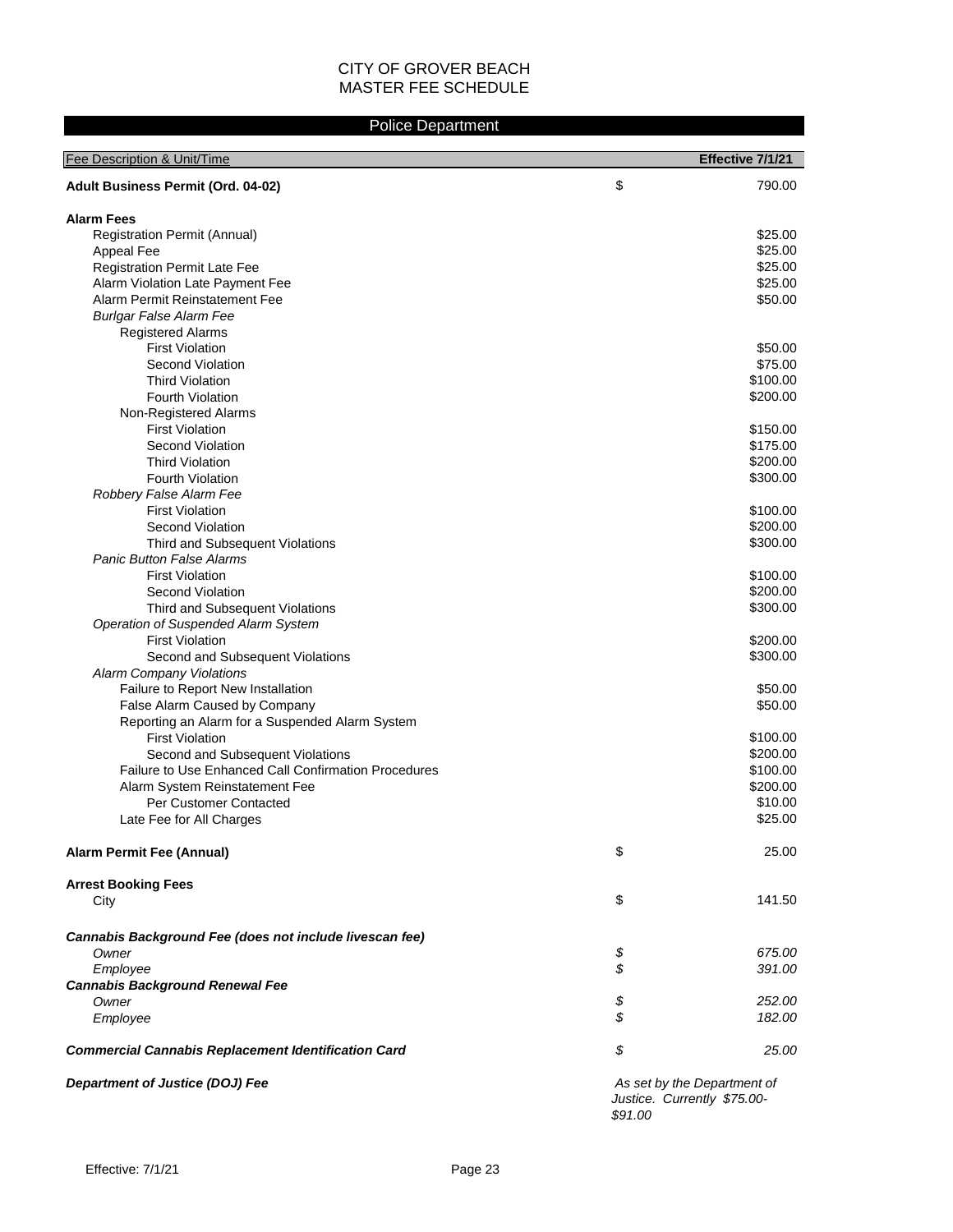#### Police Department

| Fee Description & Unit/Time                                                                                                                                 |                                                                 | Effective 7/1/21                                                     |
|-------------------------------------------------------------------------------------------------------------------------------------------------------------|-----------------------------------------------------------------|----------------------------------------------------------------------|
|                                                                                                                                                             |                                                                 |                                                                      |
| <b>Card Club Security Plan</b><br>New Security Plan and annual review of Security Plan<br>(Ord. No. 04-05)<br>Annual Review of Security Plan                | \$                                                              | 303.00                                                               |
| <b>Citation Sign Off</b>                                                                                                                                    | \$                                                              | 28.00                                                                |
| <b>Concealed Weapons (Maximum Fees set by Penal</b><br>License Application<br>Renewal<br>Amendment                                                          |                                                                 | As Set by Penal Code<br>As Set by Penal Code<br>As Set by Penal Code |
| Copy cost (per page)<br>8 1/2" x 11" or 8 1/2" x 14"<br>$11" \times 17"$                                                                                    | \$<br>\$                                                        | 0.21<br>0.22                                                         |
| <b>DUI Cost Recovery</b>                                                                                                                                    | \$                                                              | 273.00                                                               |
| Livescan + DOJ Fee<br>Department of Justice (DOJ) Fee                                                                                                       | \$<br>As set by the Department of<br>Justice. Currently \$75.00 | 21.00                                                                |
| <b>Massage Permits: Massage Technician and</b><br><b>Massage Establishment</b>                                                                              |                                                                 |                                                                      |
| Massage Establishment Permit Application Fee<br>(GBMC Section 3903)                                                                                         | \$                                                              | 400.00                                                               |
| Massage Establishment Renewal Permit Fee<br>Massage Technician Permit Application Fee<br>Off-Site Massage Permit                                            | \$                                                              | 55.00                                                                |
| <b>Parking Fines</b><br>Late Fee - All fines that are \$53<br>Late Fee - All fines that are \$148<br>Late Fee - All fines that are \$371 (disabled parking) | \$<br>\$<br>\$                                                  | 20.00<br>44.00<br>72.00                                              |
| Photographs<br><b>Digital Photos</b><br><b>Digital Videos</b>                                                                                               | \$<br>\$                                                        | 22.00<br>27.00                                                       |
| Any requested services not covered by Master Fee Schedule will be charged actual costs                                                                      |                                                                 |                                                                      |

| <b>Reports - Investigation</b><br>Crime              | See Copy Costs |        |
|------------------------------------------------------|----------------|--------|
| Traffic Accident, Full Investigation                 | See Copy Costs |        |
| TC and PDO Insurance, public (Set by Statute,        |                |        |
| California Vehicle Code Section 20012)               | \$             | 1.15   |
| Archival Search (2 or more years)                    | See Copy Costs |        |
| <b>Repossession Fees (Set by Statute, California</b> | \$             | 15.00  |
| Secondhand Dealer & License Permit & Renewal         |                |        |
| Permit                                               | \$             | 300.00 |
| Renewal                                              | \$             | 156.00 |
| + DOJ and City Livescan fee                          |                |        |
| Subpoena Fee Deposit (Per Day) - (Set by Statute,    | No Change      |        |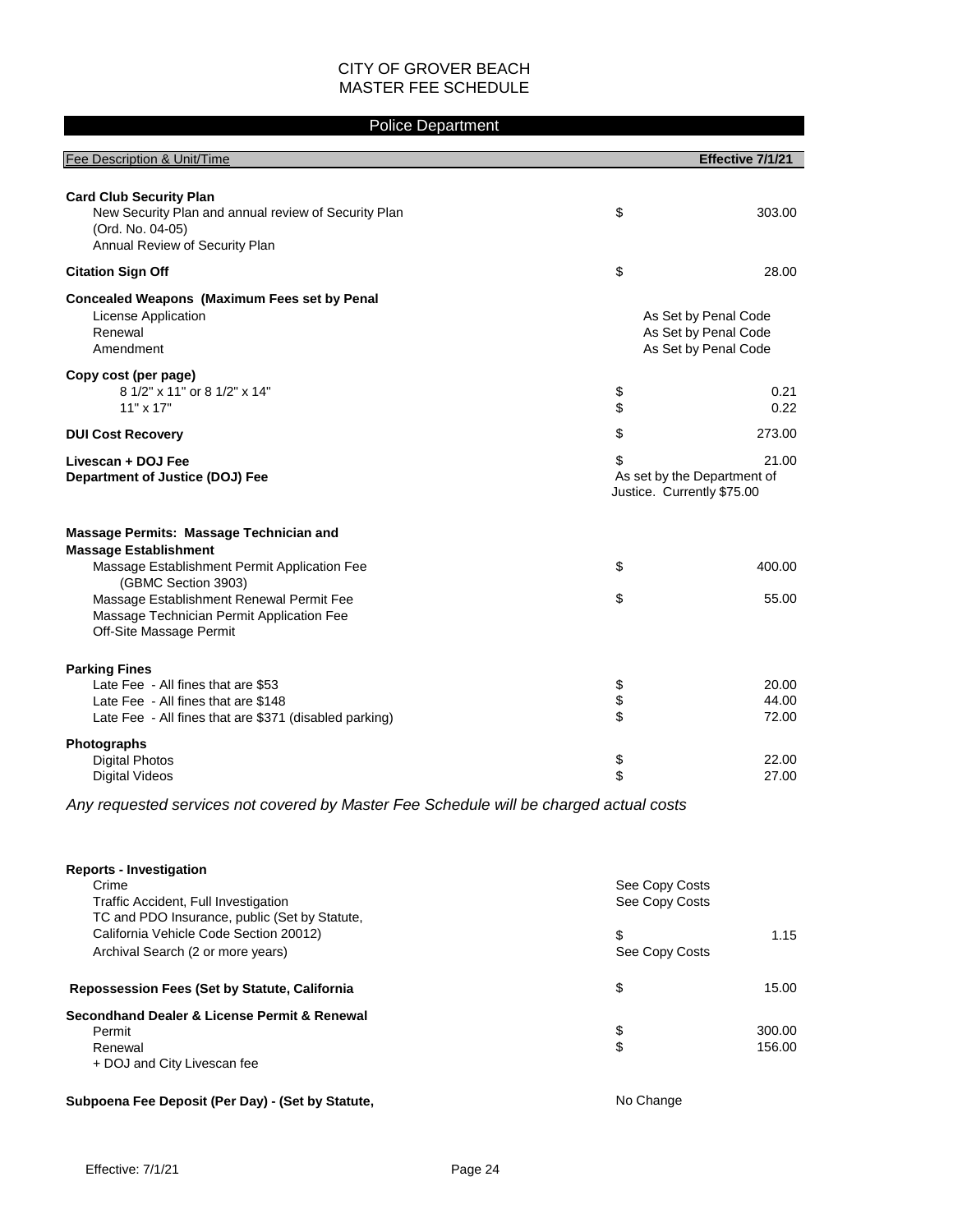#### Police Department

| Fee Description & Unit/Time                                                                                                                                              |          | Effective 7/1/21    |
|--------------------------------------------------------------------------------------------------------------------------------------------------------------------------|----------|---------------------|
| Taxicab Driver Permit (GBMC Section 3405)<br>Application Fee and Identification Card Fee<br>Annual Renewal Application Fee (GBMC Section<br>+ Department of Justice Fees | \$<br>\$ | 370.00<br>107.00    |
| <b>Taxi Public Hearing Fee</b>                                                                                                                                           | \$       | 214.00              |
| <b>Tobacco Ordinance License Annual Fee</b>                                                                                                                              | \$       | 325.00              |
| County Health Officer Fee<br>Change of Location Fee (GBMC Section 2908)<br>+ Business Tax Certificate and Fire Inspection Fees                                           | \$       | No Change<br>171.00 |
| Sale or Transfer Fee (GBMC Section 3915)                                                                                                                                 |          | No Change           |
| <b>Vehicle Release</b>                                                                                                                                                   | \$       | 133.00              |

*Any requested services not covered by Master Fee Schedule will be charged actual costs*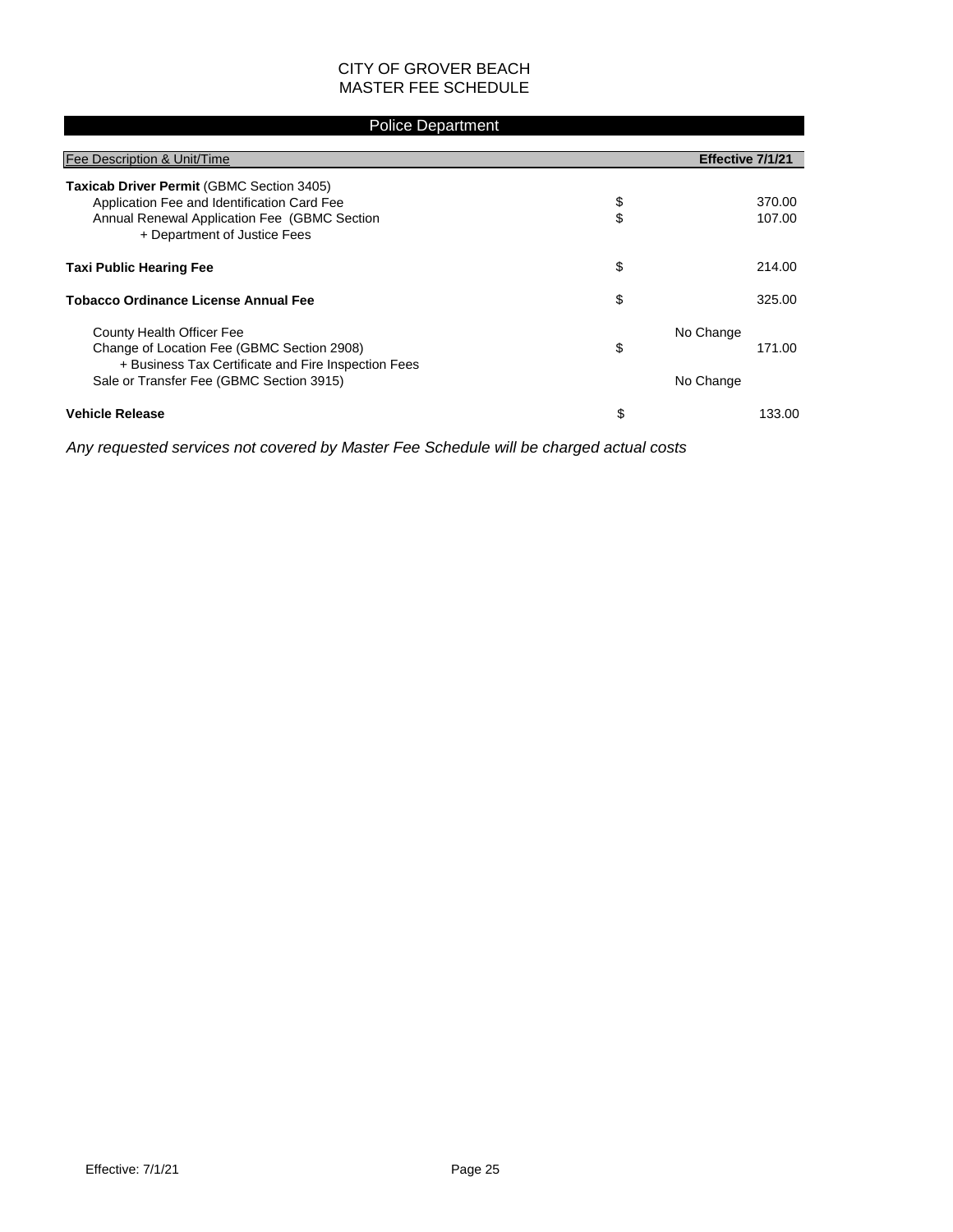|       | <b>Fee Description &amp; Unit/Time</b>                                                                                                                        | Effective 7/1/21 |
|-------|---------------------------------------------------------------------------------------------------------------------------------------------------------------|------------------|
|       | <b>Cannabis Regulatory Fee</b>                                                                                                                                |                  |
|       | <b>Annual Regulatory Fee per License</b>                                                                                                                      |                  |
|       | <b>Retail Storefront</b>                                                                                                                                      | \$20,000.00      |
|       | Manufacturing                                                                                                                                                 | \$20,000.00      |
|       | Cultivation                                                                                                                                                   | \$15,000.00      |
|       | <b>Distribution</b>                                                                                                                                           | \$10,000.00      |
|       | <b>Testing Lab</b>                                                                                                                                            | \$5,000.00       |
|       |                                                                                                                                                               |                  |
| NOTE: | IF MORE THAN ONE LICENSE PER BUSINESS, THEN ONLY THE THE HIGHEST<br>REGULATORY WILL BE CHARGED.                                                               |                  |
|       | <b>Annul Audit Fee per Business</b><br>Annual Audit Fee per Cannabis Business                                                                                 | \$6,000.00       |
|       | Any requested services not covered by Master Fee Schedule will be charged actual costs<br>based on time and materials. A deposit may be required by the City. |                  |
|       | Cannabis Background Fee (does not include livescan fee)<br>Owner                                                                                              | \$<br>675.00     |
|       | Employee                                                                                                                                                      | \$<br>391.00     |
|       | <b>Cannabis Background Renewal Fee</b><br>Owner                                                                                                               | \$<br>252.00     |
|       | Employee                                                                                                                                                      | \$<br>182.00     |
|       | <b>Commercial Cannabis Deposit (New or Renewal)</b><br>(This is a deposit consistent with the Comm Dev Commercial Cannabis Permit)                            | \$<br>500.00     |
|       | <b>Commercial Cannabis Replacement Identification Card</b>                                                                                                    | \$<br>25.00      |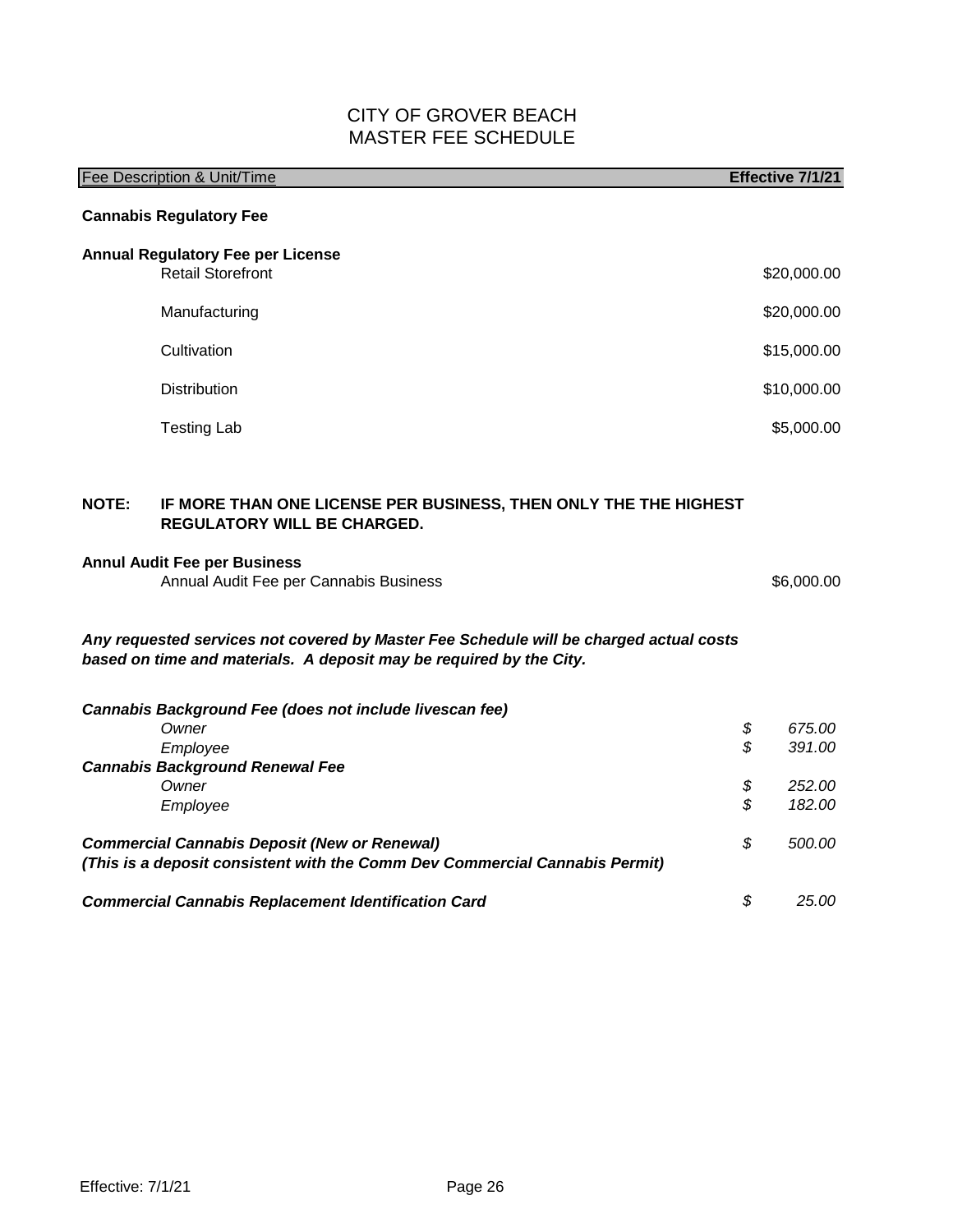#### Pass Through to Other Agencies

| Fee Description & Unit/Time                                                                                                                                                                                                                                                      | Effective 7/1/21                                           |
|----------------------------------------------------------------------------------------------------------------------------------------------------------------------------------------------------------------------------------------------------------------------------------|------------------------------------------------------------|
| <b>County Booking Fee</b>                                                                                                                                                                                                                                                        | Actual Cost as Charged by the<br>County of San Luis Obispo |
| <b>Department of Justice - Fingerprinting Fees</b>                                                                                                                                                                                                                               | Actual Cost Charged by DOJ                                 |
| <b>Federal Bureau of Investigations - Fingerprinting Fees</b>                                                                                                                                                                                                                    | Actual Costs Charged by FBI                                |
| Department of Fish and Game Environmental Filing Fees - made<br>payable to San Luis Obispo County Clerk<br>The fees listed below can be administratively changed by staff upon<br>notification from Department of Fish and Game and do not require the<br>City Council approval. |                                                            |
| <b>Negative Declaration</b>                                                                                                                                                                                                                                                      | Current fee per Department of<br>Fish and Game             |
| Mitigated Negative Declaration                                                                                                                                                                                                                                                   | Current fee per Department of<br>Fish and Game             |
| <b>Environmental Impact Report</b>                                                                                                                                                                                                                                               | Current fee per Department of<br>Fish and Game             |
| Certified Regulatory Program                                                                                                                                                                                                                                                     | Current fee per Department of<br>Fish and Game             |
| County Clerk Processing Fee (in addition to above fees)                                                                                                                                                                                                                          | Current fee per Department of<br><b>Fish and Game</b>      |

#### **South San Luis Obispo County Sanitation District (Monthly charge collected by City and paid to the District monthly)**

#### **The fees listed below can be administratively changed by staff upon notification from South San Luis Obispo County Sanitation District and do not go before the City Council for updating. Rates are monthly service charges.**

| Residences and Apartments                 | \$<br>25.48  |
|-------------------------------------------|--------------|
| <b>Hotels Units with Kitchens</b>         | 22.27        |
| Motel Units without Kitchens              | 14.32        |
| <b>Hotel Rooms</b>                        | 14.32        |
| <b>Commercial Establishments</b>          | 11.45        |
| Each additional employee above 5          | 2.31         |
| <b>Beauty Shops</b>                       | 22.91        |
| Each additional employee above 6          | \$<br>3.47   |
| Eating Establishments w/o Grinders        | 35.65        |
| Each additional 5 seats above 30          | 5.35         |
| Restaurants W/Grinders less than 30 seats | 57.32        |
| Restaurants W/Grinders over 30 seats      | 80.23        |
| Laundromats - per washing machine         | 16.41        |
| minimum charge                            | 49.28        |
| Service Station - no wash rack            | 67.49        |
| Service Stations - with wash rack         | 96.82        |
| Factories                                 | 38.21        |
| Each additional employee above 20         | 1.92         |
| Churches                                  | 21.15        |
| Per ADA with elementary school            | 0.64         |
| Per ADA with other school                 | 0.93         |
| <b>Bottling Plants</b>                    | 45.87        |
| Schools (Non-Boarding)                    | 12.70        |
| Per ADA with elementary school            | 0.64         |
| Per ADA with other school                 | 0.93         |
| Schools (Boarding)                        | 12.74        |
| Per ADA with elementary school            | 1.28         |
| Per ADA with other school                 | 1.80         |
| Trailer/Mobile Home Space                 | \$<br>15.31  |
| RV Dump Stations - Less than 50 services  | \$<br>118.45 |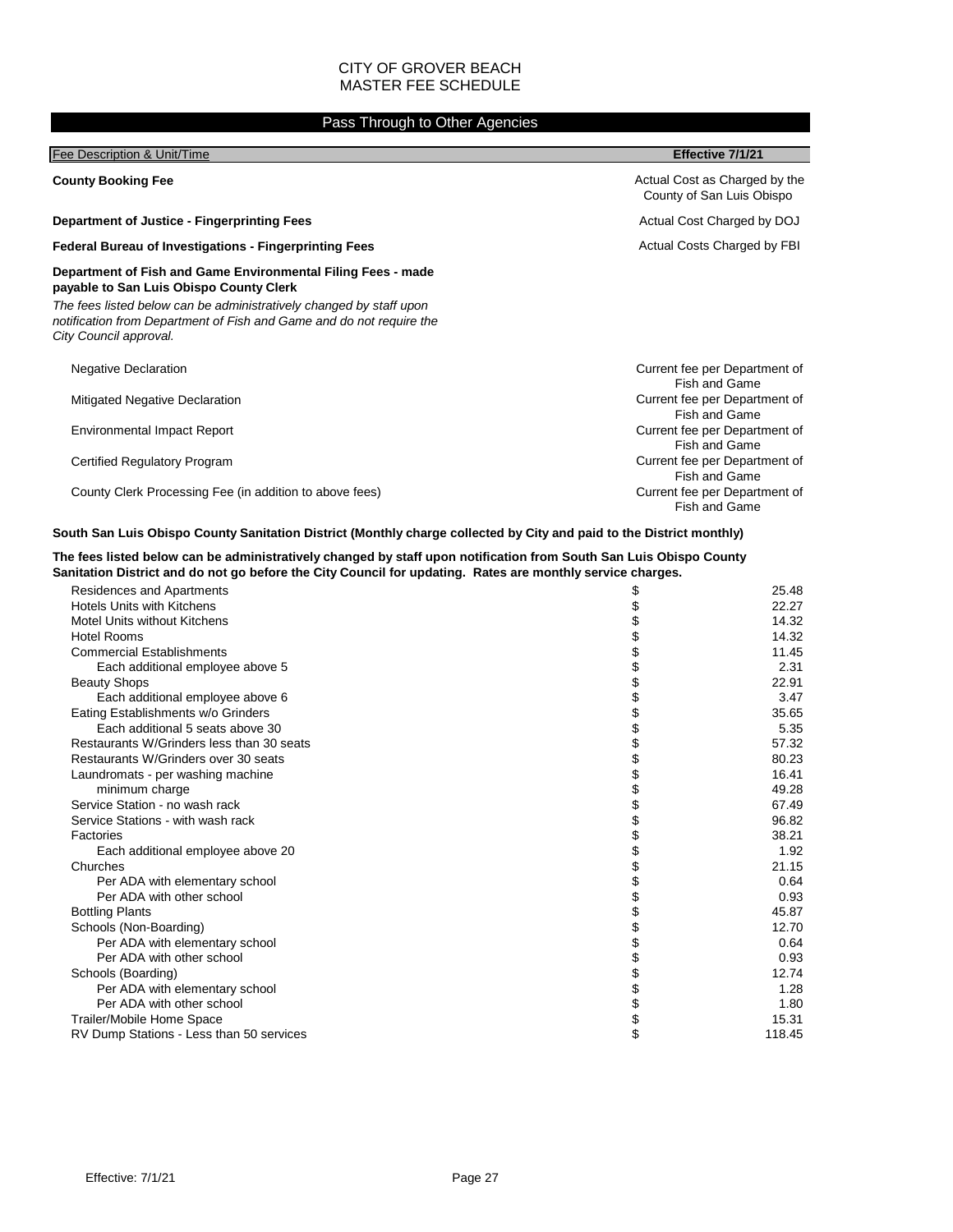#### Pass Through to Other Agencies

#### Fee Description & Unit/Time **Effective 7/1/21**

**Tapes**

#### **Taxicab Rates**

Beach Cities Cab Co.<br>Fare for Pick-up Waiting Time Credit Card Surcharge After-hours Surcharge

234 Taxi<br>Fare for Pick-up Waiting Time (per hour) Credit Card Surcharge After-hours Surcharge

Actual Costs per AGP Video + 25% Administrative Fee

Fare for Pick-up **Fare for Pick-up** Set by City per request from Set by City per request from Set by City per request from Set by City per request from Set by City per request from Set by City per request from Set by City Taxi Cab Company

Fare for Pick-up **Fare for Pick-up** Set by City per request from Set by City per request from Fare per Mile Taxi Cab Company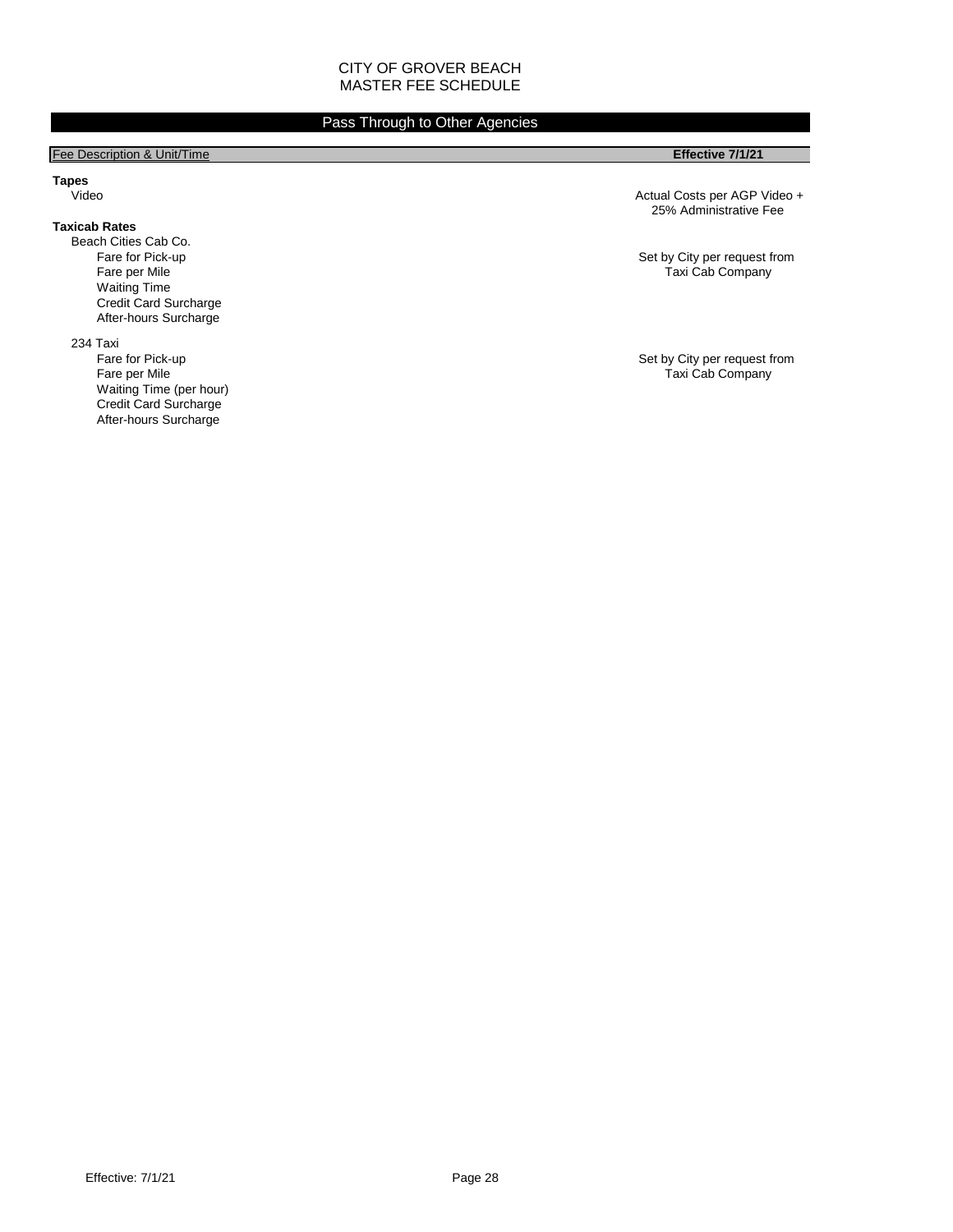#### Waste Connections Service Fees

#### Fee Description & Unit/Time

**Effective January 1, 2021**

| Number of | <b>Collections</b> | <b>COMMERCIA</b> |
|-----------|--------------------|------------------|
| Cans      | <b>Per Week</b>    | <b>L GARBAGE</b> |
|           |                    | 23.70            |
|           |                    | 43.11            |
|           |                    | 53.89            |
|           |                    | 81.61            |
|           |                    | 64.66            |

| Re-deliver bin to stopped |       |
|---------------------------|-------|
| account                   | 40.30 |

| Size of<br><b>Container</b><br>(Cubic<br>Yards) | <b>COMMERCIAL DUMPSTER CONTAINER (PER MONTH)</b><br><b>COLLECTIONS PER WEEK</b> |        |     |        |    |        |     |         |              |    |          |                |
|-------------------------------------------------|---------------------------------------------------------------------------------|--------|-----|--------|----|--------|-----|---------|--------------|----|----------|----------------|
|                                                 |                                                                                 |        |     | 2      |    | 3      |     | 4       | 5            |    | 6        |                |
|                                                 | \$                                                                              | 84.04  | \$  | 124.97 | \$ | 170.24 | \$  | 215.51  | \$<br>254.27 | -S | 303.87   | \$<br>371.12   |
| $1.5$ \ $\frac{2}{3}$                           |                                                                                 | 96.98  | \$  | 153.01 | \$ | 215.51 | \$  | 280.16  | \$<br>342.64 | -S | 407.29   | \$<br>495.52   |
|                                                 | 2 \$                                                                            | 109.91 | \$  | 181.01 | \$ | 265.05 | \$  | 349.11  | \$<br>426.66 |    | 510.71   | \$<br>624.50   |
|                                                 | $3 \,$ $\uparrow$                                                               | 131.46 | \$  | 252.14 | \$ | 349.11 | \$  | 454.69  | \$<br>540.91 | -S | 642.17   | \$<br>817.82   |
|                                                 | $4$ \$                                                                          | 170.24 | -\$ | 288.74 | \$ | 413.74 | \$  | 540.91  | \$<br>665.90 |    | 793.02   | \$<br>1,012.17 |
|                                                 | $6 \mid 3$                                                                      | 255.37 | S   | 433.10 | \$ | 620.61 | \$  | 811.37  | \$<br>998.87 |    | 1,189.53 | \$<br>1.518.27 |
|                                                 | $8 \,$ $\frac{6}{3}$                                                            | 340.49 |     | 577.49 | \$ | 827.49 | \$. | .081.83 | 1,331.79     |    | 1,586.04 | \$<br>2,024.32 |

| SINGLE FAMILY AND MULTI-UNIT RESIDENTIAL (4 units or less)<br><b>VOLUME BASED RATES</b><br><b>INCLUDES</b><br>WASTE WHEELERS FOR GREEN WASTE AND GARBAGE |                        |                       |    |       |           |  |
|----------------------------------------------------------------------------------------------------------------------------------------------------------|------------------------|-----------------------|----|-------|-----------|--|
| lone can                                                                                                                                                 | 32 gallon              | Waste Wheeler         | S  | 17.95 | Per Month |  |
| two can                                                                                                                                                  | 64 gallon              | Waste Wheeler         | S  | 24.15 | Per Month |  |
| three can                                                                                                                                                | 96 gallon              | Waste Wheeler         | \$ | 30.33 | Per Month |  |
| four can                                                                                                                                                 | two-64 gallon          | <b>Waste Wheelers</b> |    | 36.54 | Per Month |  |
| five can                                                                                                                                                 | one 64 + one 96 gallon | <b>Waste Wheelers</b> | \$ | 42.73 | Per Month |  |
| six can                                                                                                                                                  | two 96 gallon          | <b>Waste Wheelers</b> | \$ | 48.93 | Per Month |  |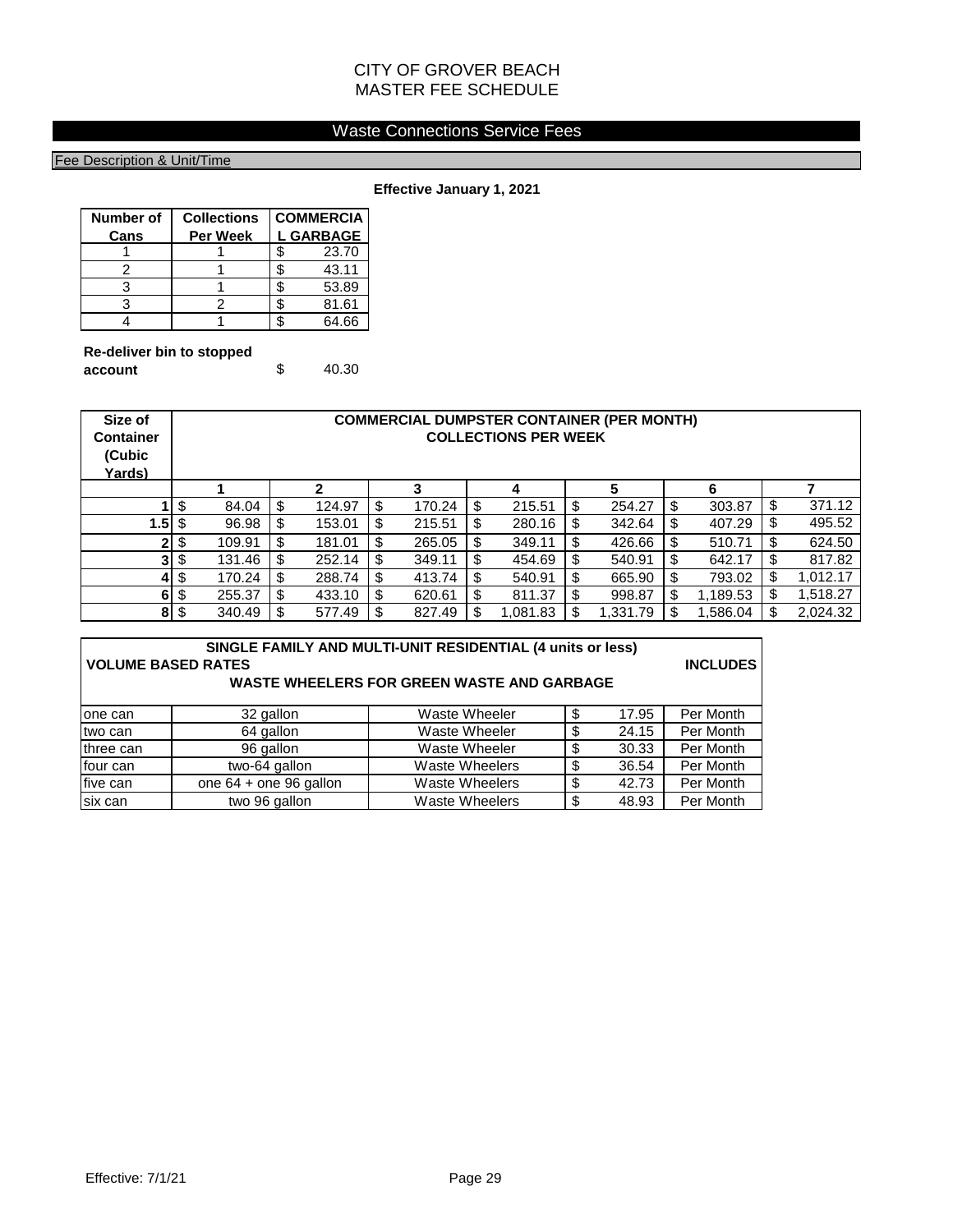#### Waste Connections Service Fees

#### Fee Description & Unit/Time

| <b>Miscellaneous Items</b>                                                      |                  |                                    |
|---------------------------------------------------------------------------------|------------------|------------------------------------|
| Overstacked Garbage & extra bags Minimum/Unit                                   | \$               | 5.51 Each                          |
| Overstacked Green waste & extra bags Minimum/Unit                               | \$               | 2.76 Each                          |
| Overstacked Blue Bin & extra bags Minimum/Unit                                  | \$               | 2.77 Each                          |
| In yard service (per can or commodity)<br>In addition to standard garbage rates | \$               | 13.75 Per month                    |
| Monthly Charge for additional 32 or 96-gallon green waste<br>service            | \$               | 3.79 Per month                     |
| Monthly Charge for additional 32, 64 or 96-gallon recycle<br>waste service      | \$               | 1.56 Per month                     |
| <b>Extended Vacation Service</b>                                                | \$               | 12.83 Per month                    |
| Vacant Rate                                                                     | \$               | 12.83 Per month                    |
| Waste wheeler cleaning                                                          | \$               | 20.52 Each Time                    |
| <b>Trip Charge</b>                                                              | \$               | 13.76 Each Time                    |
| Non-payment Downsize service                                                    | \$               | 13.76 Each Time                    |
| Non-payment redeliver waste wheeler                                             | \$               | 33.07 Each Time                    |
| Non-payment reconnect service                                                   | \$               | 33.07 Each Time                    |
| Small item pickup (TV, Toilet)                                                  | \$<br>32.27 Each |                                    |
| Appliance pickup-residential                                                    | 45.51 Each       |                                    |
| Lock Charge                                                                     | \$               | 7.66 Per month                     |
| City Clean Up                                                                   | \$<br>11.28 Each |                                    |
| Garbage extras on your scheduled pickup day                                     | \$               | 11.61 Per Yard                     |
| Garbage extras - not on your scheduled pickup day                               | \$               | 32.05 Per Yard                     |
| <b>Commercial Waste Wheeler Rent</b>                                            | \$               | 4.26 Per month                     |
| Re-deliver bin on stopped account                                               | \$               | 39.44 Each Time                    |
| Compactors                                                                      | \$               | 15.63 Per yard                     |
| Sunday Service (In addition to garbage service level)                           | \$               | 68.86 Per Month                    |
| Recycle bin rental                                                              | \$               | 47.54 Per Month                    |
| Stand by Time                                                                   | \$               | 66.00 Per Hour                     |
| Extra bin cleaning                                                              | \$<br>61.55      |                                    |
| Damage/Destruction of bins or waste wheelers                                    |                  | replacement/repair at market price |
| <b>Short Term Dumpsters</b>                                                     |                  |                                    |
| Delivery and Pickup Bin                                                         | \$<br>40.23      |                                    |
| Delivery and Pickup - Waste Wheeler                                             | \$<br>14.03      |                                    |
| Rental                                                                          | \$<br>4.35       |                                    |
| <b>Empties</b>                                                                  | \$<br>32.69      |                                    |
| <b>Mattresses</b>                                                               |                  |                                    |
| Twin (Per Set)                                                                  | \$<br>18.26      |                                    |
| Double (Per Set)                                                                | \$<br>18.26      |                                    |
| Queen (Per Set)                                                                 | \$<br>18.26      |                                    |
| King (Per Set)                                                                  | \$<br>18.26      |                                    |

Late Fees are imposed for residential customers over 30 days delinquent and commercial customers over 30 days delinquent. The fee is 1.5% per month of the outstanding charge, with a minimum fee of \$5.00. No prior notice is required, as this late fee policy is stated at the bottom of every bill.

Please recycle, it is less expensive and it helps the community achieve its AB939 goal to reducing buried waste at the landfill.

Any additional recycling services are charged out at 50% of the garbage rate.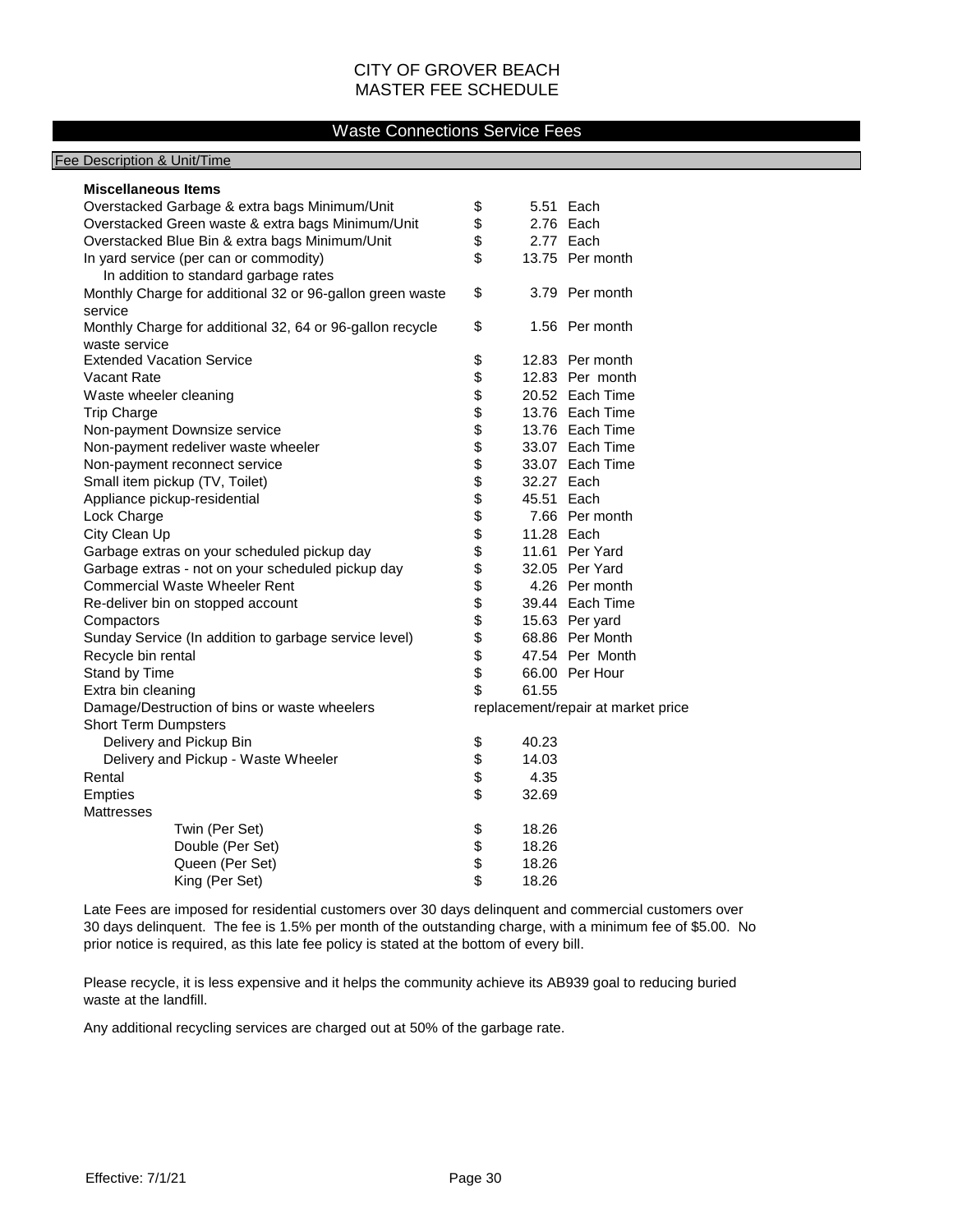#### Legislative History

| <b>Fee Description</b>                                               | Type of Change                                                                                                         | Resolution No.   | <b>Effective Date</b> |
|----------------------------------------------------------------------|------------------------------------------------------------------------------------------------------------------------|------------------|-----------------------|
| <b>Original Adoption</b>                                             |                                                                                                                        |                  | 5/19/2003             |
| Peg Access Fee                                                       | Charter Peg Access Fee                                                                                                 | Resolution 03-73 | 7/21/2003             |
| Miscellaneous City Fees                                              | Changes per Fee Study<br>& Blue Ribbon Committee                                                                       | Resolution 04-39 | 6/17/2004             |
| Solid Waste Fees                                                     | Solid Waste Fee Update                                                                                                 | Resolution 04-67 | 9/7/2004              |
| <b>Recreation Fees</b>                                               | Parks and Recreation Fees                                                                                              | Resolution 04-84 | 11/15/2004            |
| Annual Update of Fees                                                | Update of various fees based<br>on December 03 to December<br>04 CPI                                                   | Resolution 05-30 | 4/4/2005              |
| Solid Waste Rate<br>Adjustments                                      | Interim Year Solid Waste<br>Rate Adjustments                                                                           | Resolution 05-32 | 4/18/2005             |
| Various Parks and<br><b>Recreation Fees</b>                          | Increase and Decrease in<br>Various Parks and Recreation<br>Fees                                                       | Resolution 05-44 | 6/20/2005             |
| Water Rate Increase                                                  | Increase Water Rates and<br>Set a tiered system                                                                        | Resolution 05-48 | 6/29/2005             |
| Tobacco Ordinance<br>License Fees                                    | License Fees for Tobacco<br>Ordinance                                                                                  | Resolution 05-72 | 9/6/2005              |
| Per Mile Rate                                                        | Beach Cities Cab Company<br>Per Mile Rate                                                                              | Resolution 06-10 | 1/17/2006             |
| Development Impact<br>Fees                                           | Update of various Development<br><b>Impact Fees</b>                                                                    | Resolution 06-11 | 2/6/2006              |
| Annual Update of Fees                                                | Update of various fees based<br>on December 04 to December<br>05 CPI                                                   | Resolution 06-38 | 5/1/2006              |
| Development Impact<br>Fees                                           | Update of Parks Development<br><b>Impact Fees</b>                                                                      | Resolution 06-45 | 6/19/2006             |
| Card Table Fee                                                       | Increase Per Table Fee                                                                                                 | Resolution 06-91 | 11/6/2006             |
| Sanitation Fees &<br><b>Returned Check Fee</b>                       | <b>Update of Fees</b>                                                                                                  | Resolution 07-10 | 1/22/2007             |
| Water Rate Increase                                                  | <b>Update of Water Fees</b>                                                                                            | Resolution 07-18 | 2/21/2007             |
| Annual Update of Fees<br>Newly requested, and<br>changed fees for CD | Update of various fees based<br>on Dec 06 CPI. Also new fees<br>for CD, Fire, P & R, and changing<br>Fee system for CD | Resolution 07-52 | 5/7/2007              |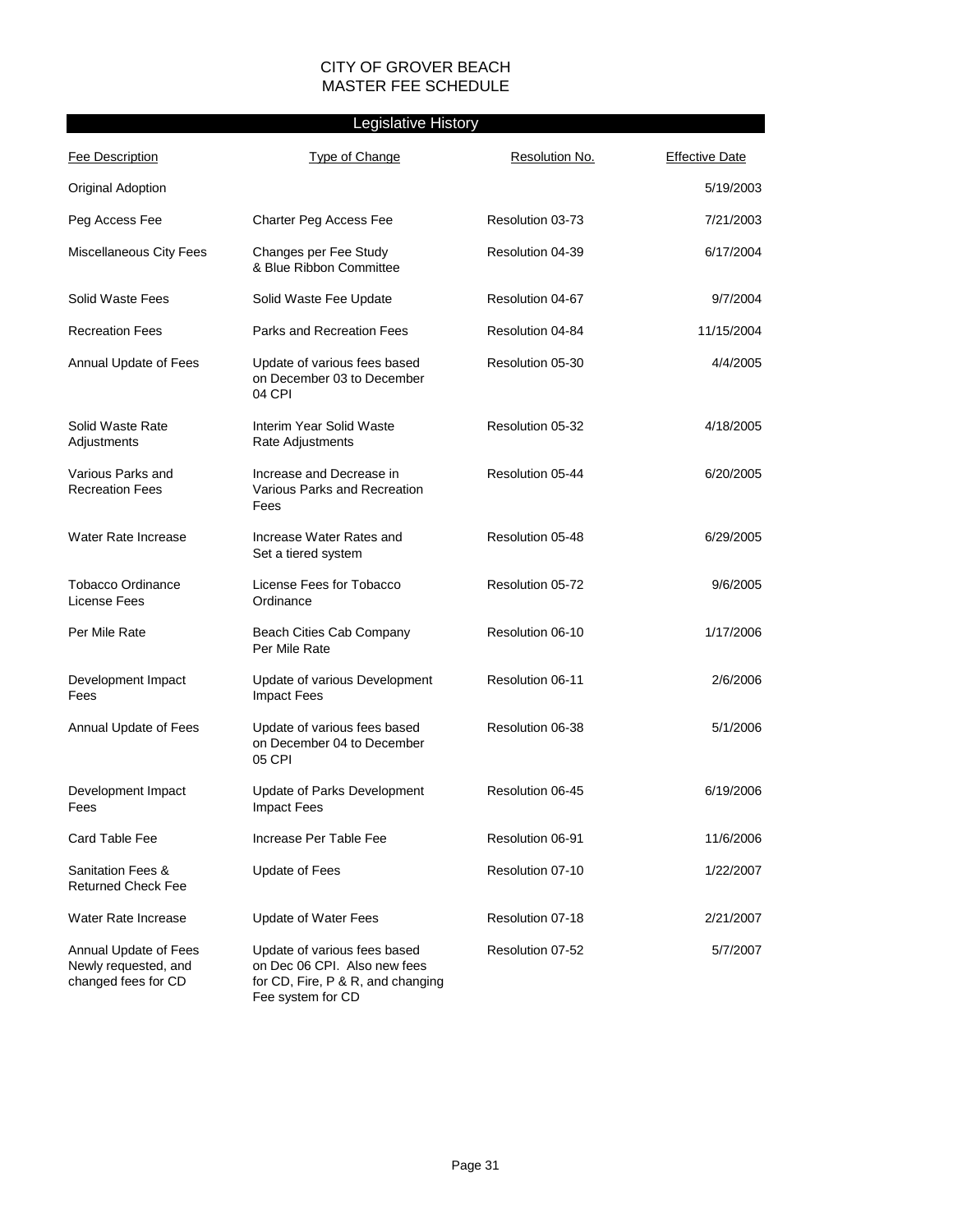#### Legislative History

| <b>Fee Description</b>                                                                | <b>Type of Change</b>                                                                                                | Resolution No.                      | <b>Effective Date</b>                                                          |
|---------------------------------------------------------------------------------------|----------------------------------------------------------------------------------------------------------------------|-------------------------------------|--------------------------------------------------------------------------------|
| Solid Waste Rate<br>Adjustments                                                       | Interim Year Solid Waste<br>Rate Adjustments                                                                         | Resolution 07-94                    | 10/1/2007                                                                      |
| Taxi Increase                                                                         | Update Taxi Fees                                                                                                     | Resolution 08-28                    | 4/21/2008                                                                      |
| Annual Update of Fees<br>Newly requested, and<br>changed fees for CD                  | Update of various fees based<br>on Dec 07 CPI. Also new fees<br>for CD, Fire, ASD, and changing<br>fee system for CD | Resolution 08-36                    | 5/5/2008                                                                       |
| Parks and<br><b>Recreation Fees</b>                                                   | Increase and Decrease in<br>Parks and Recreation Fees                                                                | Resolution 08-53                    | 7/7/2008                                                                       |
| Parks and<br><b>Recreation Fees</b>                                                   | Adjust Parks and Recreation<br>Fees                                                                                  | Resolution 09-52                    | 8/17/2009                                                                      |
| Suspension of Application<br>and Processing Fee for<br>BTC                            | Suspension of Application and<br>Processing Fee for BTC                                                              | Resolution 09-92                    | 12/7/2009                                                                      |
| <b>Water Rate Adjustments</b>                                                         | <b>Water Rate Adjustments</b>                                                                                        | Resolution 10-45                    | 7/5/2010                                                                       |
| <b>Credit Card Convenience</b><br>Fees for Utility Billing<br>On-line payment service | <b>Credit Card Convenience</b><br>Fees for Utility Billing<br>On-line payment service                                | Resolution 10-73                    | 12/6/2010                                                                      |
| <b>Water Rate Adjustments</b><br>and Establishment of a<br>Storm Water Utility Fee    | <b>Water Rate Adjustments</b><br>and Establishment of a<br><b>Storm Water Utility Fee</b>                            | Resolution 12-16                    | 4/1/2012                                                                       |
| <b>Police Department</b>                                                              | Any additional fees set by other<br>agencies will be added to the<br>amount set by the City for all tickets          | Resolution 12-61                    | 9/17/2012                                                                      |
| Solid Waste Rate<br>Comprehensive Update                                              | issued<br>Interim Year Solid Waste<br>Comprehensive Update of all User<br>Fees                                       | Resolution 13-4<br>Resolution 13-15 | 2/4/2013<br>5/6/2013<br>(With some<br>exceptions regarding<br>effective date.) |
| Annual Update of Fees                                                                 | Based on CPI for Los<br>Angeles/Riverside County year<br>ended December 2013 of 1.1% for<br>most fees                | Resolution 14-15                    | 3/17/2014 (With<br>Some exceptions<br>regarding effective<br>date.)            |
| Annual Update of Fees                                                                 | Based on CPI for Los<br>Angeles/Riverside County year<br>ended December 2014 of 1.0349%<br>for most fees             | Resolution 14-15                    | 3/16/2015 (With<br>Some exceptions<br>regarding effective<br>date.)            |
| Solid Waste Rate                                                                      | <b>Waste Connections Solid Waste</b>                                                                                 | Resolution 15-54                    | 10/15/2015                                                                     |
| Annual Update of Fees                                                                 | Based on CPI for Los<br>Angeles/Riverside County year<br>ended December 2015 of 2.198%<br>for most fees              | Resolution 16-38                    | 5/16/2016                                                                      |
| Various Adjustments                                                                   | Adjustments as directed by Council                                                                                   | Resolution 16-72                    | 9/6/2016                                                                       |